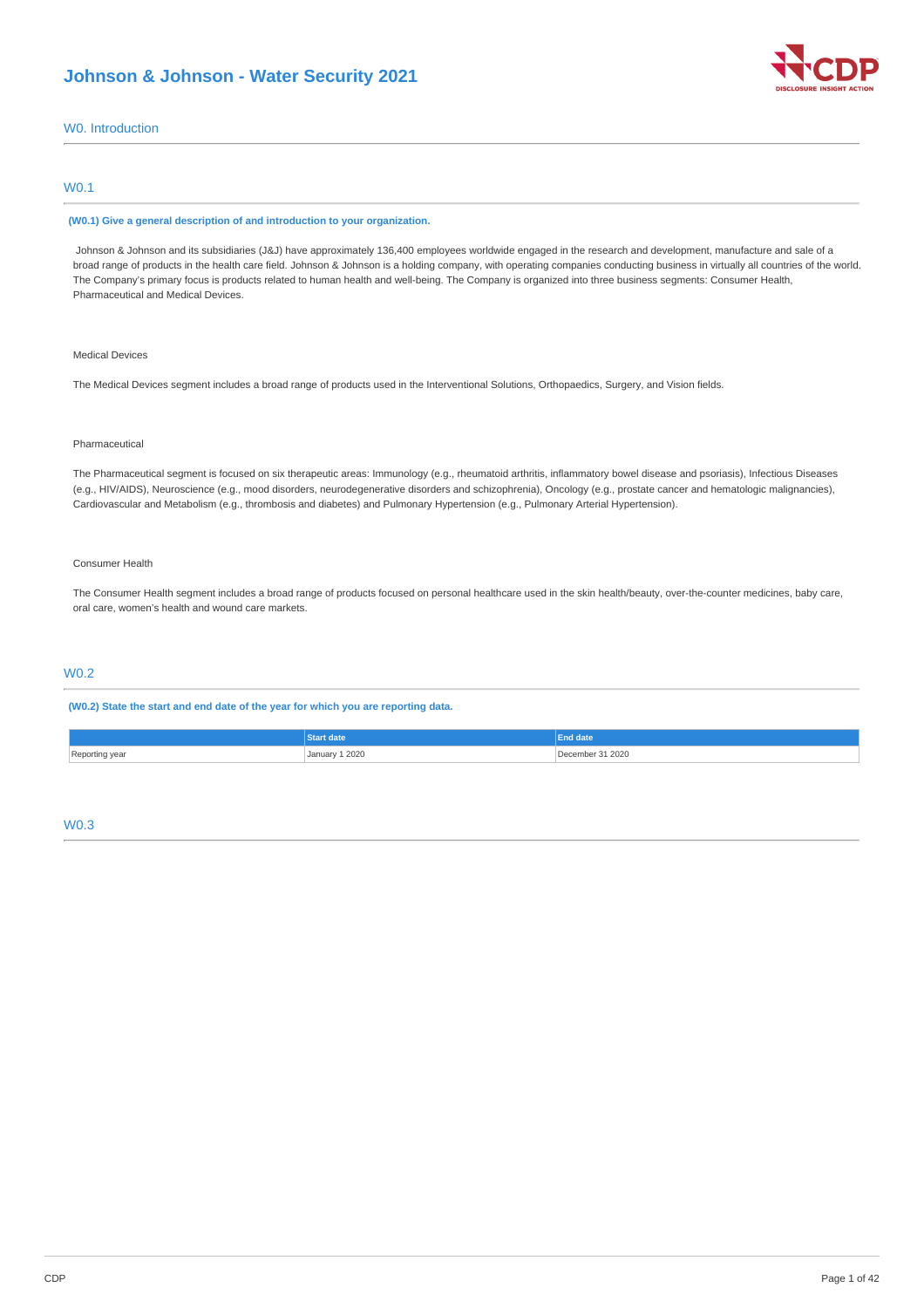# **(W0.3) Select the countries/areas for which you will be supplying data.**

Argentina Belgium Brazil Canada China Colombia Dominican Republic Egypt France Germany Greece India Indonesia Ireland Israel Italy Japan Malaysia Mexico Netherlands Puerto Rico Republic of Korea South Africa Spain Sweden Switzerland Thailand United Kingdom of Great Britain and Northern Ireland United States of America Venezuela (Bolivarian Republic of)

# W0.4

**(W0.4) Select the currency used for all financial information disclosed throughout your response.** USD

# W0.5

(W0.5) Select the option that best describes the reporting boundary for companies, entities, or groups for which water impacts on your business are being **reported.**

Companies, entities or groups over which operational control is exercised

# W0.6

(W0.6) Within this boundary, are there any geographies, facilities, water aspects, or other exclusions from your disclosure? Yes

# W0.6a

# **(W0.6a) Please report the exclusions.**

| <b>Exclusion</b>                                                                                                                                                                     | <b>Please explain</b>                                                                                                                                                                                                                                                                                                                     |
|--------------------------------------------------------------------------------------------------------------------------------------------------------------------------------------|-------------------------------------------------------------------------------------------------------------------------------------------------------------------------------------------------------------------------------------------------------------------------------------------------------------------------------------------|
| are excluded. For example, J&J does not collect water data from locations that house primarily<br>administrative activities such as sales/marketing office buildings and warehouses. | Facilities whose primary activities are not research and development (R&D), and/or manufacturing Water impacts related to office buildings and warehouses are a de minimus source relative to the water sources<br>included in J&J's overall water footprint.                                                                             |
| Withdrawals of groundwater related to remediation of contamination.                                                                                                                  | Groundwater pump and treat projects may be operated at sites no longer entirely under J&J's control and/or<br>operated by third parties. It is presumed that the volume of water not returned to the environment as a result of<br>these activities is not significant relative to the footprint of our manufacturing and R&D activities. |
| Withdrawals of groundwater as drainage from construction activities.                                                                                                                 | Water withdrawn as drainage is as such returned to the environment. It is presumed that the volume of water not<br>returned to the environment as a result of these activities is not significant relative to the footprint of our<br>manufacturing and R&D activities.                                                                   |
| Water data from manufacturing and research and development locations acquired via the<br>purchase of a business within the last year.                                                | We align our public environmental reporting to the operational boundary conditions established by our GHG<br>Protocol. Under that Protocol, an acquisition is not included in reporting until 2 years from acquisition date.                                                                                                              |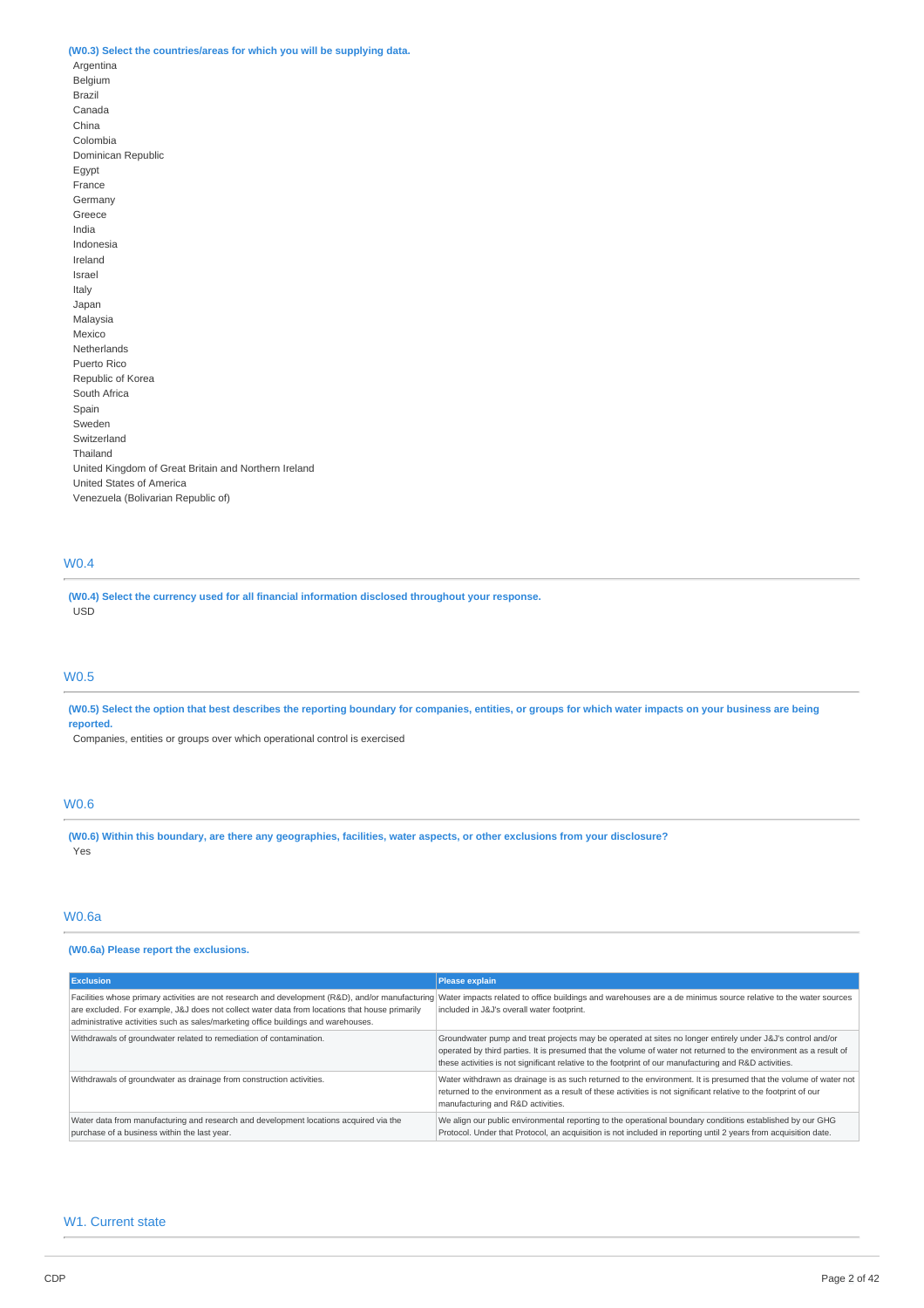# (W1.1) Rate the importance (current and future) of water quality and water quantity to the success of your business.

|                                                                                                             | <b>Direct use</b><br>importance use<br>rating | Indirect<br><i>l</i> importance<br>rating | <b>Please explain</b>                                                                                                                                                                                                                                                                                                                                                                                                                                                                                                                                                                                                                                                                                                                                                                                                                                                                                                                                                                                                                                                                                                                                                                                                                                                                                                                                                                                                                                                                                                              |
|-------------------------------------------------------------------------------------------------------------|-----------------------------------------------|-------------------------------------------|------------------------------------------------------------------------------------------------------------------------------------------------------------------------------------------------------------------------------------------------------------------------------------------------------------------------------------------------------------------------------------------------------------------------------------------------------------------------------------------------------------------------------------------------------------------------------------------------------------------------------------------------------------------------------------------------------------------------------------------------------------------------------------------------------------------------------------------------------------------------------------------------------------------------------------------------------------------------------------------------------------------------------------------------------------------------------------------------------------------------------------------------------------------------------------------------------------------------------------------------------------------------------------------------------------------------------------------------------------------------------------------------------------------------------------------------------------------------------------------------------------------------------------|
| Sufficient<br>amounts<br>of good<br>quality<br>freshwater<br>available<br>for use                           | Vital                                         | Vital                                     | Direct Use: Water is vital for our operations because high-quality water is required for use as a manufacturing aid and/or as a product ingredient. This is determined to be vital<br>because future production could be compromised for certain product lines and processes if the water supply was insufficient. Indirect Use: The primary use of water in indirect<br>operations is a manufacturing aid and/or a product ingredient. Indirect use is rated as vital because sufficient amounts of high-quality water must be used to pass product<br>quality standards for certain categories of product, such as upstream suppliers for pharmaceutical ingredients. Primary Use: Water use varies depending on the product or<br>business line, where for certain consumer goods (such as shampoos) most water use is distributed in our direct operations, whereas for other products most water use lies<br>upstream in our value chain. Future water dependency is likely to remain the same (vitally important for direct and indirect use) given the nature of our product lines across<br>Consumer Health, Pharmaceutical and Medical Devices Companies. While specific processes or product lines may change, our business segments (particularly Consumer<br>Health and Pharmaceutical) will rely on high quality water in sufficient quantities as either an ingredient within our products or as a manufacturing aid.                                                                                                |
| Sufficient<br>amounts<br>of<br>recycled,<br>brackish<br>and/or<br>produced<br>water<br>available<br>for use | Important                                     | Important                                 | Primary use - Direct Operations: Recycled water is used in operations as an offset for fresh water where appropriate, such as in manufacturing processes (e.g., cooling<br>towers), but could be mitigated by internal efficiencies or supply chain diversification. Why this rating was chosen: the rating reflects the importance of offsetting fresh water<br>usage when possible, especially in areas of water risk. However, recycled/brackish water is not of sufficient quality to be used as a product ingredient and is therefore not<br>'vital'. Primary use - Indirect Operations: As with direct operations, recycled water is used as a manufacturing aid for reducing fresh water usage in our supply chain. Why this<br>rating was chosen: It is rated as important for reducing overall water impact, as some of our supply chain may be in areas of water stress and/or water-intensive industries, but<br>not vital because it does not meet quality standards necessary for use in products. Future recycled water dependency for both direct and indirect operations is likely to remain<br>the same given the nature of our product lines across Consumer Health, Pharmaceutical and Medical Devices business segments and the water needs of our suppliers. While<br>specific processes or product lines may change, it is not expected that recycled water could be used as a product ingredient in the future. Our business segments will use<br>recycled water to offset fresh water usage when feasible. |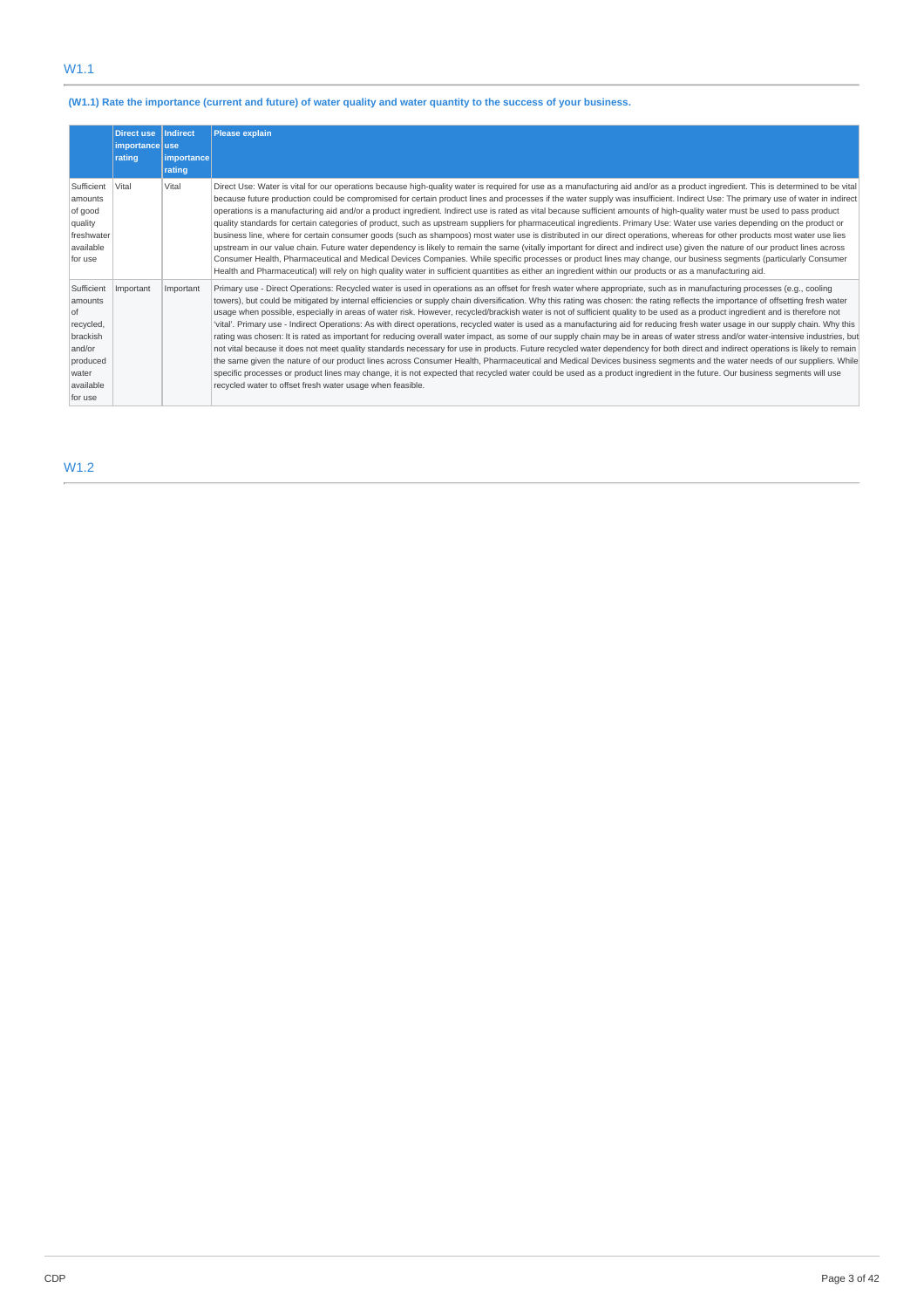# (W1.2) Across all your operations, what proportion of the following water aspects are regularly measured and monitored?

|                                                                                                                                                 | % of                        | <b>Please explain</b>                                                                                                                                                                                                                                                                                                                                                                                                                                                                                                                                                                                                                                                                                                                                                                                                                                                                                                                                                                                                      |  |
|-------------------------------------------------------------------------------------------------------------------------------------------------|-----------------------------|----------------------------------------------------------------------------------------------------------------------------------------------------------------------------------------------------------------------------------------------------------------------------------------------------------------------------------------------------------------------------------------------------------------------------------------------------------------------------------------------------------------------------------------------------------------------------------------------------------------------------------------------------------------------------------------------------------------------------------------------------------------------------------------------------------------------------------------------------------------------------------------------------------------------------------------------------------------------------------------------------------------------------|--|
|                                                                                                                                                 | sites/facilities/operations |                                                                                                                                                                                                                                                                                                                                                                                                                                                                                                                                                                                                                                                                                                                                                                                                                                                                                                                                                                                                                            |  |
| Water withdrawals-<br>total volumes                                                                                                             | 100%                        | Our organization monitors all 'water withdrawals - total volumes' as part of our approach to water efficiency and water risk management. The frequency of<br>monitoring ranges based on billing periods (monthly to quarterly being most common) for water withdrawals from third parties (such as municipal). For locations<br>where a meter is not available, water withdrawal is calculated based on records of pump operation and flow rate either quarterly or annually. Excluded sources,<br>such as certain facility types (administrative, sales, warehouses, marketing locations), and withdrawals of groundwater (for remediation of contamination or as<br>drainage for construction activities), are a de minimus source relative to the water sources included. In this row, 'facilities' refers to all manufacturing and R&D sites<br>as defined by our operational boundary.                                                                                                                                |  |
| Water withdrawals -<br>volumes by source                                                                                                        | 100%                        | Our organization monitors all 'water withdrawals - volumes by source' as part of our approach to water efficiency and water risk management. The frequency of<br>monitoring ranges based on billing periods (monthly to quarterly being most common) for water withdrawals from third parties (such as municipal). All water<br>withdrawals are categorized by source and maintained within internal tracking systems for corporate reporting. For locations where a meter is not available, water<br>is calculated based on records of pump operation and flow rate either quarterly or annually. Excluded sources, such as certain facility types (administrative, sales,<br>warehouses, marketing locations), and withdrawals of groundwater (for remediation of contamination or as drainage for construction activities), are a de minimus<br>source relative to the water sources included. In this row, 'facilities' refers to all manufacturing and R&D sites as defined by our operational boundary.              |  |
| <b>Entrained water</b><br>associated with your<br>metals & mining<br>sector activities -<br>total volumes [only<br>metals and mining<br>sector] | <not applicable=""></not>   | <not applicable=""></not>                                                                                                                                                                                                                                                                                                                                                                                                                                                                                                                                                                                                                                                                                                                                                                                                                                                                                                                                                                                                  |  |
| Produced water<br>associated with your<br>oil & gas sector<br>activities - total<br>volumes [only oil and<br>gas sector]                        | <not applicable=""></not>   | <not applicable=""></not>                                                                                                                                                                                                                                                                                                                                                                                                                                                                                                                                                                                                                                                                                                                                                                                                                                                                                                                                                                                                  |  |
| Water withdrawals<br>quality                                                                                                                    | 100%                        | As per standard J&J requirement, all facilities are required to determine, at least annually, the acceptability of drinking water supply by applying local, regional, or<br>national drinking water-quality standards. Where there are no such standards, the World Health Organization (WHO) guidelines are applied. Water that is used in<br>process operations is subject to quality verification as determined by the requirements of Quality Assurance. The frequency of monitoring is based on the point of<br>use, criticality of use, historical data, etc. and can range from continuous to annual. In this row, 'facilities' refers to all manufacturing and R&D sites as defined by<br>our operational boundary. Excluded sources, such as certain facility types (administrative, sales, warehouses, marketing locations), and withdrawals of<br>groundwater (for remediation of contamination or as drainage for construction activities), are a de minimus source relative to the water sources included.    |  |
| Water discharges -<br>total volumes                                                                                                             | 100%                        | Our organization monitors all 'Water discharges - total volumes'. Discharges are typically subject to permits which require metering and monitoring. The frequency<br>of monitoring ranges based on billing periods (monthly to quarterly being most common) from vendor meters and/or meters that are subject to government<br>approval for use. For locations where a meter is not available, water output is calculated based on mass balance equations to account for water use in products<br>and/or processes. In this row, 'facilities' refers to all manufacturing and R&D sites as defined by our operational boundary. Excluded sources, such as certain<br>facility types (administrative, sales, warehouses, marketing locations), and withdrawals of groundwater (for remediation of contamination or as drainage for<br>construction activities), are a de minimus source relative to the water sources included.                                                                                            |  |
| Water discharges -<br>volumes by<br>destination                                                                                                 | 100%                        | Our organization monitors all 'Water discharges - volumes by destination'. Discharges are typically subject to permits which require metering and monitoring, and<br>all wastewater is categorized by destination for reporting. The frequency of monitoring ranges based on billing periods (monthly to quarterly being most common)<br>from vendor meters and/or meters that are subject to government approval for use. For locations where a meter is not available, water output is calculated based<br>on mass balance equations to account for water use in products and/or processes. In this row, 'facilities' refers to all manufacturing and R&D sites as defined by<br>our operational boundary. Excluded sources, such as certain facility types (administrative, sales, warehouses, marketing locations), and withdrawals of<br>groundwater (for remediation of contamination or as drainage for construction activities), are a de minimus source relative to the water sources included.                   |  |
| Water discharges -<br>volumes by<br>treatment method                                                                                            | 100%                        | Our organization monitors all 'Water discharges - volumes by treatment method'. Discharges are typically subject to permits which require metering and<br>monitoring, and all wastewater is categorized by treatment method for reporting. The frequency of monitoring ranges based on billing periods (monthly to quarterly<br>being most common) from vendor meters and/or meters that are subject to government approval for use. For locations where a meter is not available, water<br>output is calculated based on mass balance equations to account for water use in products and/or processes. In this row, 'facilities' refers to all manufacturing and<br>R&D sites as defined by our operational boundary. Excluded sources, such as certain facility types (administrative, sales, warehouses, marketing locations), and<br>withdrawals of groundwater (for remediation of contamination or as drainage for construction activities), are a de minimus source relative to the water sources<br>included.      |  |
| Water discharge<br>quality - by standard<br>effluent parameters                                                                                 | 100%                        | Our organization monitors all "Water discharge quality - by standard effluent parameters' where required by local law or permitting. Pursuant to discharge permit<br>conditions and/or internal company requirements, discharge quality data comes via onsite analysis and/or offsite analysis by appropriately accredited laboratories.<br>Manufacturing and R&D sites with direct discharge to surface water yearly report selected parameters to corporate. The frequency of monitoring discharge quality<br>will vary based on permit requirements, which may range from continuous to annual. In this row, 'facilities' refers to all manufacturing and R&D sites as defined by<br>our operational boundary. Excluded sources, such as certain facility types (administrative, sales, warehouses, marketing locations), and withdrawals of<br>groundwater (for remediation of contamination or as drainage for construction activities), are a de minimus source relative to the water sources included.              |  |
| Water discharge<br>$quality -$<br>temperature                                                                                                   | 100%                        | Our organization monitors 'Water discharge quality - temperature' if required per discharge permit, which is often, but not always, required. Pursuant to discharge<br>permit conditions and/or internal company requirements, discharge quality data comes via onsite analysis. The frequency of monitoring discharge quality will vary<br>based on permit requirements, which may range from continuous to annual. In this row, 'facilities' refers to all manufacturing and R&D sites as defined by our<br>operational boundary. Excluded sources, such as certain facility types (administrative, sales, warehouses, marketing locations), and withdrawals of groundwater<br>(for remediation of contamination or as drainage for construction activities), are a de minimus source relative to the water sources included.                                                                                                                                                                                            |  |
| Water consumption<br>- total volume                                                                                                             | 100%                        | 'Water consumption – total volume' is monitored indirectly as part of our corporate water reporting program, though some facilities may track this directly as part of<br>water efficiency measures. This is generally calculated as total withdrawals subtracted by water discharge at a corporate level. The frequency of monitoring ranges<br>based on water source, with municipal/vendor sources typically tracked monthly or quarterly, and other sources (such as groundwater, recycled water, etc.)<br>typically tracked quarterly or annually based on onsite meters and/or mass balance calculations. In this row, 'facilities' refers to all manufacturing and R&D sites as<br>defined by our operational boundary. Excluded sources, such as certain facility types (administrative, sales, warehouses, marketing locations), and withdrawals of<br>groundwater (for remediation of contamination or as drainage for construction activities), are a de minimus source relative to the water sources included. |  |
| Water<br>recycled/reused                                                                                                                        | 100%                        | Our organization monitors all 'Water recycled/reused' as part of our approach to water efficiency and water risk management. The frequency of monitoring ranges<br>based on a number of factors but is generally quarterly or annually and is based on onsite meters and/or mass balance calculations. All water sources including<br>recycled water are categorized by source and maintained within internal tracking systems for corporate reporting. In this row, 'facilities' refers to all manufacturing<br>and R&D sites as defined by our operational boundary. Excluded sources, such as certain facility types (administrative, sales, warehouses, marketing locations),<br>and withdrawals of groundwater (for remediation of contamination or as drainage for construction activities), are a de minimus source relative to the water sources<br>included.                                                                                                                                                      |  |
| The provision of fully- 100%<br>functioning, safely<br>managed WASH<br>services to all<br>workers                                               |                             | Our organization monitors 'the provision of fully-functioning, safely managed WASH services to all workers' as part of our approach to Environmental Health,<br>Safety & Sustainability (EHS&S) and our public commitment to the Human Right to Water. This is monitored on an ongoing basis, where all locations have access<br>to clean drinking water and water for washing, where some locations have on-site showers. For our Company, 'facilities' refers to all locations within our<br>operational boundary in all geographies.                                                                                                                                                                                                                                                                                                                                                                                                                                                                                    |  |

# W1.2b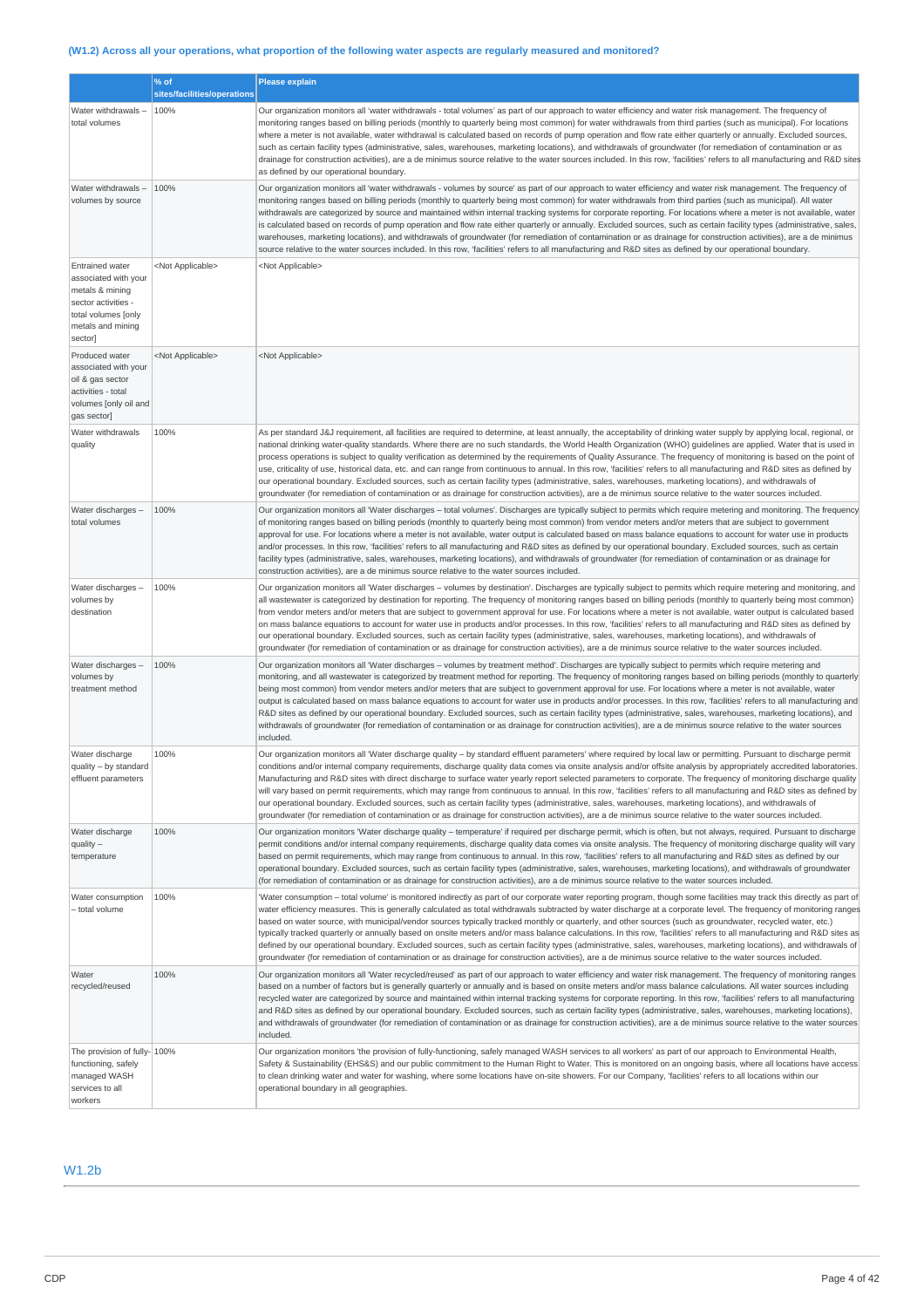# (W1.2b) What are the total volumes of water withdrawn, discharged, and consumed across all your operations, and how do these volumes compare to the **previous reporting year?**

|                      | <b>Volume</b><br>(megaliters/year) with | previous<br>reporting<br>vear | Comparison Please explain                                                                                                                                                                                                                                                                                                                                                                                                                                                                                                                                                                                                                                                                                                                                                                                                                                                                                                                                                                                                                                                                                                                                                                                                                                                                                                                                                                                                              |
|----------------------|-----------------------------------------|-------------------------------|----------------------------------------------------------------------------------------------------------------------------------------------------------------------------------------------------------------------------------------------------------------------------------------------------------------------------------------------------------------------------------------------------------------------------------------------------------------------------------------------------------------------------------------------------------------------------------------------------------------------------------------------------------------------------------------------------------------------------------------------------------------------------------------------------------------------------------------------------------------------------------------------------------------------------------------------------------------------------------------------------------------------------------------------------------------------------------------------------------------------------------------------------------------------------------------------------------------------------------------------------------------------------------------------------------------------------------------------------------------------------------------------------------------------------------------|
| Total<br>withdrawals | 11087                                   | Lower                         | Total withdrawals decreased by 5.3%, as fewer employees were working on site at J&J facilities due to the COVID-19 pandemic. Reductions can also be attributed<br>to the implementation of water reduction and water recycling projects. Many capital projects implemented over the past several years (21 in 2020) contributed to that<br>trend. This figure is based on a combination of data including invoices, onsite meters, and mass balance calculations which are compiled into an online reporting<br>platform for corporate reporting. The level of uncertainty is expected to be minimal arising from data gaps, assumptions and metering/measuring constraints. We<br>anticipate water consumption to increase back to pre-pandemic levels as employees return to work. After that normalization, we expect withdrawals to stay the same<br>or decrease in the future (offsetting growth) as we continue to implement water efficiency projects as part of our Water Risk program. Excluded sources, such as<br>certain facility types (administrative, sales, warehouses, marketing locations), and withdrawals of groundwater (for remediation of contamination or as drainage for<br>construction activities), are a de minimus source relative to the water sources included. In this row, 'facilities' refers to all manufacturing and R&D sites as defined by<br>our operational boundary.                          |
| Total<br>discharges  | 7561                                    | Lower                         | Total discharges decreased by 4.9% as fewer employees were working on site at J&J facilities due to the COVID-19 pandemic. Lower discharges can also be<br>attributed to a combination of factors including increased investment in recycled water and wastewater treatment projects. This figure is based on a combination of<br>data including invoices, onsite meters, and mass balance calculations which are compiled into an online reporting platform for corporate reporting. The level of<br>uncertainty is expected to be minimal, arising from data gaps, assumptions and metering/measuring constraints. We expect water discharge to increase back to pre-<br>pandemic levels as employees return to the workplace. After that normalization, we expect withdrawals to decrease in the future on a similar path as we continue to<br>implement water efficiency projects as part of our Water Risk program. Excluded sources, such as certain facility types (administrative, sales, warehouses, marketing<br>locations), and withdrawals of groundwater (for remediation of contamination or as drainage for construction activities), are a de minimus source relative to the water<br>sources included. In this row, 'facilities' refers to all manufacturing and R&D sites as defined by our operational boundary.                                                                                                    |
| Total<br>consumption | 3526                                    | Lower                         | Total consumption has decreased by 6.1%, as fewer employees were working on site at J&J facilities due to the COVID-19 pandemic. This reduction in consumption<br>also can be attributed to several factors, including increased recycled water usage, and shifts in water-intensive product categories. While some sites may calculate<br>consumption onsite, this is not standard across all facilities. This figure is therefore based on a Company-wide calculation (using Consumption = Withdrawals -<br>Discharges, or 11,087 total withdrawals - 7,561 discharges = 3,526 megaliters total consumption). The majority of this is volume incorporated into products, though<br>evaporation/ transpiration is a relevant contribution. We expect water consumption to increase back to pre-pandemic levels as employees return to the workplace.<br>After that normalization, we expect consumption to stay the same or decrease as we improve efficiencies within our manufacturing process and/or product design.<br>Excluded sources, such as certain facility types (administrative, sales, warehouses, marketing locations), and withdrawals of groundwater (for remediation of<br>contamination or as drainage for construction activities), are a de minimus source relative to the water sources included. In this row, 'facilities' refers to all<br>manufacturing and R&D sites as defined by our operational boundary. |

# W1.2d

**(W1.2d) Indicate whether water is withdrawn from areas with water stress and provide the proportion.**

| <b>Withdrawals</b> %<br>are from<br>areas with<br>water stress areas with reporting | withdrawn with<br>from<br>water<br><b>stress</b> | <b>previous</b><br>vear | tool                   | Comparison Identification Please explain                                                                                                                                                                                                                                                                                                                                                                                                                                                                                                                                                                                                                                           |
|-------------------------------------------------------------------------------------|--------------------------------------------------|-------------------------|------------------------|------------------------------------------------------------------------------------------------------------------------------------------------------------------------------------------------------------------------------------------------------------------------------------------------------------------------------------------------------------------------------------------------------------------------------------------------------------------------------------------------------------------------------------------------------------------------------------------------------------------------------------------------------------------------------------|
| Row Yes                                                                             | 26-50                                            | About the<br>same       | <b>WRI</b><br>Aqueduct | Water stress, in alignment with the CDP definition (sites defined by the WRI Aqueduct tool with baseline water stress greater than or equal to "High"),<br>accounts for 39% of our water withdrawals. The WRI Aqueduct tool was used for defining water stress in this question because it is in alignment with<br>the internal comprehensive risk assessment upon which our Health for Humanity 2020 Goal is based. This internal tool uses, among other inputs, site-<br>level questionnaires and several water stress models that evaluate water availability, including the Water Supply Stress Index Model (WaSSI), WRI<br>Aqueduct, Water Risk Filter, EarthStat, and SEDAC. |

# W1.2h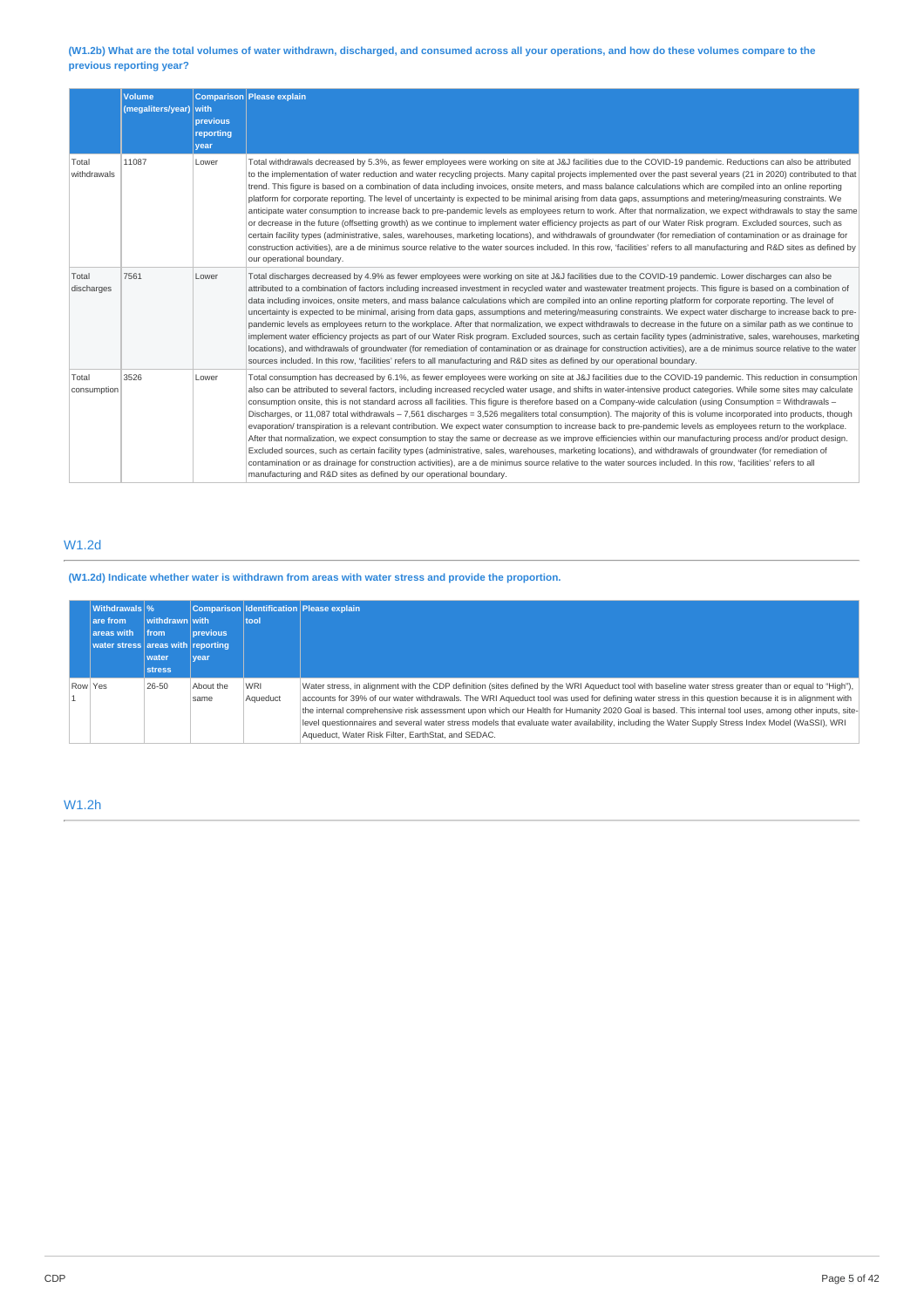|                                                                                              | <b>Relevance Volume</b> | (megaliters/year)         | <b>with</b><br>previous<br>reporting<br>year | Comparison Please explain                                                                                                                                                                                                                                                                                                                                                                                                                                                                                                                                                                                                                                                                                                                                                                                                                                                                                                                      |  |
|----------------------------------------------------------------------------------------------|-------------------------|---------------------------|----------------------------------------------|------------------------------------------------------------------------------------------------------------------------------------------------------------------------------------------------------------------------------------------------------------------------------------------------------------------------------------------------------------------------------------------------------------------------------------------------------------------------------------------------------------------------------------------------------------------------------------------------------------------------------------------------------------------------------------------------------------------------------------------------------------------------------------------------------------------------------------------------------------------------------------------------------------------------------------------------|--|
| Fresh surface<br>water, including<br>rainwater, water<br>from wetlands.<br>rivers, and lakes | Relevant                | 279                       | Higher                                       | Water withdrawal from fresh water is considered relevant because it represents 2% of our total water withdrawal in the 30 countries where<br>manufacturing and R&D sites are present. Fresh surface water withdrawals increased by 53% from 2019 to 2020; however, as this is a small<br>amount of water overall (only 97 megaliters), it is categorized as "higher". The increase is due to the implementation of rainwater projects and<br>tracking at two of our sites. The relevant source of freshwater for J&J include rainwater, surface water, greywater, and other fresh water<br>designations. Most of the volume reported is from direct measurements but may be supplemented by mass balance equations. This volume is<br>expected to remain constant or increase slightly as we seek to implement rainwater harvesting and greywater where appropriate to reduce our<br>consumption of other fresh water and third-party sources. |  |
| <b>Brackish surface</b><br>water/Seawater                                                    | <b>Not</b><br>relevant  | <not applicable=""></not> | $<$ Not<br>Applicable>                       | This source is not relevant since J&J does not withdraw from brackish surface water/seawater in the 30 countries where manufacturing and R&D<br>sites are present. The use of brackish surface water/seawater is expected to remain not relevant), as there are no plans to include brackish<br>surface water/seawater into our production processes.                                                                                                                                                                                                                                                                                                                                                                                                                                                                                                                                                                                          |  |
| Groundwater-<br>renewable                                                                    | Relevant                | 3083                      | Higher                                       | Water withdrawal from renewable groundwater is considered relevant because it represents 27% of our total water withdrawal in the 30 countries<br>where manufacturing and R&D sites are present. Groundwater-renewable water increased by 8% from 2019 to 2020. The increase is due to the<br>fact that a groundwater well was out of commission for a part of 2019. During that time the property was using municipal water. The well was<br>repaired and during 2020 was back to normal levels of groundwater withdrawal. This volume is anticipated to remain the same or slightly<br>decrease in the future as we seek to improve our water efficiency and reduce dependency on groundwater sources.                                                                                                                                                                                                                                       |  |
| Groundwater-<br>non-renewable                                                                | <b>Not</b><br>relevant  | <not applicable=""></not> | $<$ Not<br>Applicable>                       | This source is not relevant as J&J does not withdraw from non-renewable groundwater sources in the 30 countries where manufacturing and<br>R&D sites are present. All groundwater withdrawals are renewable. The use of non-renewable groundwater is expected to remain not relevant as<br>there are no plans to include non-renewable groundwater into our production processes.                                                                                                                                                                                                                                                                                                                                                                                                                                                                                                                                                              |  |
| Produced/Entrained Not<br>water                                                              | relevant                | <not applicable=""></not> | $<$ Not<br>Applicable>                       | This source is not relevant as J&J does not withdraw from produced water sources in the 30 countries where manufacturing and R&D sites are<br>present. This trend (not relevant) is expected to stay the same as there are no plans to include produced water into our production processes.                                                                                                                                                                                                                                                                                                                                                                                                                                                                                                                                                                                                                                                   |  |
| Third party sources Relevant                                                                 |                         | 7725                      | Lower                                        | Water withdrawal from third party sources is considered relevant because it represents 68% of our total water withdrawal in the 30 countries<br>where manufacturing and R&D sites are present. Third party sources refers to municipal suppliers in the majority of J&J facilities, which<br>decreased by 11% from 2019 to 2020 as fewer employees were on site due to the COVID-19 pandemic. We expect the withdrawal from third<br>party sources to increase back to pre-pandemic levels as employees return to the workplace. After that normalization, we expect consumption to<br>stay the same or decrease as a result of projects to improve our water efficiencies.                                                                                                                                                                                                                                                                    |  |

# W1.2i

# **(W1.2i) Provide total water discharge data by destination.**

|                                       | Relevance Volume | (megaliters/year)         | with<br><b>previous</b><br>reportina<br>vear | Comparison Please explain                                                                                                                                                                                                                                                                                                                                                                                                                                                                                                                                                                                                                                                                                                                                                                                                                                                                                                                                                              |
|---------------------------------------|------------------|---------------------------|----------------------------------------------|----------------------------------------------------------------------------------------------------------------------------------------------------------------------------------------------------------------------------------------------------------------------------------------------------------------------------------------------------------------------------------------------------------------------------------------------------------------------------------------------------------------------------------------------------------------------------------------------------------------------------------------------------------------------------------------------------------------------------------------------------------------------------------------------------------------------------------------------------------------------------------------------------------------------------------------------------------------------------------------|
| Fresh surface<br>water                | Relevant         | 2262                      | Lower                                        | Fresh surface water is a relevant destination and comprises 30% of our discharge overall in the 30 countries where manufacturing and R&D sites are<br>present. Fresh surface water includes surface water, irrigation, and other fresh surface water categories. The total discharge for this category<br>decreased by 5% from 2019 to 2020 despite a 0.6% increase in revenues as fewer employees were on site due to the COVID-19 pandemic and as a<br>result of water efficiency projects and other water saving measures that offset increases in production. Volumes are sourced from direct<br>measurements whenever applicable and substituted with mass balance equations when onsite meters are not available. This volume is expected to<br>increase back to pre-pandemic levels as employees return to the office. After that normalization, we expect consumption to stay the same or decrease<br>in the future as a result of projects to improve our water efficiencies. |
| Brackish<br>surface<br>water/seawater | Relevant         | 175                       | Higher                                       | Seawater is a relevant destination and comprises 2% of our discharge overall in the 30 countries where manufacturing and R&D sites are present.<br>This discharge destination increased by 57 megaliters from the prior year. While this is an 48% increase, it is marked as "Higher", rather than 'Much<br>higher", given the small overall quantity relative to all discharges by destination. This small increase can be attributed to an expansion of operations in<br>Ireland. Volumes are sourced from direct measurements whenever applicable and substituted with mass balance equations when onsite meters are<br>not available. This volume is expected to stay the same or decrease in the future as a result of projects to improve our water efficiencies.                                                                                                                                                                                                                |
| Groundwater                           | Not<br>relevant  | <not applicable=""></not> | $<$ Not<br>Applicable>                       | Water is not discharged to groundwater in the 30 countries where manufacturing and R&D sites are present and is therefore not relevant. This trend<br>(not relevant) is expected to stay the same as there are no plans to discharge to groundwater in the future.                                                                                                                                                                                                                                                                                                                                                                                                                                                                                                                                                                                                                                                                                                                     |
| Third-party<br>destinations           | Relevant         | 5124                      | Higher                                       | Third-party destinations' is a relevant destination` and comprises 68% of our discharge overall. This is specific to wastewater treatment plants and<br>does not include water to other organizations for further use. The total discharge from this category decreased by 6% from 2019 to 2020 as a result of<br>fewer employees working from on-site offices during the COVID-19 pandemic. Volumes are sourced from direct measurements whenever applicable<br>and substituted with mass balance equations when onsite meters are not available. This volume is expected to increase back to pre-pandemic levels<br>as employees return to the workplace. After that normalization, we expect consumption to stay the same or decrease in the future as a result of<br>projects to improve our water efficiencies.                                                                                                                                                                   |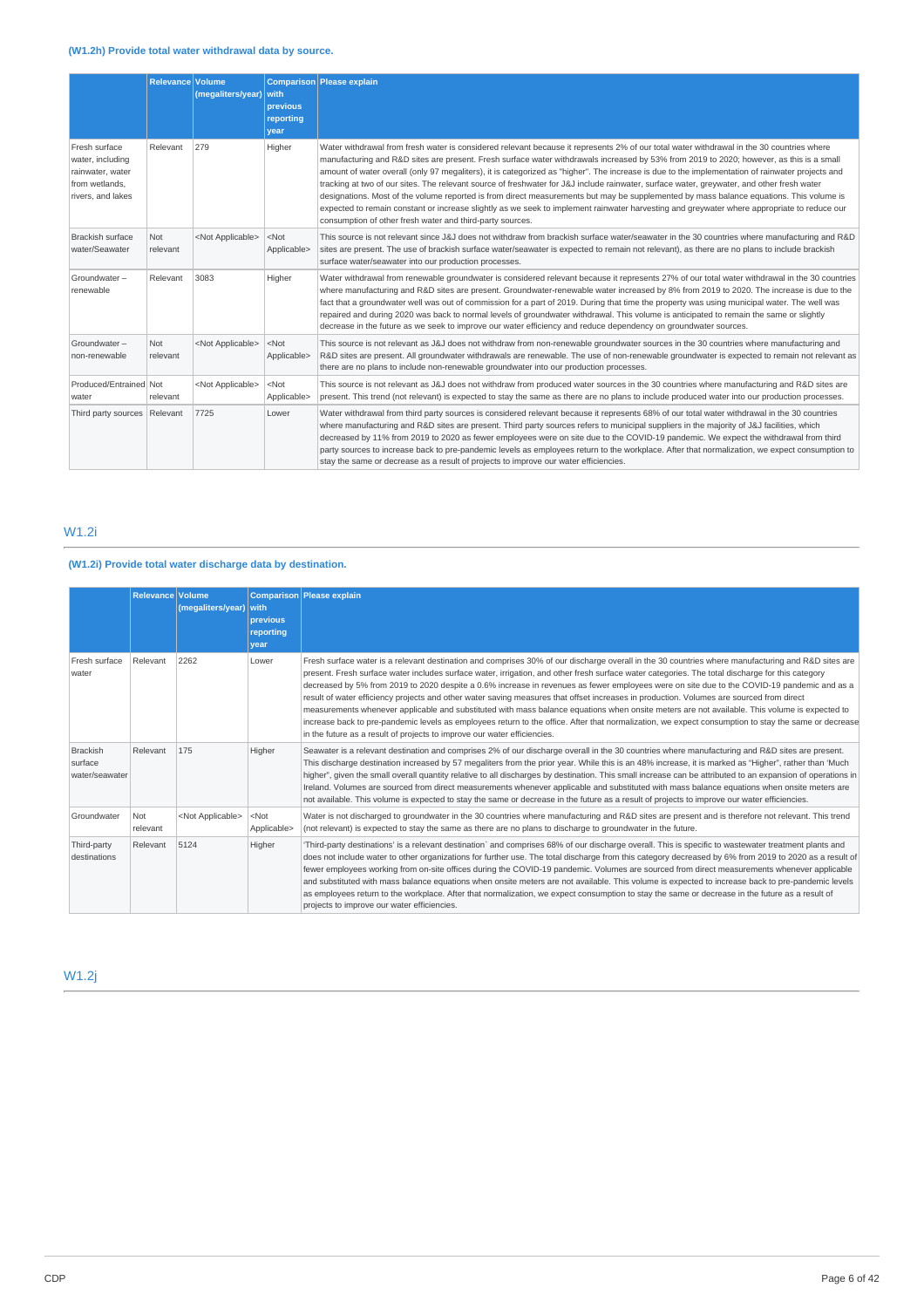#### **(W1.2j) Within your direct operations, indicate the highest level(s) to which you treat your discharge.**

|                                                                 | <b>Relevance of</b><br>treatment<br>level to<br>discharge | <b>Volume</b><br>(megaliters/year) | <b>Comparison of</b><br>previous reporting<br>vear | % of your<br>treated volume with sites/facilities/operations<br>this volume applies to | Please explain                                                                                                                                                                                                                                                                                                                              |
|-----------------------------------------------------------------|-----------------------------------------------------------|------------------------------------|----------------------------------------------------|----------------------------------------------------------------------------------------|---------------------------------------------------------------------------------------------------------------------------------------------------------------------------------------------------------------------------------------------------------------------------------------------------------------------------------------------|
| Tertiary treatment                                              | Relevant                                                  | 1309                               | This is our first year<br>of measurement           | $1 - 10$                                                                               | 5 facilities apply tertiary treatment involving e.g. separate nitrification/denitrification, activated carbon<br>adsorption or advanced oxidation. This is a relevant amount since it represents 34% of the total amount<br>of wastewater discharged.                                                                                       |
| Secondary<br>treatment                                          | Relevant                                                  | 2588                               | This is our first year<br>of measurement           | 41-50                                                                                  | 46 facilities apply secondary treatment involving biological treatment or advanced filtration treatment.<br>This is a relevant amount since it represents 17% of the total amount of wastewater discharged.                                                                                                                                 |
| Primary treatment<br>only                                       | Relevant                                                  | 1504                               | This is our first year<br>of measurement           | 11-20                                                                                  | 17 facilities apply primary treatment involving physical/chemical treatment and/or pH neutralisation. This<br>is a relevant amount since it represents 20% of the total amount of wastewater discharged.                                                                                                                                    |
| Discharge to the<br>natural<br>environment<br>without treatment | Not relevant                                              | <not applicable=""></not>          | <not applicable=""></not>                          | <not applicable=""></not>                                                              | None of the facilities discharge to the natural environment without treatment. The J&J EHS&S standards<br>require sites to provide wastewater with at least primary treatment, and where appropriate, secondary or<br>tertiary treatment, prior to its discharge to the environment. Therefore, this level of treatment is not<br>relevant. |
| Discharge to a<br>third party without<br>treatment              | Relevant                                                  | 2106                               | This is our first year<br>of measurement           | $31 - 40$                                                                              | 41 facilities have no on-site treatment but discharge their wastewater off-site for treatment by a third party<br>(municipal treatment). This is a relevant amount since it represents 29% of the total amount of<br>wastewater discharged.                                                                                                 |
| Other                                                           | Please select                                             | <not applicable=""></not>          | <not applicable=""></not>                          | <not applicable=""></not>                                                              |                                                                                                                                                                                                                                                                                                                                             |

# W1.4

**(W1.4) Do you engage with your value chain on water-related issues?**

Yes, our suppliers

Yes, our customers or other value chain partners

# W1.4a

(W1.4a) What proportion of suppliers do you request to report on their water use, risks and/or management information and what proportion of your procurement **spend does this represent?**

#### **Row 1**

**% of suppliers by number** Less than 1%

**% of total procurement spend** 1-25

#### **Rationale for this coverage**

As the world's largest, most broadly-based healthcare company, J&J works with more than 51,000 suppliers across our three business segments. To prioritize engagement around sustainability issues including water, we have set a Health for Humanity 2020 Goal to enrol suppliers in our Sustainable Procurement Program (SPP) covering 80% of our spend. The SPP 1) ensures supplier conformance with J&J's Responsibility Standards for Suppliers; and 2) encourages and supports suppliers in achieving excellence by embedding sustainable social and environmental practices, including transparency, target setting and public disclosure, into their businesses and respective supply chains. We further prioritize our suppliers by requesting that those with water-intensive operations or those in water-stressed areas report using the CDP Supply Chain Water Security Questionnaire. Incentives include reporting CDP scores in Supplier scorecards among other indicators.

#### **Impact of the engagement and measures of success**

Information requested from suppliers includes responding to the CDP Supply Chain Water Security Questionnaire, which contains a mixture of quantitative and qualitative disclosure on water risk. This information is used in Supplier Scorecards, which include a mixture of other topics. These scorecards are reviewed on an ongoing basis with J&J category leads to drive performance. Success is measured by increasing the number of suppliers who report to the CDP Supply Chain Water Security Questionnaire and enrol in the SPP program. For example, in 2020, we achieved the highest number of suppliers responding (121) with a 79% participation rate.

# **Comment**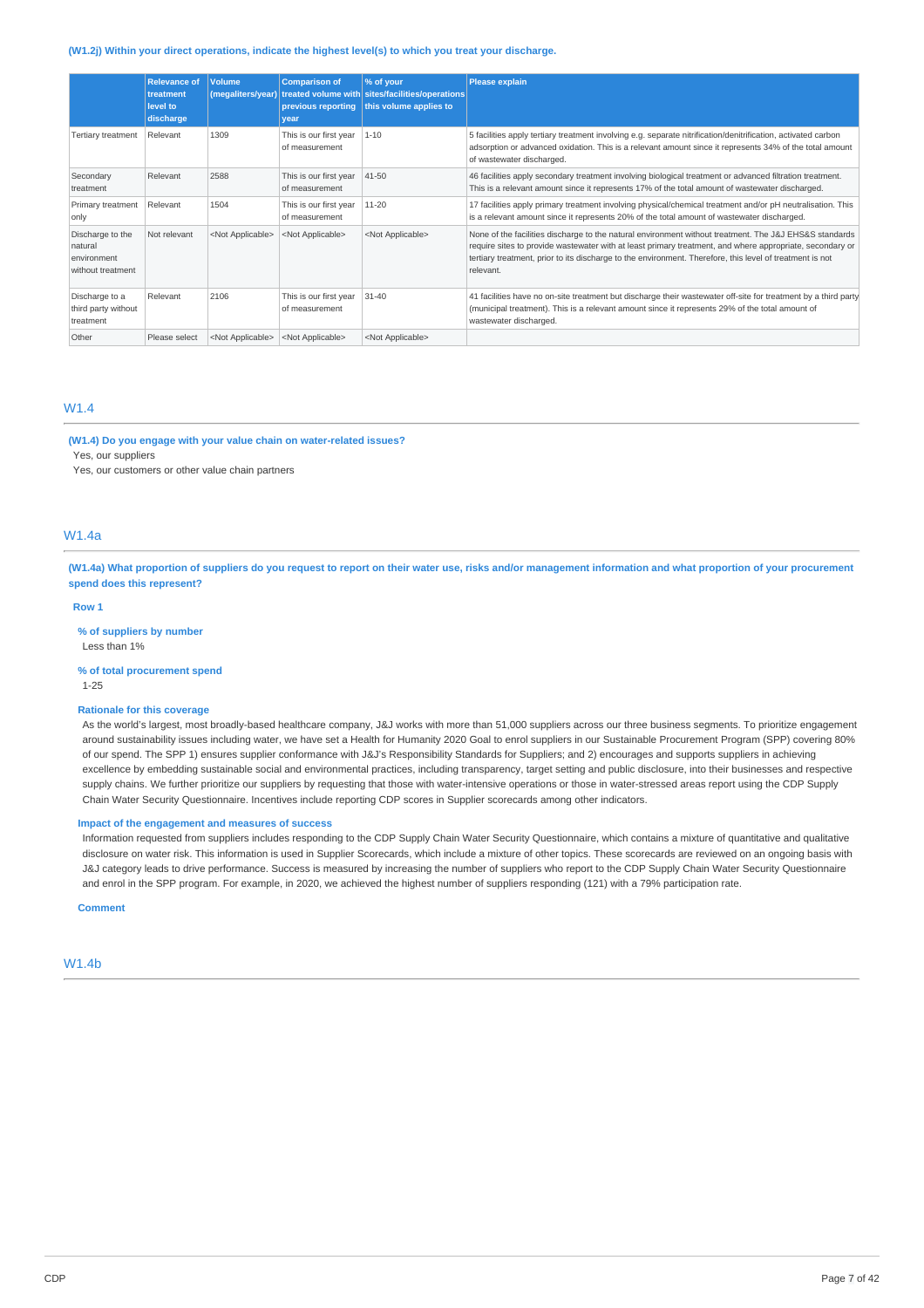#### **(W1.4b) Provide details of any other water-related supplier engagement activity.**

**Type of engagement** Onboarding & compliance

#### **Details of engagement**

Requirement to adhere to our code of conduct regarding water stewardship and management

**% of suppliers by number**

76-100

**% of total procurement spend** 76-100

# **Rationale for the coverage of your engagement**

We articulate our expectations of supplier business conduct in the Johnson & Johnson Responsibility Standards for Suppliers (Standards). Our Standards include a standard to reduce the environmental impacts of suppliers' operations including wastewater discharges and management, ensuring compliance and protection of human health and the environment. Rationale for the coverage of engagement: All suppliers are required to adhere to the Standards.

#### **Impact of the engagement and measures of success**

Beneficial outcomes of this activity include reducing our risk from harmful wastewater discharges in our supply chain that could have environmental and reputational consequences. Success is measured by all suppliers understanding and complying with the requirements set forth in this document. We include elements of the Standards in Purchase Order terms and conditions, Contract Templates and Requests for Proposals, and take steps to assess our suppliers' conformance to them.

#### **Comment**

#### **Type of engagement**

Incentivizing for improved water management and stewardship

### **Details of engagement**

Water management and stewardship action is integrated into your supplier evaluation

**% of suppliers by number** Less than 1%

#### **% of total procurement spend** 1-25

# **Rationale for the coverage of your engagement**

Water management and stewardship is currently integrated into the supplier evaluation process by including applicable suppliers' CDP Supply Chain Water Security Questionnaire in our Supplier Scorecards, which are reviewed with other indicators, such as compliance, EHS&S, and business continuity issues, on an ongoing basis with business segment leads. Rationale for the coverage of engagement: Johnson & Johnson selects the suppliers with which we engage based on their location in water stressed areas, proportion of procurement spend, and the type of service they provide to the company. Presence in water-stressed areas, and high intensities in any or all of those factors influence the selection of suppliers for CDP engagement.

#### **Impact of the engagement and measures of success**

Beneficial outcomes of this activity will include reducing our indirect water risk in the future by increasing water risk knowledge and transparency throughout our supply chain. Success is measured by increasing the total number of suppliers reporting to the CDP Supply Chain Water Security platform, which was 121 in 2020 (a 79% participation rate).

#### **Comment**

# W1.4c

# (W1.4c) What is your organization's rationale and strategy for prioritizing engagements with customers or other partners in its value chain?

Engaged partners and method/strategy of engagement: J&J engages with its customers on water stewardship efforts mainly through our Earthwards process. Earthwards has served as an approach to identify and quantify improvement opportunities across seven key sustainability impact areas: materials, packaging, energy, waste, water, social impact and innovation. The rationale for this approach to water in our value chain is to integrate water with other critical sustainability components of product sustainability. Success is measured through our Health for Humanity 2020 Goal for new and existing products representing 20% of J&J's revenue to achieve Earthwards recognition for sustainability innovation improvements, which may include water. This goal was met early in 2019. At the end of 2020, Earthwards recognized products represented 24.6% of J&J's revenue.

# W<sub>2</sub>. Business impacts

# W2.1

**(W2.1) Has your organization experienced any detrimental water-related impacts?** Yes

### W2.1a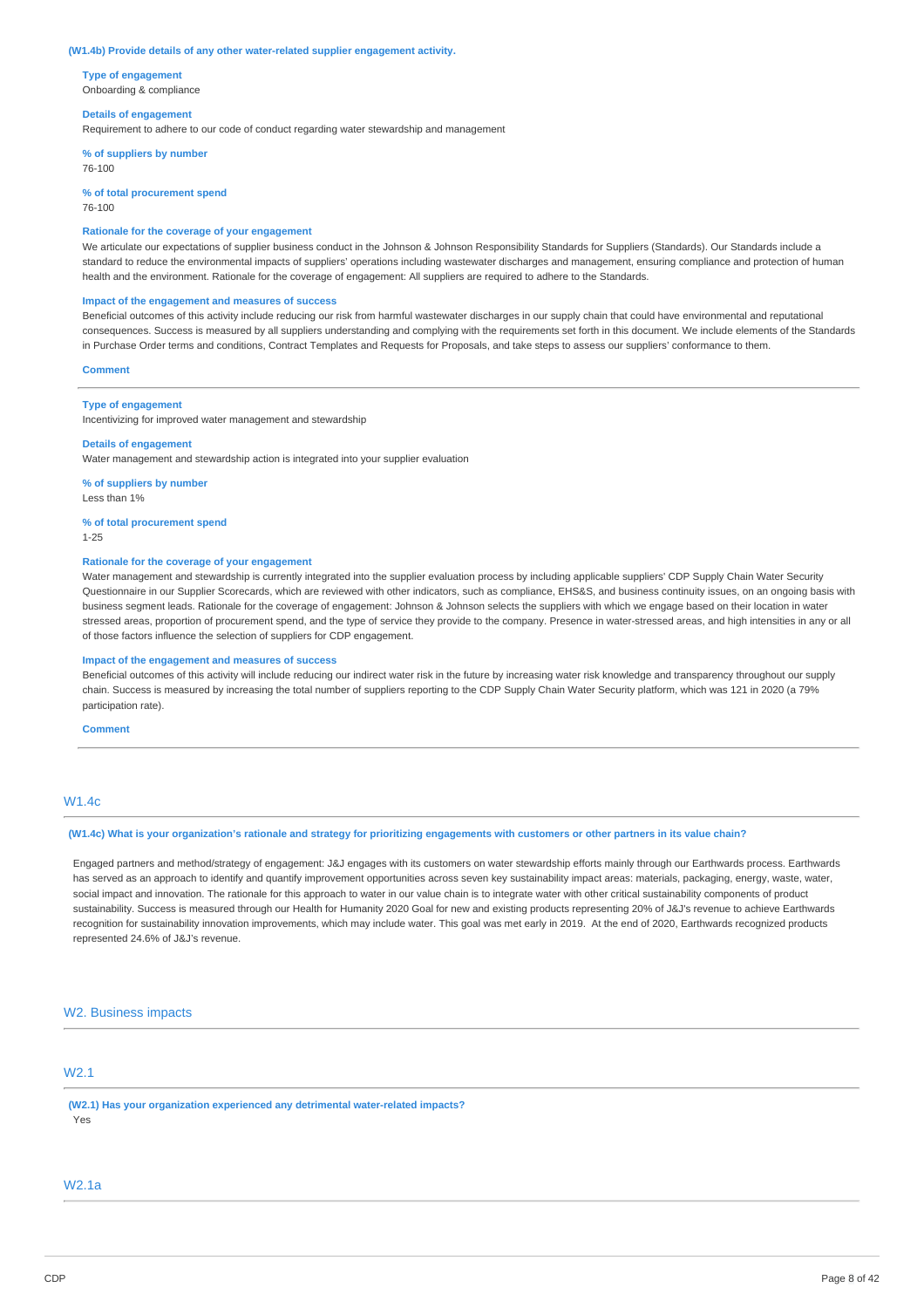#### (W2.1a) Describe the water-related detrimental impacts experienced by your organization, your response, and the total financial impact.

#### **Country/Area & River basin**

| South Africa | Other, please specify (SOUTH AFRICAN WATER MANAGEMENT AREAS (WMAs)) |
|--------------|---------------------------------------------------------------------|
|              |                                                                     |
|              |                                                                     |
|              |                                                                     |

# **Type of impact driver & Primary impact driver**

| Physica<br>, | . Drouant<br>_____ |
|--------------|--------------------|
|              |                    |

#### **Primary impact** Constraint to growth

# **Description of impact**

A severe multi-year drought in Cape Town, South Africa impacted our Cape Town facility that produces some products in our Consumer Health segment for mainly African and European markets. From February 2017 onward, increasing levels of water restrictions were imposed by the government as "Day Zero", or the depletion of the city's water supply. While the output for J&J's production at this site was not impacted, this event required significant updates to Business Continuity Plans in case a complete disruption of water supply occurred. These updates included capital investments for water efficiency projects, ensuring product supply, and ensuring that local employees and their families were supported. Scale of impact: This event qualified as a substantive operational and/or strategic risk, despite the fact that there was no impact to production, because there was a 'highly likely' probability of water shortages for that facility where one or more product lines for one or more countries could be affected.

#### **Primary response**

Amend the Business Continuity Plan

**Total financial impact** 479514

#### **Description of response**

To respond to the potential detrimental impact at the Cape Town facility, a Project Steering Committee was formed to update the Business Continuity Plan and approach the problem to save water, secure water, secure product, and secure people. To save water, initiatives were implemented to reduce consumption, harvest water or increase the use of greywater for ancillary processes. To secure water, two projects were approved to provide the site with buffer storage capacity to absorb water supply interruptions and to provide the site with an alternative water source. To secure product, teams investigated dual sourcing and re-siting options for critical products. To secure people, Company personnel ensured appropriate working conditions on site. This response strategy is part of the broader J&J Health for Humanity 2020 Goal to conduct a comprehensive water risk assessment at 100% of manufacturing and R&D sites and to implement resource protection plans at high-risk sites. The response strategy began implementation in 2017 and continued through 2020. The response is expected to be effective in preventing future financial and operational impacts and to improve water security at that site. The cost estimate of impact was derived from the total cost of capital investments for projects implemented at the Cape Town facility from 2018 to 2020 to mitigate water risk. This figure is the most appropriate because production was not reduced, and sales were not impacted.

### W2.2

(W2.2) In the reporting year, was your organization subject to any fines, enforcement orders, and/or other penalties for water-related regulatory violations? Yes, fines

# W2.2a

**(W2.2a) Provide the total number and financial value of all water-related fines.**

**Row 1 Total number of fines** 7 **Total value of fines** 5200 **% of total facilities/operations associated** 0.88 **Number of fines compared to previous reporting year** Higher **Comment**

W2.2b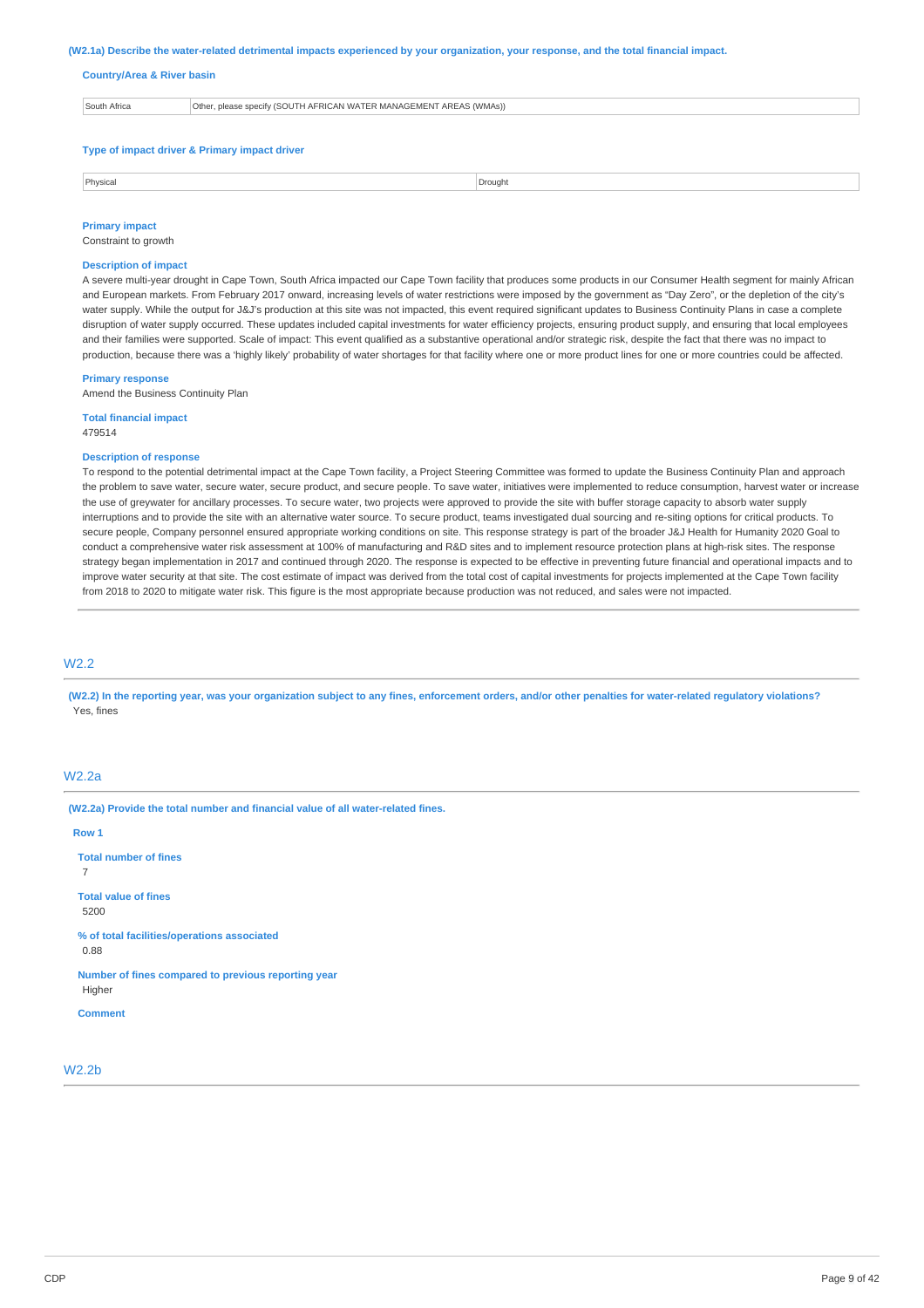(W2.2b) Provide details for all significant fines, enforcement orders and/or other penalties for water-related regulatory violations in the reporting year, and your **plans for resolving them.**

| <b>Type of penalty</b><br>Fine        |                |
|---------------------------------------|----------------|
| <b>Financial impact</b><br>5200       |                |
| <b>Country/Area &amp; River basin</b> |                |
| United States of America              | Savannah River |
|                                       |                |

**Type of incident**

Effluent limit exceedances

### **Description of penalty, incident, regulatory violation, significance, and resolution**

Penalties received for exceedances of phosphorus discharge limit at one of our sites in GA, USA in 2020. The exceedances were caused by malfunctioning of a real-time monitoring piece of equipment and the delay of delivery of a wastewater treatment chemical needed to control phosphorus discharge. The issues were resolved by maintaining backup supply of chemicals to allow for possible vendor supply chain disruptions; and upgrading existing pumps and modifying the inventory of backup equipment.

# W3. Procedures

# W3.3

**(W3.3) Does your organization undertake a water-related risk assessment?** Yes, water-related risks are assessed

### W3.3a

**(W3.3a) Select the options that best describe your procedures for identifying and assessing water-related risks.**

#### **Direct operations**

**Coverage**

Full

#### **Risk assessment procedure**

Water risks are assessed as part of an enterprise risk management framework

**Frequency of assessment**

Annually

**How far into the future are risks considered?** More than 6 years

### **Type of tools and methods used**

Tools on the market

 $Othe$ 

# **Tools and methods used**

WRI Aqueduct WWF Water Risk Filter Internal company methods External consultants

### **Comment**

Each manufacturing and/or R&D site undergoes a comprehensive water risk assessment that evaluates many aspects of water risk. This process uses several water stress models that include the Water Supply Stress Index Model (WaSSI), WRI Aqueduct, Water Risk Filter, EarthStat, and SEDAC, which have varying assumptions but include risks/impacts 10+ years into the future. Each high-water risk site develops a mitigation plan which includes budget allocations to mitigate risk. This assessment occurred for all facilities in 2016, and in subsequent years (2018 and 2019), additional assessments occurred for acquisitions and changes to methodology (such as the recent updates to the WRI Aqueduct). In 2020, we reviewed these water risk assessments for manufacturing and/or R&D sites. Water risk was reviewed based on water withdrawal per site and based on the Aqueduct baseline water stress level, and the Aqueduct water depletion level.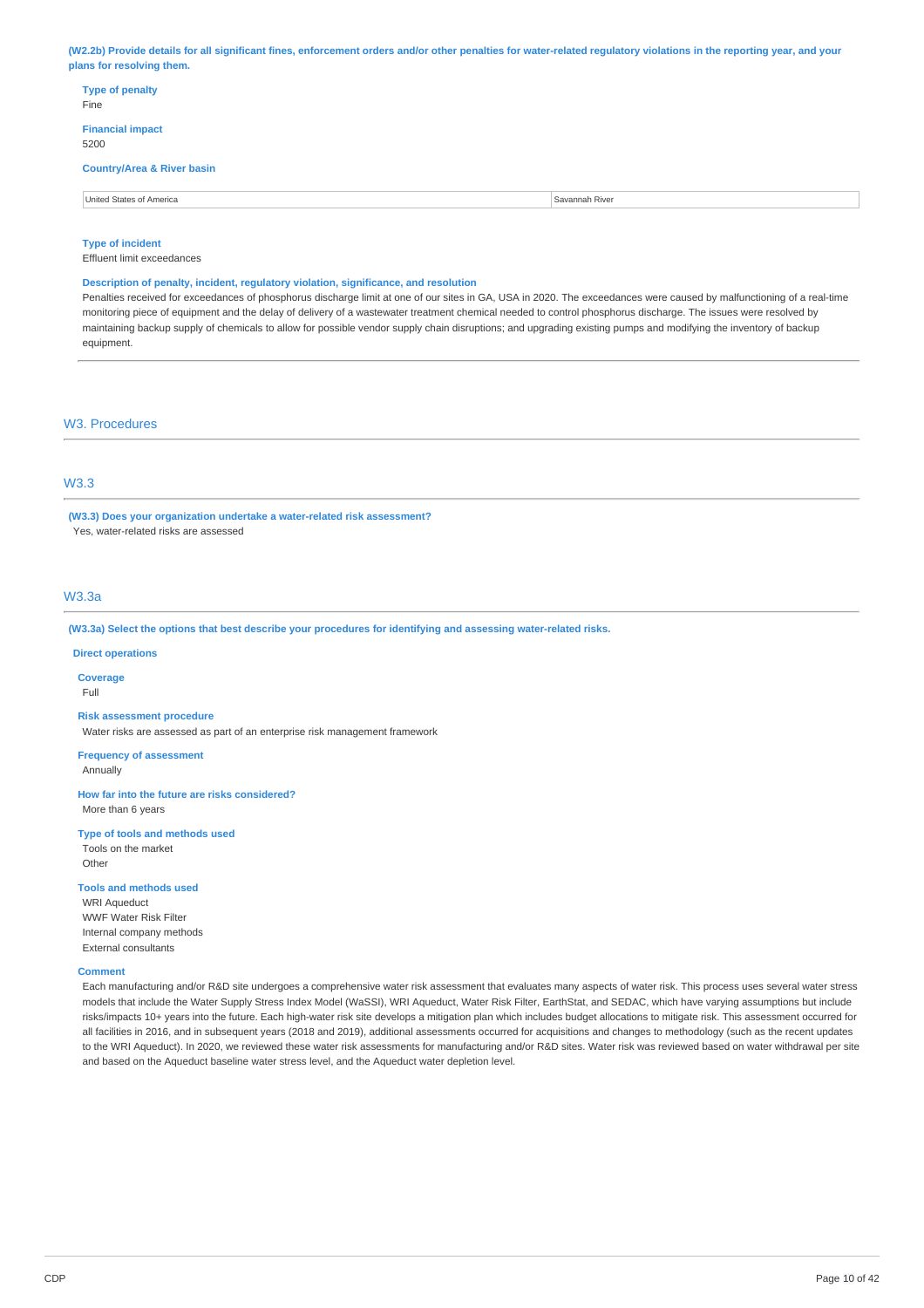### **Supply chain**

**Coverage** Full

#### **Risk assessment procedure**

Water risks are assessed as part of an enterprise risk management framework

**Frequency of assessment**

Annually

**How far into the future are risks considered?** 1 to 3 years

**Type of tools and methods used** Other

# **Tools and methods used**

Internal company methods Other, please specify (CDP Supply Chain Water Security; WRI Aqueduct)

#### **Comment**

Water risks are assessed as part of ongoing supply chain business continuity planning and through our Sustainable Procurement Program (SPP). Information requested from suppliers includes responding to the CDP Supply Chain Water Security Questionnaire. Selection to respond to the CDP Supply Chain Water Security Questionnaire is based on the supplier's location in water stressed areas, proportion of procurement spend, and the type of service they provide to J&J. This information is used in Supplier Scorecards, which include a mixture of other compliance, EHS&S and business continuity topics. These scorecards are reviewed on an ongoing basis with Company category leads to drive performance.

# **Other stages of the value chain**

**Coverage** None

**Risk assessment procedure** <Not Applicable>

**Frequency of assessment** <Not Applicable>

**How far into the future are risks considered?** <Not Applicable>

**Type of tools and methods used** <Not Applicable>

**Tools and methods used** <Not Applicable>

**Comment**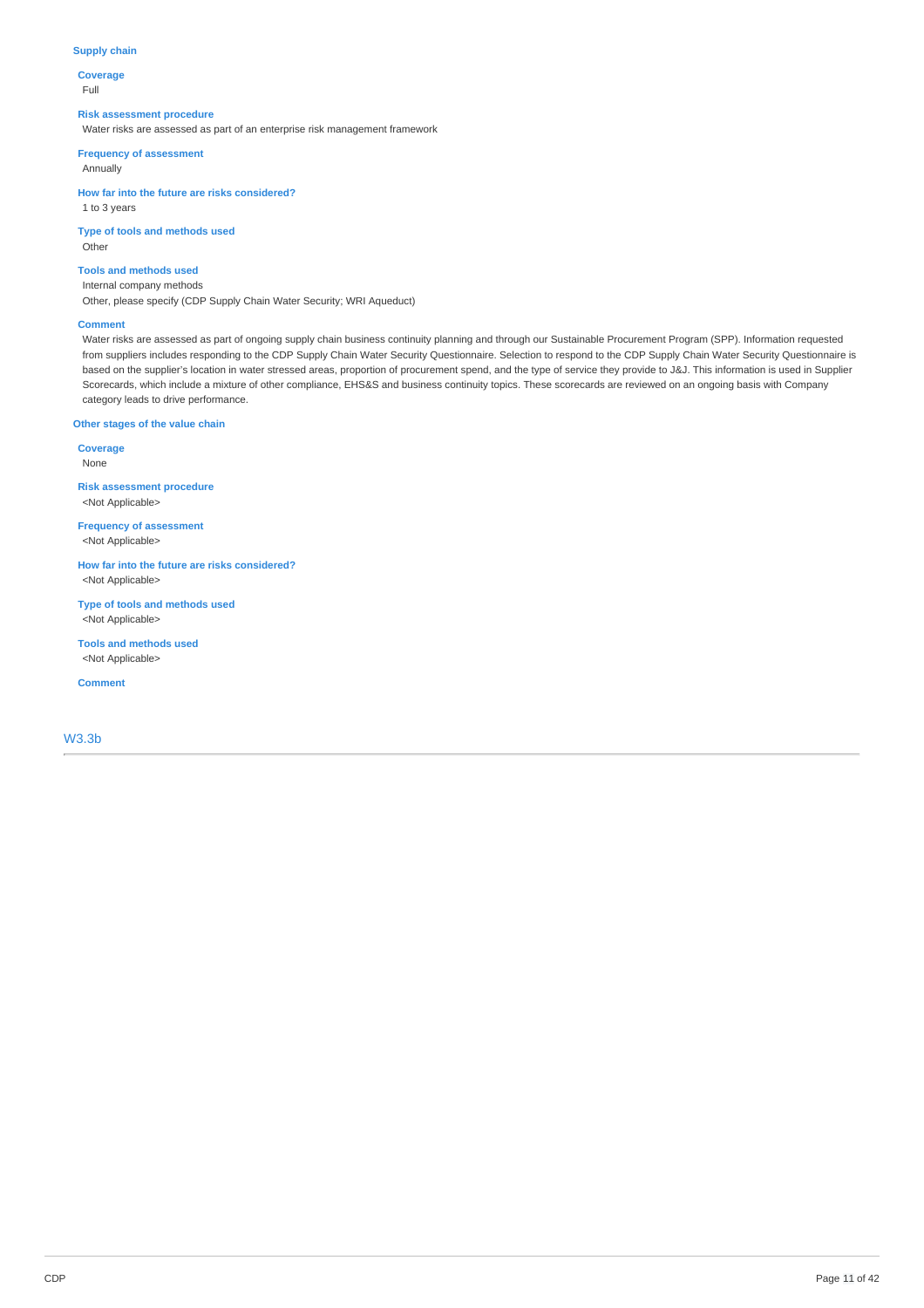# **(W3.3b) Which of the following contextual issues are considered in your organization's water-related risk assessments?**

|                                                                                                 |                                 | Relevance Please explain                                                                                                                                                                                                                                                                                                                                                                                                                                                                                                                                                                                                                                                                                                                                                                                                                                                                                                                                                                                                                                                                                                                                                                                                                                                                                                                                                                                                                                                                                                                                                                                                                                                                                                                                                                                                                                                                                                                                                                                                               |
|-------------------------------------------------------------------------------------------------|---------------------------------|----------------------------------------------------------------------------------------------------------------------------------------------------------------------------------------------------------------------------------------------------------------------------------------------------------------------------------------------------------------------------------------------------------------------------------------------------------------------------------------------------------------------------------------------------------------------------------------------------------------------------------------------------------------------------------------------------------------------------------------------------------------------------------------------------------------------------------------------------------------------------------------------------------------------------------------------------------------------------------------------------------------------------------------------------------------------------------------------------------------------------------------------------------------------------------------------------------------------------------------------------------------------------------------------------------------------------------------------------------------------------------------------------------------------------------------------------------------------------------------------------------------------------------------------------------------------------------------------------------------------------------------------------------------------------------------------------------------------------------------------------------------------------------------------------------------------------------------------------------------------------------------------------------------------------------------------------------------------------------------------------------------------------------------|
|                                                                                                 | &<br>inclusion                  |                                                                                                                                                                                                                                                                                                                                                                                                                                                                                                                                                                                                                                                                                                                                                                                                                                                                                                                                                                                                                                                                                                                                                                                                                                                                                                                                                                                                                                                                                                                                                                                                                                                                                                                                                                                                                                                                                                                                                                                                                                        |
| Water<br>availability at a<br>basin/catchment<br>level                                          | Relevant,<br>always<br>included | Water availability at a basin/catchment level is relevant because of the use of water as a manufacturing aid and/or product ingredient across our business segments (Consumer<br>Health, Pharmaceutical, and Medical Devices). Availability at the basin level can vary significantly based on geography even within a country - for example, of our 10 sites in China,<br>two are characterized as high-risk (in part) because of water availability at the basin level in the Yangtze River & Huang He River basins. This issue is incorporated into our direct<br>operations for current and emerging issues through our comprehensive water risk assessment tool. As part of our Health for Humanity 2020 Goal, we have evaluated all of our<br>manufacturing and R&D sites for water risk. This risk assessment uses, among other inputs, site-level questionnaires and several water stress models that evaluate water availability,<br>including the Water Supply Stress Index Model (WaSSI), WRI Aqueduct, Water Risk Filter, EarthStat, and SEDAC.                                                                                                                                                                                                                                                                                                                                                                                                                                                                                                                                                                                                                                                                                                                                                                                                                                                                                                                                                                            |
| Water quality at<br>a<br>basin/catchment<br>level                                               | Relevant,<br>always<br>included | Water quality at a basin/catchment level is relevant because of the use of water as a manufacturing aid and/or product ingredient across our business segments (Consumer Health,<br>Pharmaceutical, and Medical Devices). Water quality is particularly important in our Consumer Health and Pharmaceutical business segments (representing ~81% of our total water<br>use), where pharmaceutical manufacturing often requires high quality water inputs. This issue is incorporated into our direct operations for current and emerging issues through our<br>comprehensive water risk assessment tool. As part of our Health for Humanity 2020 Goal, we have evaluated all of our manufacturing and R&D sites for water risk. This risk<br>assessment evaluates both water withdrawal and discharges, including: water stress/scarcity, projected future increases in site and watershed demand, upstream storage, flooding,<br>drought, watershed health, community safe water and sewer access, waste water management and regulatory issues, total water use, economic implications (water spend),<br>reputational impacts, and pharmaceuticals in the environment (PIE) and personal care products in the environment (PCPE).                                                                                                                                                                                                                                                                                                                                                                                                                                                                                                                                                                                                                                                                                                                                                                                                    |
| Stakeholder<br>conflicts<br>concerning<br>water resources<br>at a<br>basin/catchment<br>level   | Relevant,<br>always<br>included | As stated in our Position on Water and Waste Management, as part of our commitment to better health for all, we strive to conserve water resources and meet the water demand for<br>our operations without limiting the availability or quality of water resources to others. Stakeholder conflicts concerning water resources at a basin/catchment level is also relevant as<br>part of our Position on Human Right to Water, and our principle to operate in a manner that will not diminish community water resources. While this issue is important everywhere, it<br>may be particularly relevant in areas of high water stress. This issue is incorporated into our direct operations for current and emerging issues through our comprehensive water risk<br>assessment tool. As part of our Health for Humanity 2020 Goal, we have evaluated all of our manufacturing and R&D sites for water risk. This risk assessment evaluates both water<br>withdrawal and discharges, including; water stress/scarcity, projected future increases in site and watershed demand, upstream storage, flooding, drought, watershed health,<br>community safe water and sewer access, waste water management and regulatory issues, total water use, economic implications (water spend), reputational impacts, and<br>pharmaceuticals in the environment (PIE) and personal care products in the environment (PCPE).                                                                                                                                                                                                                                                                                                                                                                                                                                                                                                                                                                                                                        |
| Implications of<br>water on your<br>key<br>commodities/raw<br>materials                         | Relevant,<br>always<br>included | Implications of water on key commodities/raw materials is relevant as a business continuity issue in our supply chain, as some of our 51,000 suppliers may be in areas of water stress<br>and/or in industries that are water intensive. This issue is incorporated into our direct operations for current and emerging issues through our comprehensive water risk assessment tool<br>and our Sustainable Procurement Program (SPP). We assess supplier risk for water-related issues prior to requesting participation in the CDP Supply Chain Water Security<br>Questionnaire by conducting a review of suppliers in water-intensive operations and/or located in water-stressed areas. This assessment requests information on current water<br>consumption, risk exposure, water risks & opportunities, governance, business strategy, targets, and other water-related data information. We have set a Health for Humanity 2020<br>Goal to enrol suppliers in our SPP covering 80% of our spend. The SPP 1) ensures supplier conformance with the Johnson & Johnson Responsibility Standards for Suppliers; and 2)<br>encourages and supports suppliers in achieving excellence by embedding sustainable social and environmental practices, including transparency, target setting and public disclosure,<br>into their businesses and respective supply chains. A subset of this program tracks participation rates of suppliers participating in the CDP Supply Chain Water program. We also<br>indirectly consider water risk to certain raw materials originating from forest commodities such as wood-fiber and palm oil. Deforestation and forest degradation contribute to<br>greenhouse gas emissions, biodiversity loss, shifts in water cycles and loss of economic value. Water's impact on forest commodities is broadly assessed as part of a larger strategy<br>to source forest materials responsibly as stated in our Responsible Wood-Fiber Products Sourcing Policy and Responsible Palm Oil Sourcing Policy. |
| Water-related<br>regulatory<br>frameworks                                                       | Relevant,<br>always<br>included | Water-related regulatory frameworks are relevant as part of our commitment to comply with all local regulations. This issue can be particularly important in our Consumer Health and<br>Pharmaceutical business segments as there may be additional regulatory frameworks concerning pharmaceuticals in the environment (PIE) and personal care products in the<br>environment (PCPE). This issue is incorporated into our direct operations for current and emerging issues through our comprehensive water risk assessment tool. As part of our Health<br>for Humanity 2020 Goal, we have evaluated all of our manufacturing and R&D sites for water risk. This risk assessment evaluates both water withdrawal and discharges, including:<br>water stress/scarcity, projected future increases in site and watershed demand, upstream storage, flooding, drought, watershed health, community safe water and sewer access,<br>waste water management and regulatory issues, total water use, economic implications (water spend), reputational impacts, and pharmaceuticals in the environment (PIE) and<br>personal care products in the environment (PCPE). Water-related requlatory frameworks are addressed in the site specific questionnaire, which is part of the comprehensive water risk<br>assessment tool.                                                                                                                                                                                                                                                                                                                                                                                                                                                                                                                                                                                                                                                                                                               |
| Status of<br>ecosystems and<br>habitats                                                         | Relevant,<br>always<br>included | The status of ecosystems and habitats are relevant as part of an identified priority issue on our global ranking of priority topics such as biodiversity, and we have statements on<br>managing our direct and indirect impact on biodiversity as outlined in our "Position on Respecting Biodiversity" public document. This issue is incorporated into our direct operations for<br>current and emerging issues through our comprehensive water risk assessment tool. As part of our Health for Humanity 2020 goal, we have evaluated all of our manufacturing and<br>R&D sites for water risk. This risk assessment evaluates both water withdrawal and discharges, including: water stress/scarcity, projected future increases in site and watershed<br>demand, upstream storage, flooding, drought, watershed health, community safe water and sewer access, waste water management and regulatory issues, total water use, economic<br>implications (water spend), reputational impacts, and pharmaceuticals in the environment (PIE) and personal care products in the environment (PCPE). Relevant tools as inputs to the<br>water risk assessment process are WaSSI, EarthStat and SEDAC.                                                                                                                                                                                                                                                                                                                                                                                                                                                                                                                                                                                                                                                                                                                                                                                                                                    |
| Access to fully-<br>functioning,<br>safely managed<br><b>WASH services</b><br>for all employees | Relevant,<br>always<br>included | Access to fully-functioning, safely managed WASH services is relevant as part of our position statement "Statement on Human Right to Water". While this issue is important<br>everywhere, it may be particularly relevant in areas of high water stress. This issue is incorporated into our direct operations for current and emerging issues through our<br>comprehensive water risk assessment tool. As part of our Health for Humanity 2020 goal, we have evaluated all of our manufacturing/R&D facilities for water risk. This risk<br>assessment evaluates both water withdrawal and discharges, including: water stress/scarcity, projected future increases in site and watershed demand, upstream storage, flooding,<br>drought, watershed health, community safe water and sewer access, waste water management and regulatory issues, total water use, economic implications (water spend),<br>reputational impacts, and pharmaceuticals in the environment (PIE) and personal care products in the environment (PCPE). The tool used includes WRF: Access to Safe Drinking<br>Water; Access to Improved Sanitation. The site-specific questionnaire also contains relevant questions regarding this issue.                                                                                                                                                                                                                                                                                                                                                                                                                                                                                                                                                                                                                                                                                                                                                                                                                |
| Other contextual<br>issues, please<br>specify                                                   | Please<br>select                |                                                                                                                                                                                                                                                                                                                                                                                                                                                                                                                                                                                                                                                                                                                                                                                                                                                                                                                                                                                                                                                                                                                                                                                                                                                                                                                                                                                                                                                                                                                                                                                                                                                                                                                                                                                                                                                                                                                                                                                                                                        |

# W3.3c

# **(W3.3c) Which of the following stakeholders are considered in your organization's water-related risk assessments?**

|                  | Relevance Please explain<br>æ.  |                                                                                                                                                                                                                                                                                                                                                                                                                                                                                                                                                                                                                                                                                                                                                                                                                                                                                                                                                                                                                                                                                                                                                                                                                                                                                                                                                                                                                                                                                                                                                                                                                                 |
|------------------|---------------------------------|---------------------------------------------------------------------------------------------------------------------------------------------------------------------------------------------------------------------------------------------------------------------------------------------------------------------------------------------------------------------------------------------------------------------------------------------------------------------------------------------------------------------------------------------------------------------------------------------------------------------------------------------------------------------------------------------------------------------------------------------------------------------------------------------------------------------------------------------------------------------------------------------------------------------------------------------------------------------------------------------------------------------------------------------------------------------------------------------------------------------------------------------------------------------------------------------------------------------------------------------------------------------------------------------------------------------------------------------------------------------------------------------------------------------------------------------------------------------------------------------------------------------------------------------------------------------------------------------------------------------------------|
|                  | inclusion                       |                                                                                                                                                                                                                                                                                                                                                                                                                                                                                                                                                                                                                                                                                                                                                                                                                                                                                                                                                                                                                                                                                                                                                                                                                                                                                                                                                                                                                                                                                                                                                                                                                                 |
| <b>Customers</b> | Relevant,<br>always<br>included | Customers are relevant and always included as part of water-related risk assessments, as water represents a critical resource for all our customers. At an enterprise level, we engage<br>with customers on issues through direct contact through sales, customer relationship managers, customer call centers, customer meetings, and industry trade groups/meetings.<br>Feedback about water issues specifically may come from customers on a subset of these methods to understand general trends. The importance of water-related issues is considered<br>for all three stages of the value chain, where operational risk is particularly relevant (both current and in the future). Operational water-risk issues are managed through our Water Risk<br>Assessment tool, which evaluates water stress/scarcity, projected future increases in site and watershed demand, upstream storage, flooding, drought, watershed health, community<br>safe water and sewer access, waste water management and regulatory issues, total water use, economic implications (water spend), reputational impacts, and pharmaceuticals in the<br>environment (PIE) and personal care products in the environment (PCPE). We also engage customers on product sustainability through our Earthwards program, which identifies and<br>quantifies improvement opportunities across seven key sustainability impact areas, including water.                                                                                                                                                                                                   |
| Employees        | Relevant,<br>always<br>included | Our 136,400 employees are a relevant stakeholder group included as part of water-related risk assessments, as employee concern over company sustainability practices in general,<br>and water practices specifically, is one factor of many that may impact our ability to recruit and retain employees. We also assess how water issues can affect our employees – for<br>example, during the Cape Town water crisis, ensuring the support of our people and their families was a crucial component of our Business Continuity Plan. At an enterprise level, we<br>engage with employees through Our Credo and Our Voice surveys (issued on alternating years), intranet, newsletters, Company webcasts, town hall meetings, quarterly business<br>updates, training, etc. Employee feedback regarding sustainable water practices specifically may come from a subset of these methods to understand general trends. The importance<br>of water-related issues is identified for all three stages of the value chain, where operational risk is particularly relevant (both current and in the future). Operational water-risk issues<br>are managed through our Water Risk Assessment tool, which evaluates water stress/scarcity, projected future increases in site and watershed demand, upstream storage, flooding,<br>drought, watershed health, community safe water and sewer access, waste water management and regulatory issues, total water use, economic implications (water spend),<br>reputational impacts, and pharmaceuticals in the environment (PIE) and personal care products in the environment (PCPE). |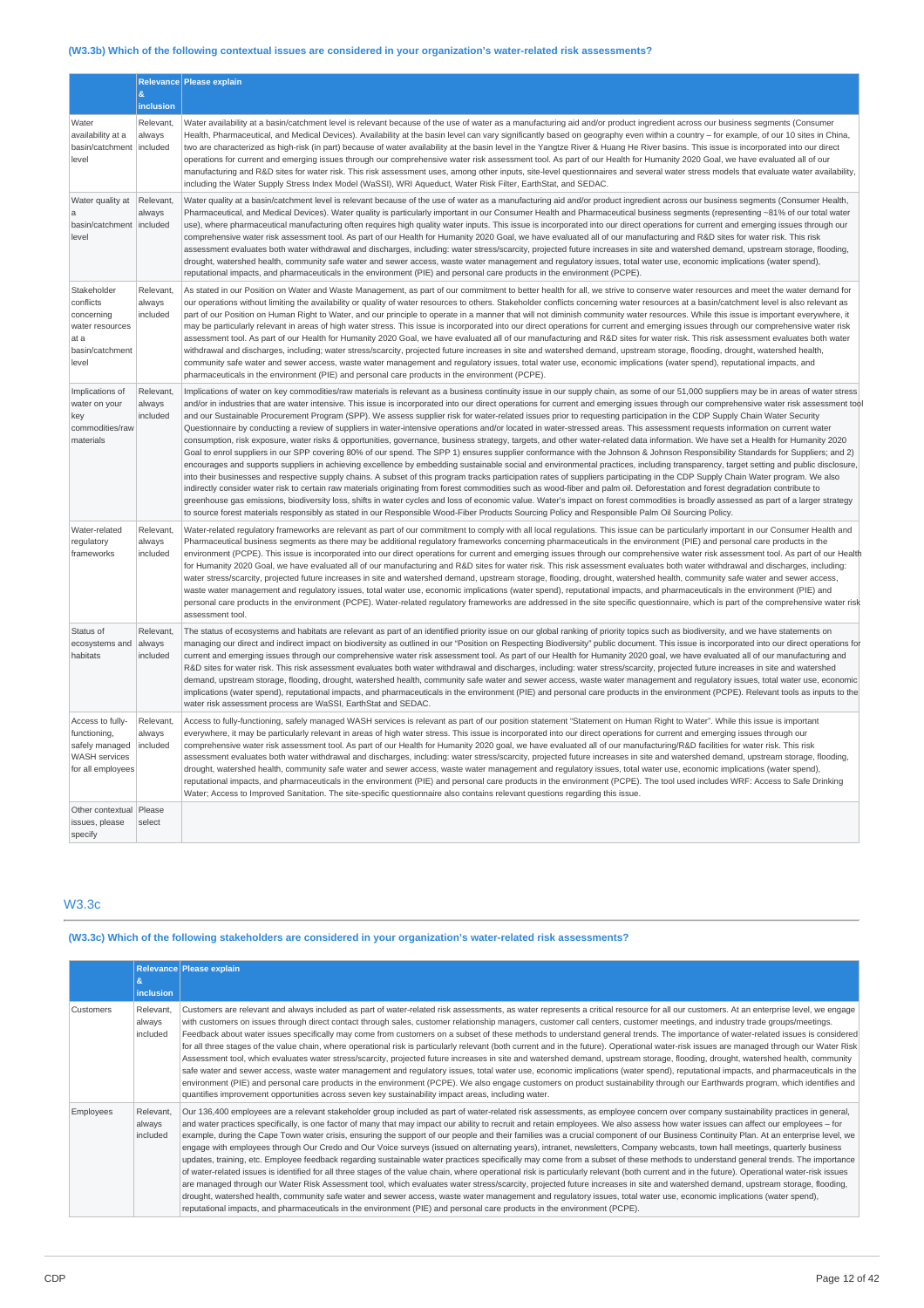|                                                                |                                 | Relevance Please explain                                                                                                                                                                                                                                                                                                                                                                                                                                                                                                                                                                                                                                                                                                                                                                                                                                                                                                                                                                                                                                                                                                                                                                                                                                                                                                                                                                                                                                                                                                                                                                                                                                                                                                                                                                               |  |
|----------------------------------------------------------------|---------------------------------|--------------------------------------------------------------------------------------------------------------------------------------------------------------------------------------------------------------------------------------------------------------------------------------------------------------------------------------------------------------------------------------------------------------------------------------------------------------------------------------------------------------------------------------------------------------------------------------------------------------------------------------------------------------------------------------------------------------------------------------------------------------------------------------------------------------------------------------------------------------------------------------------------------------------------------------------------------------------------------------------------------------------------------------------------------------------------------------------------------------------------------------------------------------------------------------------------------------------------------------------------------------------------------------------------------------------------------------------------------------------------------------------------------------------------------------------------------------------------------------------------------------------------------------------------------------------------------------------------------------------------------------------------------------------------------------------------------------------------------------------------------------------------------------------------------|--|
|                                                                | $\&$<br>inclusion               |                                                                                                                                                                                                                                                                                                                                                                                                                                                                                                                                                                                                                                                                                                                                                                                                                                                                                                                                                                                                                                                                                                                                                                                                                                                                                                                                                                                                                                                                                                                                                                                                                                                                                                                                                                                                        |  |
| Investors                                                      | Relevant,<br>always<br>included | As a publicly traded company, investors are relevant and always included in water-related risk assessments. Investor concern about any risks, including water-related risk, could<br>represent a risk to access capital under favorable conditions. At an enterprise level, we engage with investors on all issues through our Annual Report, Health for Humanity Report,<br>annual shareholders meetings, investor releases, investor meetings and conferences. We also continue hosting our Health for Humanity Report webinar with investors to accompany<br>the release of our annual Health for Humanity Report, providing shareholders the opportunity to engage and ask questions of leaders in across the key ESG (Environmental, Social,<br>Governance) functions. Engagement on sustainable water practices specifically has been through annual sustainability reports and the CDP Water Risk Questionnaire. Stakeholder<br>concerns (both current and future) are evaluated for all three stages of the value chain to determine their priority issues, which include water risk and responsible water stewardship.<br>For example, the Company has had an ongoing dialogue with investor groups on issues such as pharmaceuticals in the environment (PIE) in supply chains and has used feedback<br>and findings to inform ongoing commitments and strategy.                                                                                                                                                                                                                                                                                                                                                                                                                             |  |
| Local<br>communities                                           | Relevant,<br>always<br>included | Local communities are relevant and included in water-related risk assessments. Water represents a critical resource for local communities, and improper management can foster<br>conflicts. It is also a component of our public Position on Human Right to Water, and our Position on Water and Waste Management, where we seek to preserve the quality of water<br>resources in the communities in which we do business. At an enterprise level, we engage with local communities through collaboration and partnerships, philanthropy, employee<br>volunteering, and sponsorships. The importance of water-related issues is identified for all three stages of the value chain, where operational risk is particularly relevant (both current<br>and in the future). Operational water-risk issues are managed through our Water Risk Assessment tool, which evaluates water stress/scarcity, projected future increases in site and<br>watershed demand, upstream storage, flooding, drought, watershed health, community safe water and sewer access, waste water management and regulatory issues, total water use,<br>economic implications (water spend), reputational impacts, and pharmaceuticals in the environment (PIE) and personal care products in the environment (PCPE). The Water Risk<br>Assessment tool focuses on community safe water and sewer access specifically, with site-level questionnaires on this topic.                                                                                                                                                                                                                                                                                                                                                             |  |
| <b>NGOs</b>                                                    | Relevant,<br>always<br>included | NGOs are part of our stakeholder engagement process as valuable partners with expertise in local and global issues, including water scarcity. At an enterprise level, NGOs are<br>engaged through direct engagement, collaborative partnerships, sponsorships, organizational memberships, conferences, and social media. A subset of these methods may be used<br>to engage on water issues specifically. The importance of water-related issues is identified for all three stages of the value chain, where operational risk is particularly relevant (both<br>current and in the future). Operational water-risk issues are managed through our Water Risk Assessment tool, which evaluates water stress/scarcity, projected future increases in site<br>and watershed demand, upstream storage, flooding, drought, watershed health, community safe water and sewer access, waste water management and regulatory issues, total water<br>use, economic implications (water spend), reputational impacts, and pharmaceuticals in the environment (PIE) and personal care products in the environment (PCPE).                                                                                                                                                                                                                                                                                                                                                                                                                                                                                                                                                                                                                                                                                       |  |
| Other water<br>users at a<br>basin/catchment included<br>level | Relevant,<br>always             | Other water users at a basin/catchment level are defined as relevant because of their strategic importance from an operational and/or reputational consideration. The importance of<br>water-related issues for this stakeholder are identified for all three stages of the value chain, where operational risk is particularly relevant (both current and in the future). Operational<br>water-risk issues are managed through our Water Risk Assessment tool, which evaluates water stress/scarcity, projected future increases in site and watershed demand, upstream<br>storage, flooding, drought, watershed health, community safe water and sewer access, waste water management and regulatory issues, total water use, economic implications (water<br>spend), reputational impacts, and pharmaceuticals in the environment (PIE) and personal care products in the environment (PCPE). This stakeholder is particularly relevant in areas of<br>high water stress and facility-specific mitigation plans are created with local considerations in mind.                                                                                                                                                                                                                                                                                                                                                                                                                                                                                                                                                                                                                                                                                                                                      |  |
| Regulators                                                     | Relevant,<br>always<br>included | As enforcers of local water-related laws where we conduct business, regulators are relevant stakeholders. As stated in our Position on Human Right to Water and our Position on<br>Water and Waste Management, we are committed to respecting human rights and complying with the local laws protecting these rights in the countries where we are present.<br>Similarly, our Code of Business Conduct (CBC) requires compliance with local laws and requlations. At an enterprise level, requlators are engaged through governmental affairs<br>liaisons, direct engagement, Johnson & Johnson Political Action Committee, meetings, and advocacy. Water issues may be engaged with a subset of these methods. Operational<br>water-risk issues relevant to regulators are managed through our Water Risk Assessment tool, which evaluates water stress/scarcity, projected future increases in site and watershed<br>demand, upstream storage, flooding, drought, watershed health, community safe water and sewer access, waste water management and regulatory issues, total water use, economic<br>implications (water spend), reputational impacts, and pharmaceuticals in the environment (PIE) and personal care products in the environment (PCPE). In particular, the assessment<br>tool includes a site-specific questionnaire that focuses on current and evolving regulations. Our sites and suppliers are expected to maintain their operations in compliance with<br>relevant local environmental regulations, including those related to water use, treatment and discharge. We also monitor regulatory change through our environmental management<br>systems (required to be third-party certified for all manufacturing and R&D sites), and through our Emerging Issues work group. |  |
| River basin<br>management<br>authorities                       | Relevant,<br>always<br>included | River basin management authorities are defined as relevant because of their strategic importance from an operational and/or reputational consideration, where strong river basin<br>governance contributes to adequate supply and minimizes conflict. The importance of water-related issues for this stakeholder are identified for all three stages of the value chain as<br>part of this process, where operational risk is particularly relevant (both current and in the future). Operational water-risk issues are managed through our Water Risk Assessment tool,<br>which evaluates water stress/scarcity, projected future increases in site and watershed demand, upstream storage, flooding, drought, watershed health, community safe water and<br>sewer access, waste water management and regulatory issues, total water use, economic implications (water spend), reputational impacts, and pharmaceuticals in the environment<br>(PIE) and personal care products in the environment (PCPE). This stakeholder is particularly relevant in areas of high water stress and facility-specific mitigation plans are created with<br>local considerations in mind.                                                                                                                                                                                                                                                                                                                                                                                                                                                                                                                                                                                                                          |  |
| Statutory<br>special interest<br>groups at a<br>local level    | Relevant,<br>always<br>included | Statutory special interest groups at a local level are defined as relevant because of their strategic importance from an operational and/or reputational consideration. The importance of<br>water-related issues for this stakeholder are identified for all three stages of the value chain as part of this process, where operational risk is particularly relevant (both current and in<br>the future). Operational water-risk issues are managed through our Water Risk Assessment tool, which evaluates water stress/scarcity, projected future increases in site and<br>watershed demand, upstream storage, flooding, drought, watershed health, community safe water and sewer access, waste water management and regulatory issues, total water use,<br>economic implications (water spend), reputational impacts, and pharmaceuticals in the environment (PIE) and personal care products in the environment (PCPE). In particular, the<br>Water Risk Assessment includes research on local activities and publications of relative interest groups at all evaluated facilities to ensure that local issues are being incorporated.<br>This stakeholder is particularly relevant in areas of high water stress and facility-specific mitigation plans are created with local considerations in mind.                                                                                                                                                                                                                                                                                                                                                                                                                                                                                         |  |
| Suppliers                                                      | Relevant,<br>always<br>included | Suppliers are a relevant stakeholder because water scarcity in our supply chain could represent a business continuity issue if chronic or acute water impacts are not appropriate<br>assessed and mitigated. At an enterprise level, suppliers are engaged through direct engagement, collaborative partnerships, Responsibility Standards for Suppliers, supplier<br>scorecards, training and workshops, surveys, assessments and audits. A subset of these methods may be used for water risk topics specifically. The importance of water-related<br>issues is identified for all three stages of the value chain, where supply chain risk is particularly relevant (both current and in the future). We request that some suppliers report using<br>the CDP Supply Chain Water Security Questionnaire. The Company incentivizes suppliers to report by including their CDP score in our Supplier Scorecards, (which include a mixture<br>of other compliance, Environmental Health & Safety and business continuity topics) and are reviewed on an ongoing basis with business segment leads. Our suppliers are also<br>expected to maintain their operations in compliance with relevant local environmental regulations, including those related to water use, treatment and discharge. We also monitor<br>regulatory change through our environmental management systems (required to be third party certified for all manufacturing and research and development sites), and through our<br>Emerging Issues working group.                                                                                                                                                                                                                                                                     |  |
| Water utilities at Relevant,<br>a local level                  | always<br>included              | Water utilities at a local level are defined as relevant because of their strategic importance from an operational and/or reputational consideration as the provider of approximately 70%<br>of our water supply. The importance of water-related issues for this stakeholder are identified for all three stages of the value chain as part of this process, where operational risk is<br>particularly relevant (both current and in the future). Operational water-risk issues are managed through our Water Risk Assessment tool, which evaluates water stress/scarcity,<br>projected future increases in site and watershed demand, upstream storage, flooding, drought, watershed health, community safe water and sewer access, waste water management<br>and requlatory issues, total water use, economic implications (water spend), reputational impacts, and pharmaceuticals in the environment (PIE) and personal care products in the<br>environment (PCPE). This stakeholder is particularly relevant in areas of high water stress and facility-specific mitigation plans are created with local considerations in mind.                                                                                                                                                                                                                                                                                                                                                                                                                                                                                                                                                                                                                                                                 |  |
| Other<br>stakeholder,<br>please specify                        | Please<br>select                |                                                                                                                                                                                                                                                                                                                                                                                                                                                                                                                                                                                                                                                                                                                                                                                                                                                                                                                                                                                                                                                                                                                                                                                                                                                                                                                                                                                                                                                                                                                                                                                                                                                                                                                                                                                                        |  |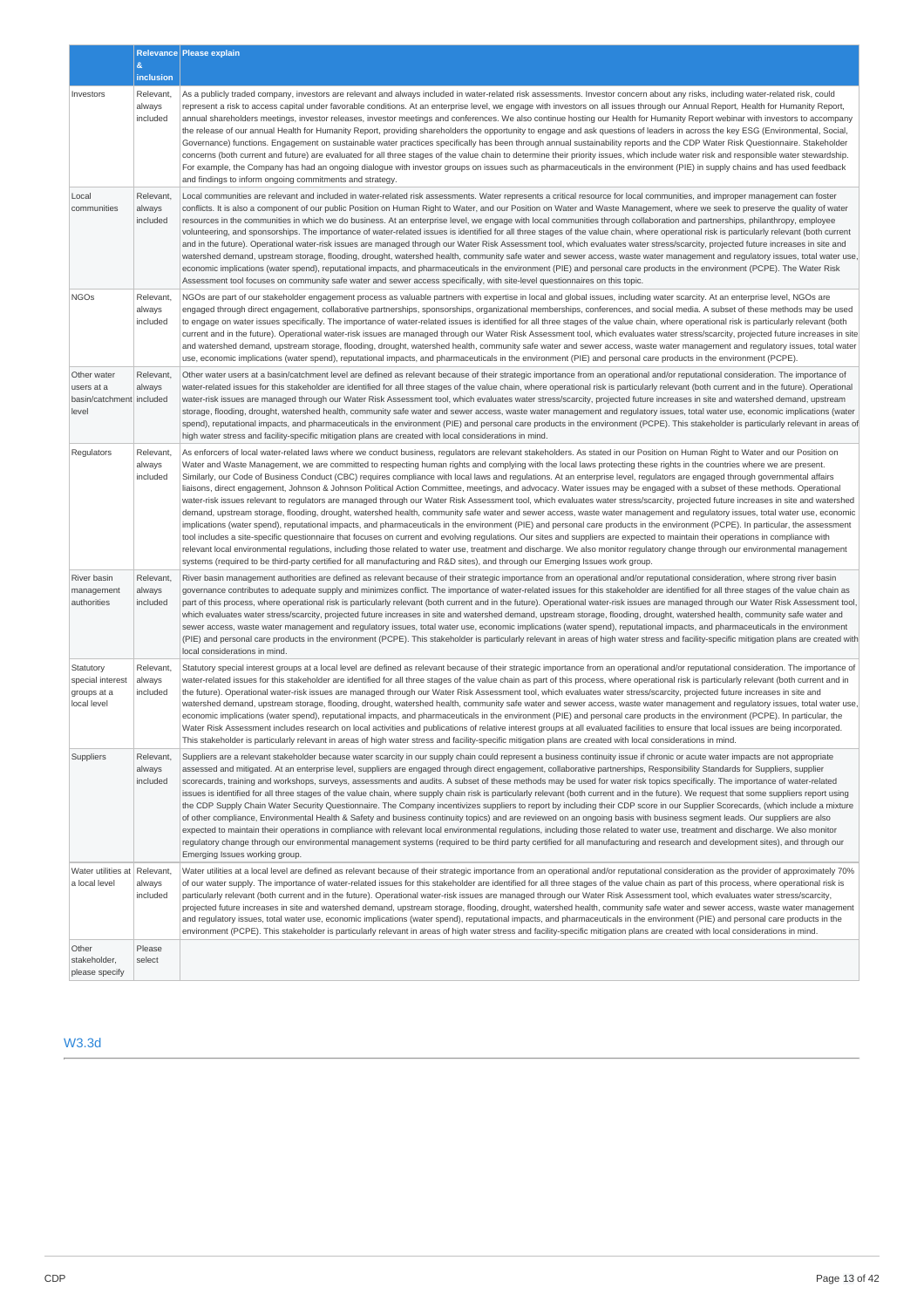(W3.3d) Describe your organization's process for identifying, assessing, and responding to water-related risks within your direct operations and other stages of **your value chain.**

Operations: The level of coverage of water-related risks is for all manufacturing and R&D sites within our operations (where the majority of our impacts are). This is assessed through our Water Risk Assessment tool, which evaluates many aspects of water risk. Inputs to the Water Risk Assessment tool include several models such as Water Supply Stress Index Model (WaSSI), WRI Aqueduct, Water Risk Filter, EarthStat, and SEDAC, which have varying assumptions but include risks/impacts 10+ years into the future. These tools were selected to provide a comprehensive view of risk from an ecological, social, economic and reputational perspective. Risks are classified at an asset level for risk mitigation plans, and overall risks are managed at an enterprise level as part of Health for Humanity 2020 Goal.

For each site classified as high risk, the Environmental Health, Safety and Sustainability (EHS&S) team provides guidance on risks and potential actions to mitigate the risks identified through the risk assessment process. Site personnel then conduct feasibility studies and mitigation plans to address the risks. Before approval, EHS&S reviews the proposed plans and analyses the change in water risk categorization if the mitigation plans were implemented. In the case that risks cannot be fully mitigated and must be accepted, the site then integrates findings into existing Business Continuity Plans.

Value chain - supply chain: To prioritize engagement around sustainability issues including water, we have set a Health for Humanity 2020 Goal to enrol suppliers in our Sustainable Procurement Program (SPP) covering 80% of our spend. We further prioritize suppliers that may have more risk from being in an industry that is water-intensive and/or are located in an area of high water stress. These suppliers are requested to disclose more water-related information through the CDP Supply Chain Water Security Questionnaire. This information is used in Supplier Scorecards, which include a mixture of other compliance, EHS&S and business continuity topics. These scorecards are reviewed on an ongoing basis with Company Category leads to drive performance.

Additionally, as part of the EcoVadis assessment and corrective action plans, suppliers in industries that use significant water are required to provide details of policies and processes relating to water consumption, contamination and discharge. Suppliers with insufficient policies or processes are required to improve them through the corrective action plan. Currently around 1,600 suppliers in the EcoVadis program.

In 2020, we reviewed water risk for manufacturing and/or R&D sites. Water risk was reviewed based on water withdrawal per site and based on the Aqueduct baseline water stress level, and the Aqueduct water depletion level.

# W4. Risks and opportunities

# **MA1**

(W4.1) Have you identified any inherent water-related risks with the potential to have a substantive financial or strategic impact on your business? Yes, both in direct operations and the rest of our value chain

W4.1a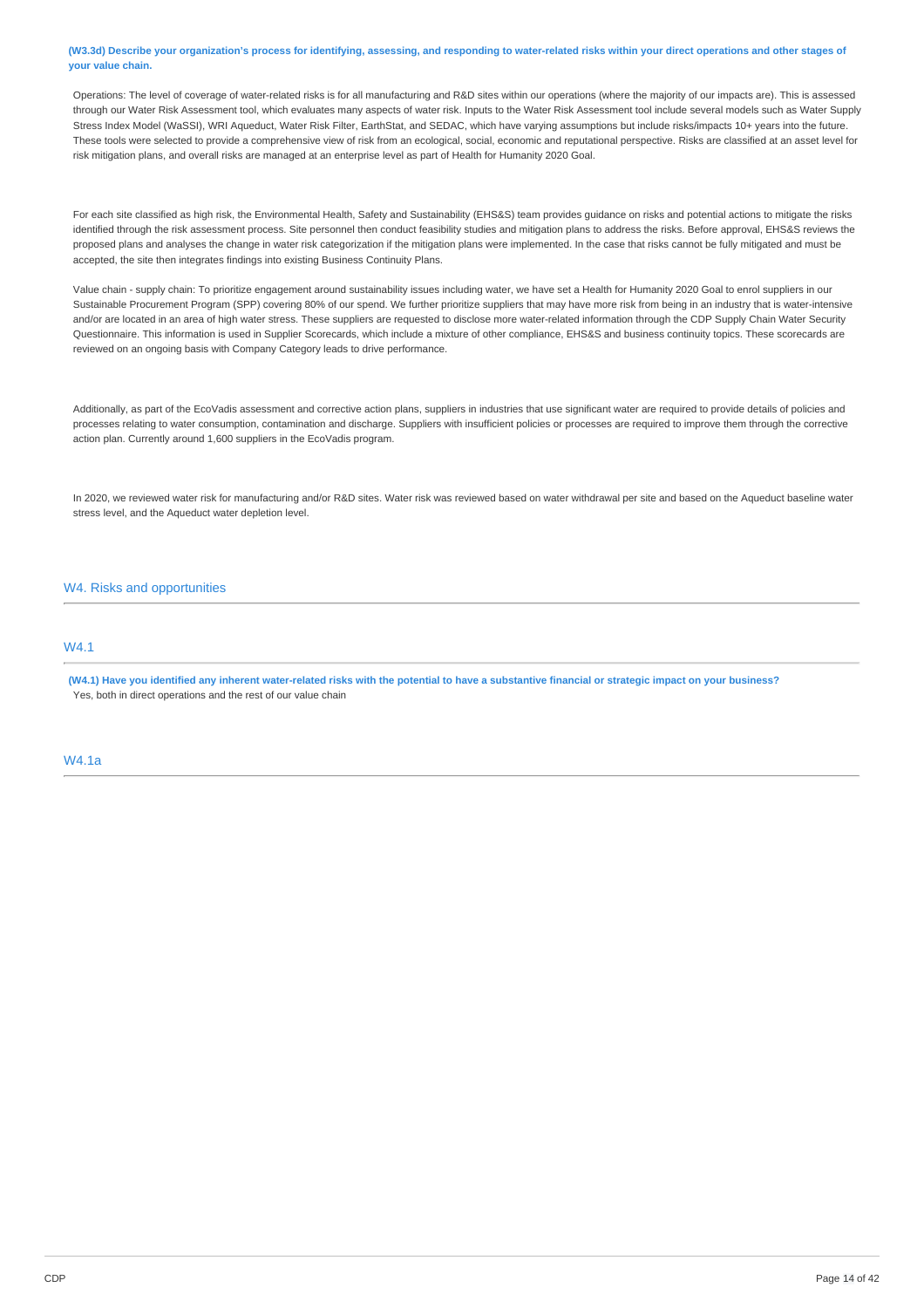#### **(W4.1a) How does your organization define substantive financial or strategic impact on your business?**

Definition of 'substantive financial or strategic impact' when identifying or assessing water-related risks:

Risk management requires a broad understanding of internal and external factors that can impact achievement of strategic and business objectives. Historically, risks to the Company's success have been categorized as Strategic, Operational, Compliance, and Financial & Reporting. However, as the world in which we operate becomes more complex and unpredictable, the corresponding risks and their potential impact have increased (The World Economic Forum Global Risks Report). To ensure the Johnson & Johnson Enterprise Risk Management (ERM) Framework appropriately incorporates the evolving risk landscape, our risk categories now also address Environmental, Social and Cybersecurity risks. Additionally, the Compliance risk category has been expanded to explicitly include legal and regulatory risk.

Our thinking about risk categories is also informed by the results of internal risk assessments and risk assurance work, as well as insights from various industry sources such as the Gartner Risk Management Leadership Council, The World Economic Forum Global Risks Report, The Global Reporting Initiative Framework, The Carbon Disclosure Project and The Task Force on Climate-related Financial Disclosures.

Financial risks are categorized according to their ability to impact the achievement of strategic and business decisions, including in the context of financial targets based upon our Global Growth Drivers and overall business performance. We define substantive financial risk at the enterprise level in context of Security & Exchange Commission (SEC) required disclosures around "Risk Factors" which are publicly disclosed annually in our 10-K. These risk factors consider both various qualitative and quantitative variables in assessing the potential financial impact to the enterprise.

While it is clear that climate change and the associated water impacts will have profound implications on the health for humanity, it is not always known with precision the exact magnitude or probability of future risks and how those may impact J&J. As a result, we use a definition for "substantive strategic impact" that enables us to analyze possible futures and put in place programs to increase the resilience of our organization in the face of uncertainty. Substantive strategic impacts are disclosed in this report, which are risks / opportunities with a meaningful impact to reputation and/or public trust, potential for action that could impede Johnson & Johnson from manufacturing or distributing some product volume, and are considered possible, likely, more likely or highly likely in the short- to long-term future.

All risks and opportunities disclosed meet the criteria for a substantive strategic impact but do not meet the criteria for a substantive financial risk for the purposes of this report.

# W4.1b

(W4.1b) What is the total number of facilities exposed to water risks with the potential to have a substantive financial or strategic impact on your business, and **what proportion of your company-wide facilities does this represent?**

|        | Total number of facilities \% company-wide |                         | <b>Comment</b>                                                                                                                                          |
|--------|--------------------------------------------|-------------------------|---------------------------------------------------------------------------------------------------------------------------------------------------------|
|        | exposed to water risk                      | <b>Ifacilities this</b> |                                                                                                                                                         |
|        |                                            | represents              |                                                                                                                                                         |
| Row 13 |                                            | 1-25                    | Facilities' refers to all manufacturing and R&D sites as defined by our operational boundary. Risk is defined as the highest rated risk based on an in- |
|        |                                            |                         | house-designed risk assessment model that includes criteria from several water stress models and site-specific data.                                    |

# W4.1c

(W4.1c) By river basin, what is the number and proportion of facilities exposed to water risks that could have a substantive financial or strategic impact on your **business, and what is the potential business impact associated with those facilities?**

| Huang He (Yellow River)<br>China                                                                                       |  |  |
|------------------------------------------------------------------------------------------------------------------------|--|--|
|                                                                                                                        |  |  |
| Number of facilities exposed to water risk<br>1                                                                        |  |  |
| % company-wide facilities this represents<br>Less than 1%                                                              |  |  |
| Production value for the metals & mining activities associated with these facilities<br><not applicable=""></not>      |  |  |
| % company's annual electricity generation that could be affected by these facilities<br><not applicable=""></not>      |  |  |
| % company's global oil & gas production volume that could be affected by these facilities<br><not applicable=""></not> |  |  |
| % company's total global revenue that could be affected<br>Less than 1%                                                |  |  |
| <b>Comment</b>                                                                                                         |  |  |

**Country/Area & River basin**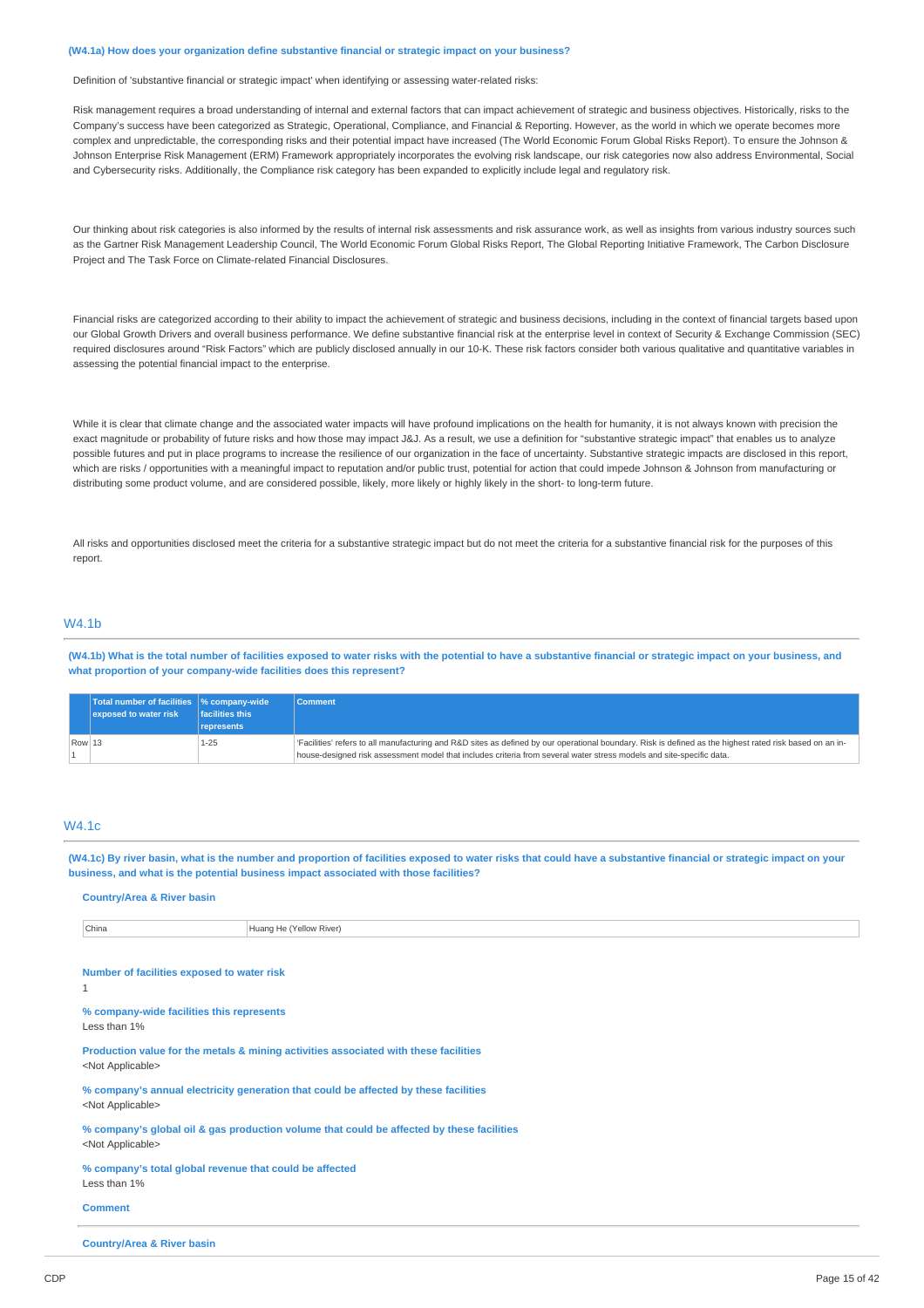| South Africa<br>Other, please specify (SOUTH AFRICAN WATER MANAGEMENT AREAS (WMAs))                                    |  |
|------------------------------------------------------------------------------------------------------------------------|--|
|                                                                                                                        |  |
| Number of facilities exposed to water risk<br>$\mathbf{1}$                                                             |  |
| % company-wide facilities this represents                                                                              |  |
| Less than 1%                                                                                                           |  |
| Production value for the metals & mining activities associated with these facilities<br><not applicable=""></not>      |  |
| % company's annual electricity generation that could be affected by these facilities<br><not applicable=""></not>      |  |
| % company's global oil & gas production volume that could be affected by these facilities<br><not applicable=""></not> |  |
| % company's total global revenue that could be affected<br>Less than 1%                                                |  |
| <b>Comment</b>                                                                                                         |  |
| <b>Country/Area &amp; River basin</b>                                                                                  |  |
| China<br>Yangtze River (Chang Jiang)                                                                                   |  |
|                                                                                                                        |  |
| Number of facilities exposed to water risk<br>$\mathbf{1}$                                                             |  |
| % company-wide facilities this represents<br>Less than 1%                                                              |  |
| Production value for the metals & mining activities associated with these facilities<br><not applicable=""></not>      |  |
| % company's annual electricity generation that could be affected by these facilities<br><not applicable=""></not>      |  |
| % company's global oil & gas production volume that could be affected by these facilities<br><not applicable=""></not> |  |
| % company's total global revenue that could be affected<br>Less than 1%                                                |  |
| <b>Comment</b>                                                                                                         |  |
| <b>Country/Area &amp; River basin</b>                                                                                  |  |
| United States of America<br>Other, please specify (GHAAS Basin 891)                                                    |  |
|                                                                                                                        |  |
| Number of facilities exposed to water risk<br>1                                                                        |  |
| % company-wide facilities this represents<br>Less than 1%                                                              |  |
| Production value for the metals & mining activities associated with these facilities<br><not applicable=""></not>      |  |
| % company's annual electricity generation that could be affected by these facilities<br><not applicable=""></not>      |  |
| % company's global oil & gas production volume that could be affected by these facilities<br><not applicable=""></not> |  |
| % company's total global revenue that could be affected<br>Less than 1%                                                |  |
| <b>Comment</b>                                                                                                         |  |
| <b>Country/Area &amp; River basin</b>                                                                                  |  |
| India<br>Godavari                                                                                                      |  |
|                                                                                                                        |  |
| Number of facilities exposed to water risk<br>$\mathbf{1}$                                                             |  |
| % company-wide facilities this represents<br>Less than 1%                                                              |  |
| Production value for the metals & mining activities associated with these facilities<br><not applicable=""></not>      |  |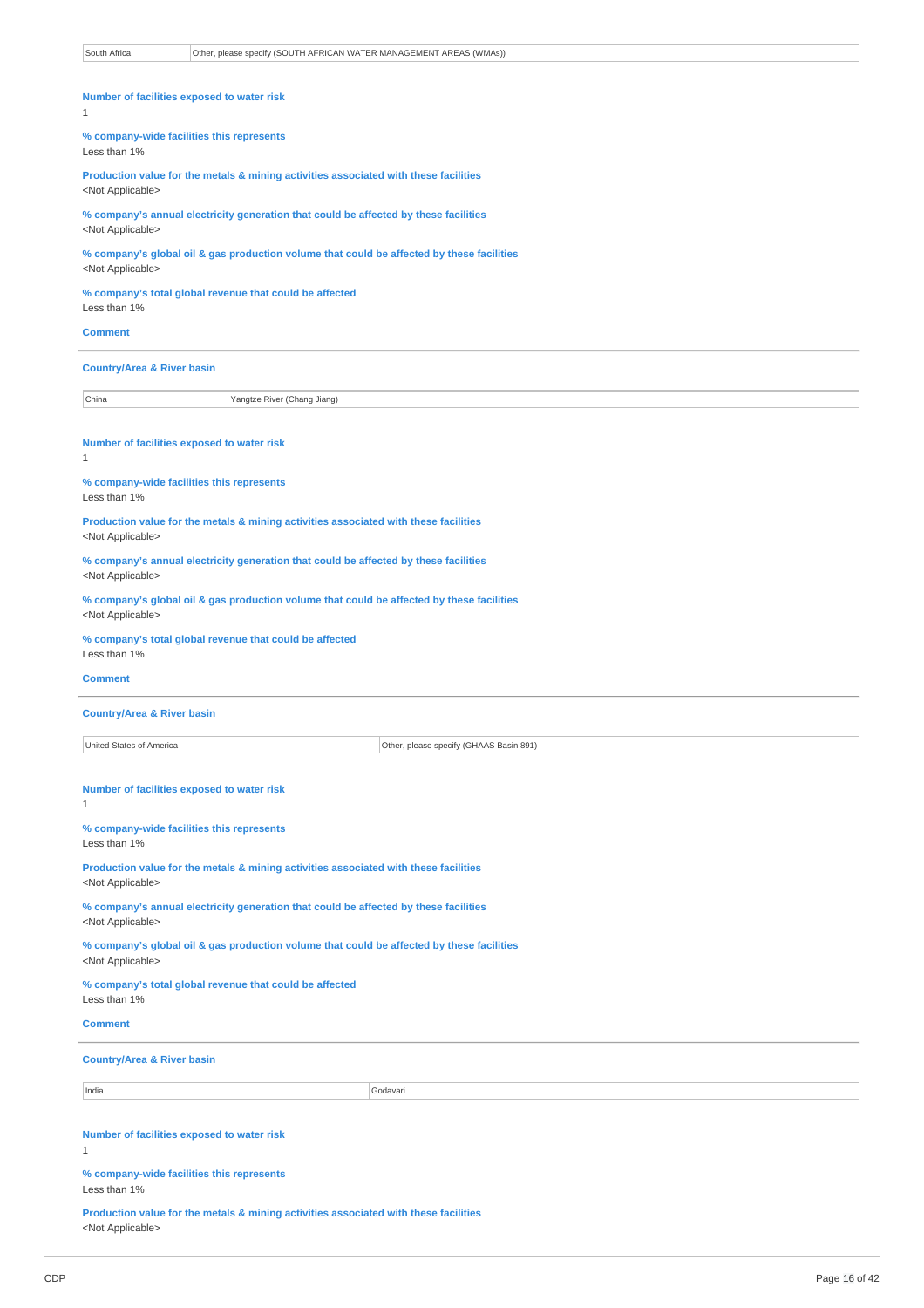| % company's annual electricity generation that could be affected by these facilities<br><not applicable=""></not>      |  |  |
|------------------------------------------------------------------------------------------------------------------------|--|--|
| % company's global oil & gas production volume that could be affected by these facilities<br><not applicable=""></not> |  |  |
| % company's total global revenue that could be affected<br>Less than 1%                                                |  |  |
| <b>Comment</b>                                                                                                         |  |  |
| <b>Country/Area &amp; River basin</b>                                                                                  |  |  |
| Mexico<br>Other, please specify (Rio Grande)                                                                           |  |  |
| Number of facilities exposed to water risk<br>$\mathbf{1}$                                                             |  |  |
| % company-wide facilities this represents<br>Less than 1%                                                              |  |  |
| Production value for the metals & mining activities associated with these facilities<br><not applicable=""></not>      |  |  |
| % company's annual electricity generation that could be affected by these facilities<br><not applicable=""></not>      |  |  |
| % company's global oil & gas production volume that could be affected by these facilities<br><not applicable=""></not> |  |  |
| % company's total global revenue that could be affected<br>Less than 1%                                                |  |  |
| <b>Comment</b>                                                                                                         |  |  |
| <b>Country/Area &amp; River basin</b>                                                                                  |  |  |
| Mexico<br>Other, please specify (Rio Grande)                                                                           |  |  |
| Number of facilities exposed to water risk<br>1                                                                        |  |  |
| % company-wide facilities this represents<br>Less than 1%                                                              |  |  |
| Production value for the metals & mining activities associated with these facilities<br><not applicable=""></not>      |  |  |
| % company's annual electricity generation that could be affected by these facilities<br><not applicable=""></not>      |  |  |
| % company's global oil & gas production volume that could be affected by these facilities<br><not applicable=""></not> |  |  |
| % company's total global revenue that could be affected<br>Less than 1%                                                |  |  |
| <b>Comment</b>                                                                                                         |  |  |
| <b>Country/Area &amp; River basin</b>                                                                                  |  |  |
| Mexico<br>Balsas                                                                                                       |  |  |
|                                                                                                                        |  |  |
| Number of facilities exposed to water risk<br>1                                                                        |  |  |
| % company-wide facilities this represents<br>Less than 1%                                                              |  |  |
| Production value for the metals & mining activities associated with these facilities<br><not applicable=""></not>      |  |  |
| % company's annual electricity generation that could be affected by these facilities<br><not applicable=""></not>      |  |  |
| % company's global oil & gas production volume that could be affected by these facilities<br><not applicable=""></not> |  |  |
| % company's total global revenue that could be affected<br>Less than 1%                                                |  |  |
| <b>Comment</b>                                                                                                         |  |  |
| <b>Country/Area &amp; River basin</b>                                                                                  |  |  |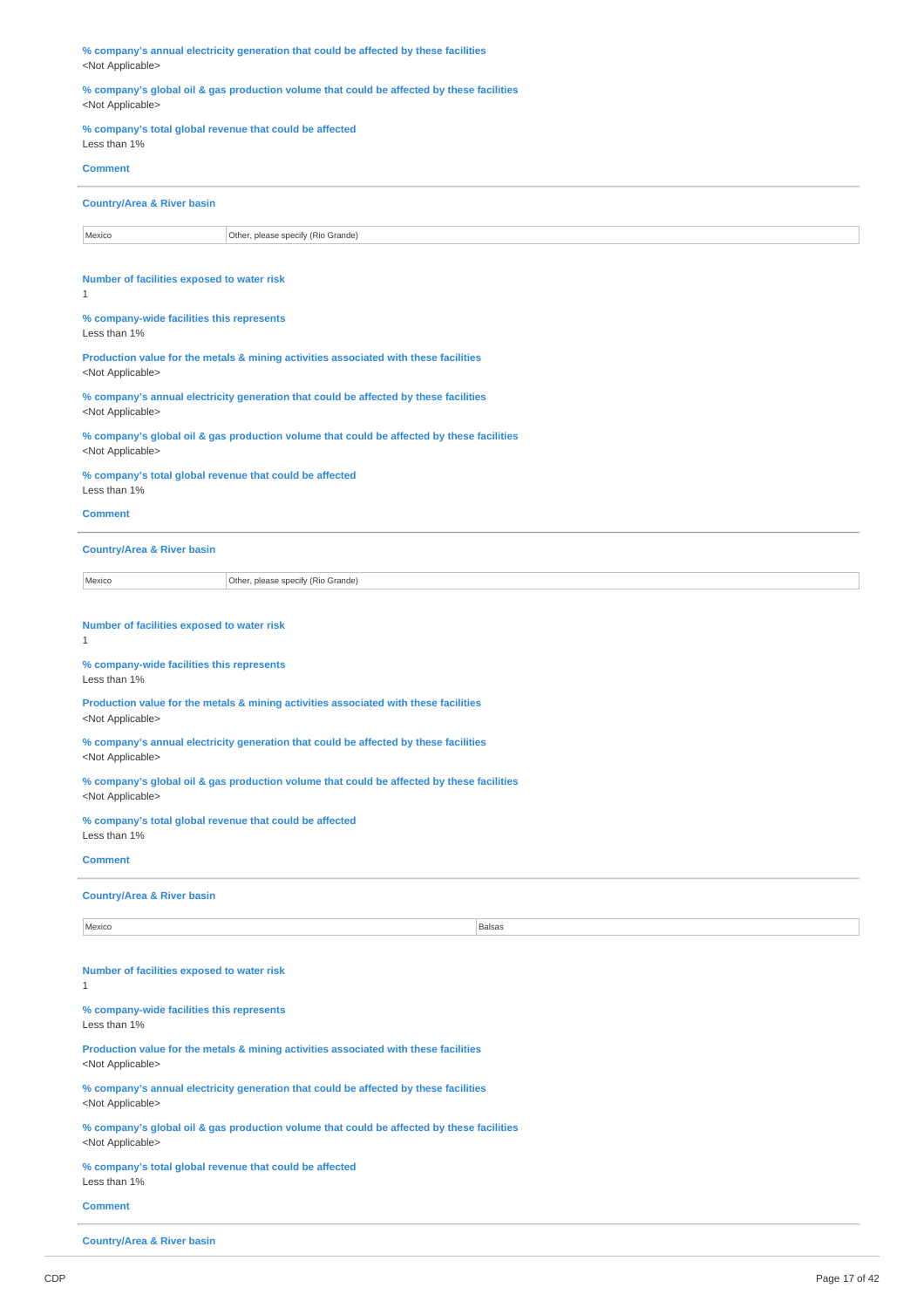| Indonesia                                                                                                         | Other, please specify (GHAAS Basin 1666)                                                     |  |  |
|-------------------------------------------------------------------------------------------------------------------|----------------------------------------------------------------------------------------------|--|--|
|                                                                                                                   |                                                                                              |  |  |
| Number of facilities exposed to water risk<br>1                                                                   |                                                                                              |  |  |
| % company-wide facilities this represents<br>Less than 1%                                                         |                                                                                              |  |  |
| <not applicable=""></not>                                                                                         | Production value for the metals & mining activities associated with these facilities         |  |  |
| <not applicable=""></not>                                                                                         | % company's annual electricity generation that could be affected by these facilities         |  |  |
| <not applicable=""></not>                                                                                         | $\%$ company's global oil & gas production volume that could be affected by these facilities |  |  |
| % company's total global revenue that could be affected<br>Less than 1%                                           |                                                                                              |  |  |
| <b>Comment</b>                                                                                                    |                                                                                              |  |  |
| <b>Country/Area &amp; River basin</b>                                                                             |                                                                                              |  |  |
| Puerto Rico                                                                                                       | Other, please specify (GHAAS Basin 1834)                                                     |  |  |
| Number of facilities exposed to water risk<br>1                                                                   |                                                                                              |  |  |
| % company-wide facilities this represents<br>Less than 1%                                                         |                                                                                              |  |  |
| <not applicable=""></not>                                                                                         | Production value for the metals & mining activities associated with these facilities         |  |  |
| <not applicable=""></not>                                                                                         | % company's annual electricity generation that could be affected by these facilities         |  |  |
| <not applicable=""></not>                                                                                         | % company's global oil & gas production volume that could be affected by these facilities    |  |  |
| % company's total global revenue that could be affected<br>Less than 1%                                           |                                                                                              |  |  |
| Comment                                                                                                           |                                                                                              |  |  |
| <b>Country/Area &amp; River basin</b>                                                                             |                                                                                              |  |  |
| Belgium                                                                                                           | Meuse                                                                                        |  |  |
| Number of facilities exposed to water risk<br>1                                                                   |                                                                                              |  |  |
| % company-wide facilities this represents<br>Less than 1%                                                         |                                                                                              |  |  |
| <not applicable=""></not>                                                                                         | Production value for the metals & mining activities associated with these facilities         |  |  |
| <not applicable=""></not>                                                                                         | % company's annual electricity generation that could be affected by these facilities         |  |  |
| <not applicable=""></not>                                                                                         | % company's global oil & gas production volume that could be affected by these facilities    |  |  |
| % company's total global revenue that could be affected<br>Less than 1%                                           |                                                                                              |  |  |
| <b>Comment</b>                                                                                                    |                                                                                              |  |  |
| <b>Country/Area &amp; River basin</b>                                                                             |                                                                                              |  |  |
| Italy                                                                                                             | Other, please specify (GHAAS Basin 4131)                                                     |  |  |
| Number of facilities exposed to water risk<br>1                                                                   |                                                                                              |  |  |
| % company-wide facilities this represents<br>Less than 1%                                                         |                                                                                              |  |  |
| Production value for the metals & mining activities associated with these facilities<br><not applicable=""></not> |                                                                                              |  |  |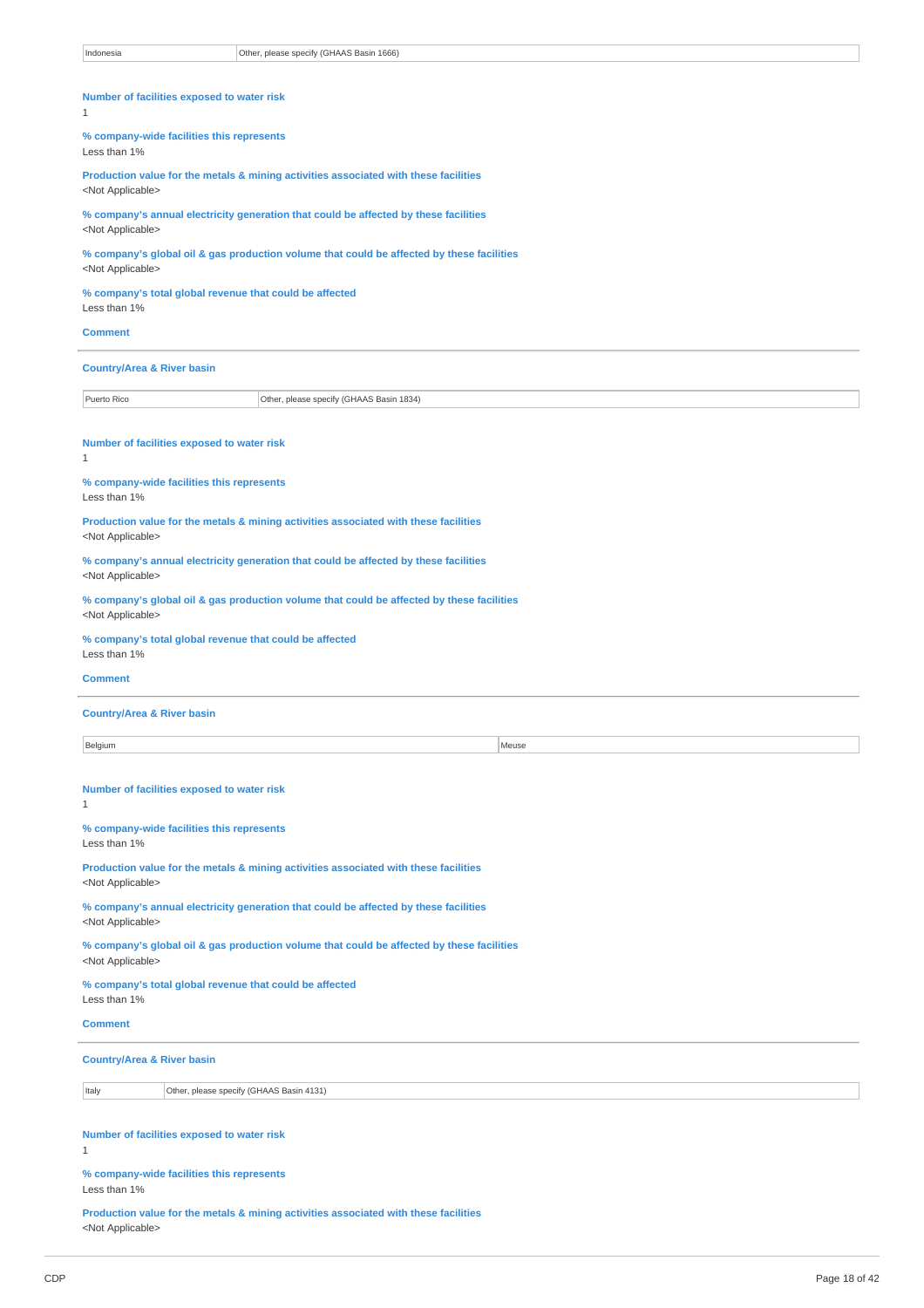**% company's annual electricity generation that could be affected by these facilities** <Not Applicable>

**% company's global oil & gas production volume that could be affected by these facilities** <Not Applicable>

**% company's total global revenue that could be affected** Less than 1%

**Comment**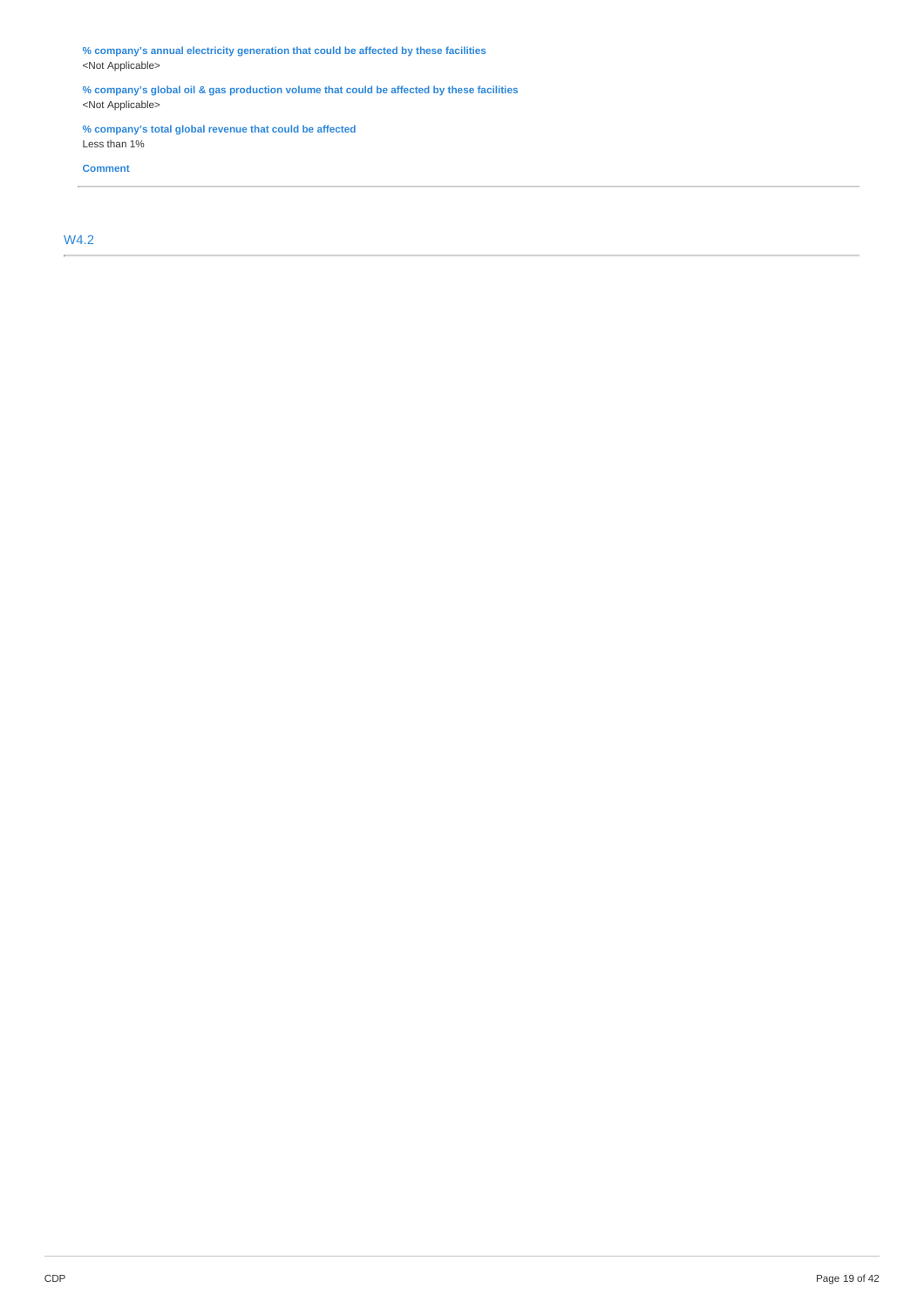(W4.2) Provide details of identified risks in your direct operations with the potential to have a substantive financial or strategic impact on your business, and your **response to those risks.**

#### **Country/Area & River basin**

| South Africa | Other, please specify (SOUTH AFRICAN WATER MANAGEMENT AREAS (WMAs)) |
|--------------|---------------------------------------------------------------------|
|              |                                                                     |
|              |                                                                     |

# **Type of risk & Primary risk driver**

| <b>Dhycies</b> | stres |
|----------------|-------|
|                |       |

#### **Primary potential impact**

Reduction or disruption in production capacity

#### **Company-specific description**

As water is a critical component in many of our products, we have implemented a comprehensive water risk assessment for our manufacturing and R&D sites to determine where to prioritize efforts and implement mitigation and reduction efforts. As a result of this effort we have identified that 39% of our water is withdrawn in regions of high or extremely high baseline water stress. Growing population, economic activity and consumption combined with climate change impacts and weak national- and internationallevel water governance and infrastructure are leading to increased water scarcity in many parts of the world. This impacts J&J in several locations. We have identified 13 facilities in our operations classified as under water stress in Belgium, China, India, Indonesia, Italy, Mexico, South Africa, and the US. We have identified increased water risk, including water stress, as a substantive strategic climate-based risk to our operations with the potential to cause disruptions in operations or increase operational costs. For example, in 2017, we experienced increased operational costs to truck water onsite to our Aurangabad, India facility to meet production during a drought. Operational costs also increased when our Cape Town, South Africa facility was at risk of a city-wide water shortage from 2017–2018 and mitigation plans necessitated capital investments to ensure business continuity. While our Cape Town facility represents <5% of the water withdrawal from areas of extremely high risk, it is used as a recent example of potential risks from reduction or disruption in production capacity and how a comprehensive risk management approach can mitigate financial impacts.

#### **Timeframe**

Current up to one year

**Magnitude of potential impact**

Low

**Likelihood** Unlikely

**Are you able to provide a potential financial impact figure?** Yes, a single figure estimate

**Potential financial impact figure (currency)** 479514

**Potential financial impact figure - minimum (currency)** <Not Applicable>

**Potential financial impact figure - maximum (currency)** <Not Applicable>

#### **Explanation of financial impact**

In areas affected by extreme water shortages, such as Cape Town, South Africa, updates to the Business Continuity Plan, in addition to capital funding for high priority projects, are likely to mitigate short term financial impacts. The most relevant financial impact figure for this risk is therefore ongoing capital expenditures to lower the risk of reduction or disruptions in production capacity. The reported figure is based on the capital investments at our Cape Town facility with a water benefit that were implemented from 2018 to 2020. This is a sub-set of the \$14.4 million capital expenditures in 2020 related to projects with a water benefit associated with our comprehensive water risk assessment program.

#### **Primary response to risk**

Amend the Business Continuity Plan

#### **Description of response**

We are responding to this risk as part of our corporate Health for Humanity 2020 Goal to conduct a comprehensive water risk assessment at 100% of manufacturing and R&D sites and implement resource protection plans at high-risk sites. In most cases these resource protection plans include updates to Business Continuity Plans as well. Resource protection plans consider water issues such as stress/scarcity, projected future increases in site and watershed demand, upstream storage, flooding, drought, watershed health, community safe water and sewer access, waste water management and regulatory issues, total water use, economic implications (water spend), reputational impacts, and pharmaceuticals in the environment (PIE) and personal care products in the environment (PCPE). In many cases, these resource protection plans include projects with capital expenditures for initiatives designed to reduce our water usage and mitigate water risk. In 2020, we implemented 21 projects in Asia Pacific, EMEA, Latin America and North America, where 14 of these projects occurred in areas categorized as "Critical" or "Major" from our internal water risk assessment process (which includes many factors including water scarcity). As a case study specific to our efforts in Cape Town, our Consumer Health manufacturing facility in Cape Town has been supporting the city's efforts to mitigate drought risk through several water security and water saving projects during the period 2018-2020, including the installation of air-cooled instead of water-cooled cooling towers.

**Cost of response**

15000

#### **Explanation of cost of response**

The cost of management is operational expenditures associated with the pre-gap assessment work done in 2020 against the Alliance for Water Stewardship Standard, which is a standard several of our facilities in water stressed areas, including our Cape Town facility, are seeking to implement as a continued improvement of sustainable water stewardship, beyond 2020.

# W4.2a

(W4.2a) Provide details of risks identified within your value chain (beyond direct operations) with the potential to have a substantive financial or strategic impact **on your business, and your response to those risks.**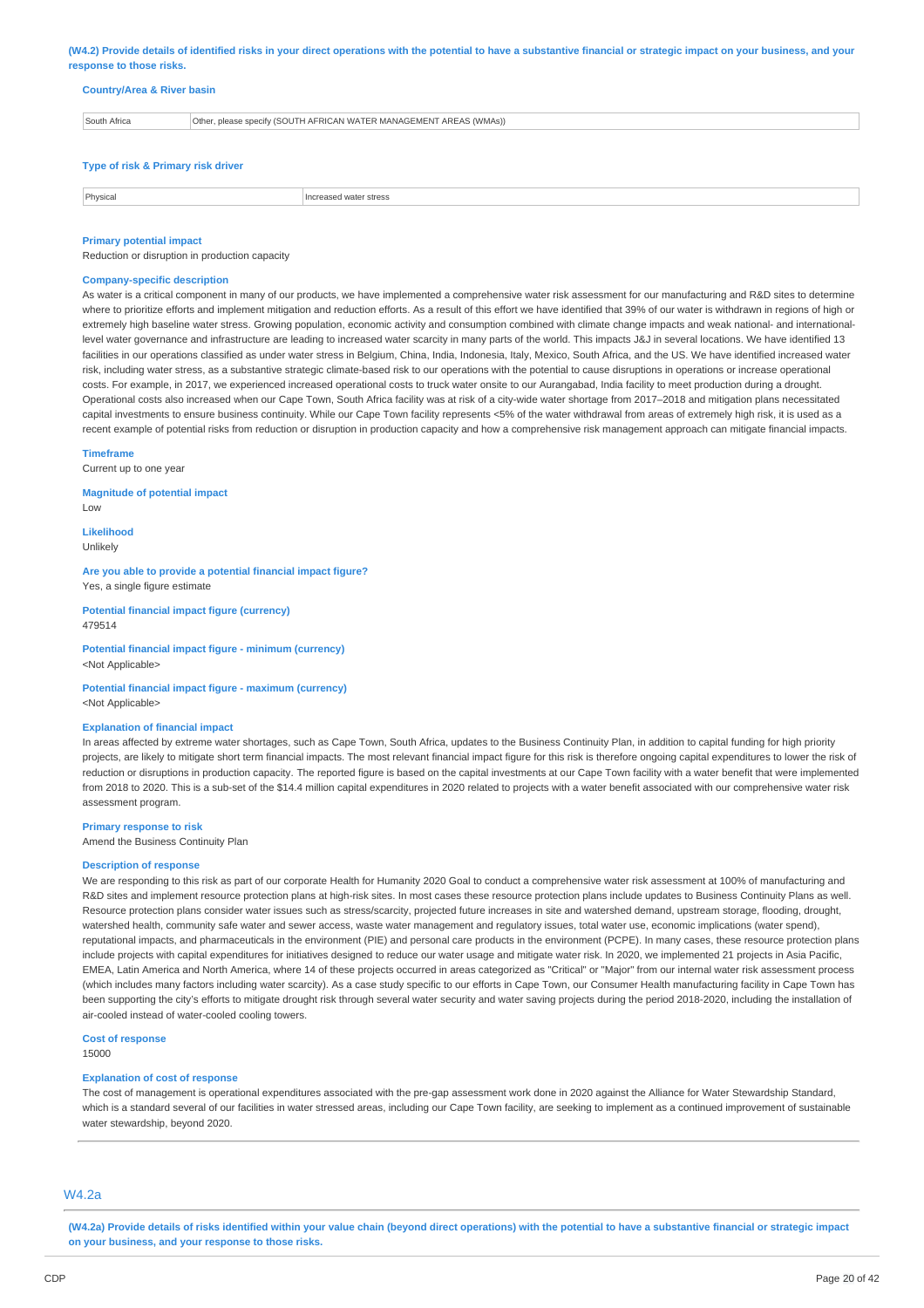#### **Country/Area & River basin**

| Austria | Rhine |
|---------|-------|
|         |       |

**Stage of value chain** Supply chain

**Type of risk & Primary risk driver**

Physical Flooding

# **Primary potential impact**

Increased operating costs

#### **Company-specific description**

As the world's largest, most broadly-based healthcare company, J&J maintains operations in virtually all countries of the world and works with more than 51,000 suppliers across our three business segments. We manage a highly complex network of supplier relationships that are critical to business success and our ability to fulfil our obligations to those we serve. Water stress is anticipated to increase as climate change impacts global precipitation patterns and exacerbates droughts in certain areas. This can be expected to impact our global supply chain, particularly for some water-intensive industries such as chemicals or pharmaceutical ingredients. Water stress varies greatly throughout our supply chain, which may contain some water-intensive suppliers (such as pharmaceutical ingredients or chemicals). As part of our supply chain program, we assess annually a list of suppliers for multiple criteria, including if they are in a water-intensive industry or a region of water stress (using the WRI Aqueduct tool) and request that they report using the CDP Supply Chain Water Security Questionnaire. While we view the primary benefit of this process as increasing the knowledge of water risk within our supply chain, we are beginning to assess which of the risks our suppliers report, if any, can directly translate to a financial impact to J&J. We evaluated a subset of suppliers that reported a quantified financial risk to the CDP Supply Chain Water Security Questionnaire and indicated that their response may have some impact on J&J. Of this subset, we identified the suppliers that reported a financial risk of over \$50,000,000 and for which the risk has the potential to translate to an increased cost for J&J. The following river basins were associated with the aforementioned criteria: Chao Phraya (Thailand), Rhine (Austria and Germany), Mississippi (USA), Krishna (India), Grisalva (Mexico), Parana (Brazil) and Bravo (Mexico). These suppliers reported some risks (such as flooding, increased water stress and drought) that could translate into financial impacts that could potentially increase their costs to customers in the event that risk mitigation was not possible. The countries and river basins reported in this question is a subset of our suppliers who have provided information to the CDP Supply Chain Water Security Questionnaire and reported a detrimental water-related impact and is not reflective of all areas of physical water stress.

# **Timeframe**

1-3 years

#### **Magnitude of potential impact** Low

**Likelihood** Unlikely

#### **Are you able to provide a potential financial impact figure?** Yes, a single figure estimate

**Potential financial impact figure (currency)** 4900000

# **Potential financial impact figure - minimum (currency)** <Not Applicable>

#### **Potential financial impact figure - maximum (currency)** <Not Applicable>

#### **Explanation of financial impact**

The potential financial impact figure is calculated from supplier-reported financial impacts from water-related risks in J&J's 2020 request to respond to the CDP Supply Chain Water Security Questionnaire. The river basins Chao Phraya (Thailand), Rhine (Austria and Germany), Mississippi (USA), Krishna (India), Grisalva (Mexico), Parana (Brazil), Bravo (Mexico), Nile (Egypt) and Cooum and Ayda (India) were identified to potentially translate to an increase in cost (such as flooding, increased water stress and drought). J&J then allocated a total financial impact based on J&J's spend relative to total revenue of those specific suppliers (for example, if Supplier A's total revenue was \$1M, J&J's spend was \$100k, and they reported a risk of \$200k, J&J's allocated cost would be (100k/\$1M)\*(\$200k)=20k). This resulted in an allocated potential; financial risk of about \$4,900,000.

#### **Primary response to risk**

Supplier engagement Increase supplier reporting on water

### **Description of response**

To prioritize engagement around sustainability issues including water, we have set a Health for Humanity 2020 Goal to enrol suppliers in our Sustainable Procurement Program (SPP) covering 80% of our spend. The SPP: 1) ensures supplier conformance with J&J's Responsibility Standards for Suppliers as well as applicable legal and regulatory requirements; and 2) encourages and supports suppliers in achieving excellence by embedding sustainable social and environmental practices, including transparency, target setting and public disclosure, into their businesses and respective supply chains. For water risk specifically, we also review if they are in a water intensive industry and/or a region of water stress, using the WRI Aqueduct tool. For this selection of suppliers, we also request that suppliers report using the CDP Supply Chain Water Security Questionnaire. J&J incentives suppliers to report by including their CDP score in our Supplier Scorecards, (which include a mixture of other compliance, EHS and business continuity topics) and are reviewed on an ongoing basis with business segment leads. Success is measured by progressing towards our goal of enrolling 80% of our spend in the SPP program. As of 2020, approximately 73% of our spend was enrolled (1,100 cumulative since program launch in 2015), with 121 suppliers responding to the CDP Water Security Ouestionnaire.

# **Cost of response**

43000

#### **Explanation of cost of response**

The cost of the response includes fees to the CDP supply chain program, which is our primary method of collecting water data (qualitative) and quantitative) from our suppliers. This cost is recurring.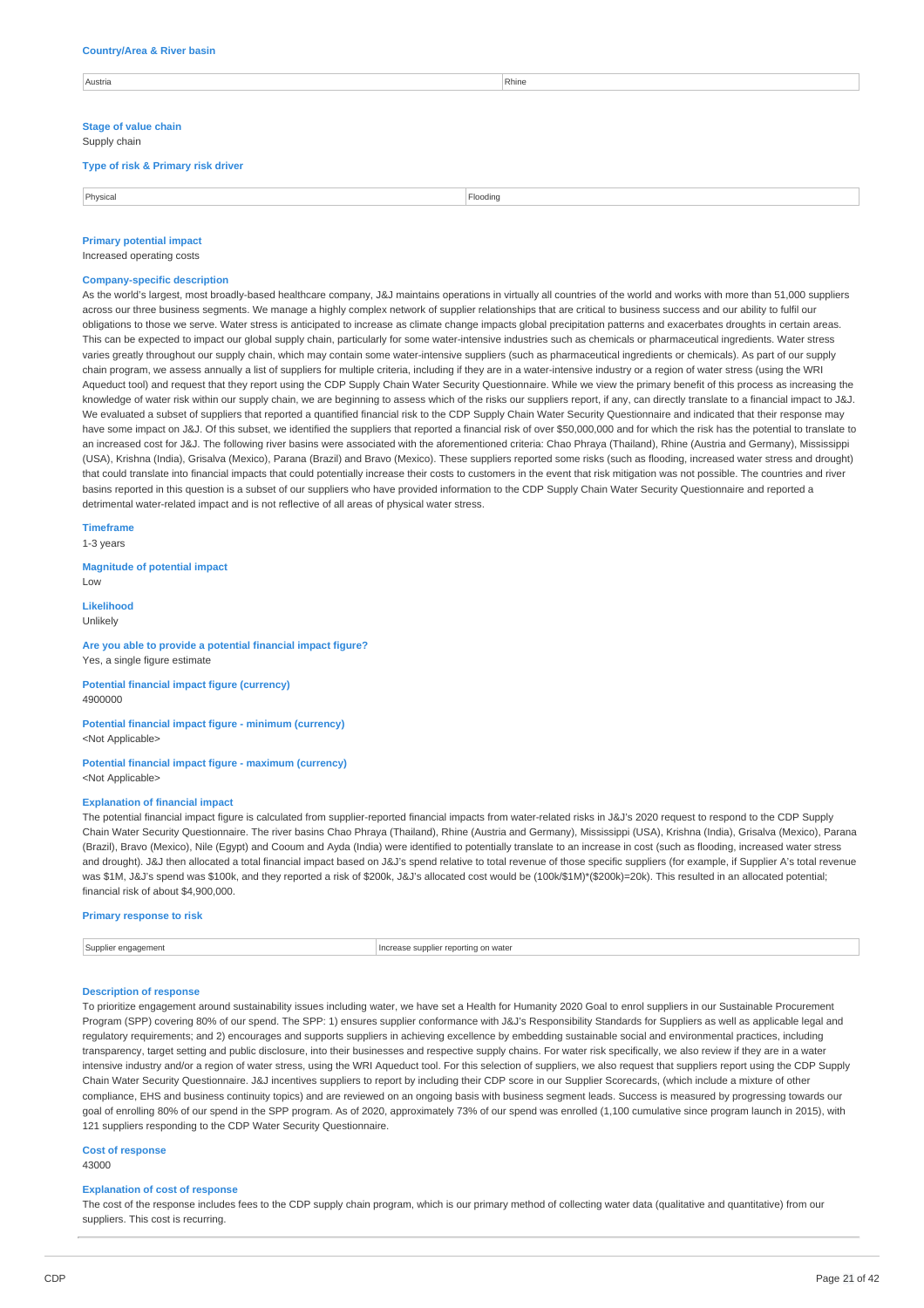# W4.3

(W4.3) Have you identified any water-related opportunities with the potential to have a substantive financial or strategic impact on your business? Yes, we have identified opportunities, and some/all are being realized

# W4.3a

(W4.3a) Provide details of opportunities currently being realized that could have a substantive financial or strategic impact on your business.

**Type of opportunity** Efficiency

**Primary water-related opportunity** Cost savings

#### **Company-specific description & strategy to realize opportunity**

Operational savings are one aspect of our water risk program that presents an opportunity, particularly in areas of high water risk where current or future water supply disruptions may cause the price of water to increase or limit its availability. We use natural resources to make our products that millions of people rely on every day. It is vitally important that we operate our business within planetary boundaries. Equally, economies realized through resource efficiency support business resilience and continuity. As part of our corporate Health for Humanity 2020 Goal, we have managed this opportunity by conducting a comprehensive water risk assessment at 100% of manufacturing and R&D sites and implementing resource protection plans at the high-risk sites. Resource protection plans consider water issues such as water stress/scarcity, projected future increases in site and watershed demand, upstream storage, flooding, drought, watershed health, community safe water and sewer access, total water use, economic implications (water spend), and reputational impacts. In many cases, the result of these resource protection plans are projects that have ongoing operational savings from reduced water and/or energy consumption. This is an actual positive benefit for the organization and in 2020 applied to 21 projects in Asia Pacific, Europe, Middle East & Africa, Latin America and North America, where several projects will occur in areas categorized as "Critical" or "Major" from our internal water risk assessment process. As a result of these efforts, we have decreased global water withdrawal per million USD revenue from 1.83 million m3 in 2010 to 1.34 million m3 in 2020 – a reduction of 27%. As a case study, we continued the use of a biological treatment plant at our facility in Mexico that was installed in 2019 with a capacity of 75m3 per day to give a second life to greywater, manufacturing process water, cafeteria food preparation process water, and discharge water from organic waste processing. The treated water is used for irrigation of green areas and donation to the municipal water agency, resulting in reuse of 22% of the site's wastewater.

**Estimated timeframe for realization**

1 to 3 years

1500000

**Magnitude of potential financial impact** Low

**Are you able to provide a potential financial impact figure?** Yes, a single figure estimate

**Potential financial impact figure (currency)**

**Potential financial impact figure – minimum (currency)** <Not Applicable>

#### **Potential financial impact figure – maximum (currency)** <Not Applicable>

#### **Explanation of financial impact**

Financial impact was calculated based on the range of yearly estimated cost savings/avoidance from projects realized in 2020. The cost savings for these projects are derived from either reduced water or energy usage, as several of these projects have an energy saving benefit.

### W5. Facility-level water accounting

# W5.1

(W5.1) For each facility referenced in W4.1c, provide coordinates, water accounting data, and a comparison with the previous reporting year.

| <b>Facility reference number</b><br>Facility 1 |                         |  |
|------------------------------------------------|-------------------------|--|
| <b>Facility name (optional)</b><br>Facility 1  |                         |  |
| <b>Country/Area &amp; River basin</b>          |                         |  |
| China                                          | Huang He (Yellow River) |  |
| <b>Latitude</b><br>34.28                       |                         |  |
| Longitude<br>109.01                            |                         |  |

**Located in area with water stress**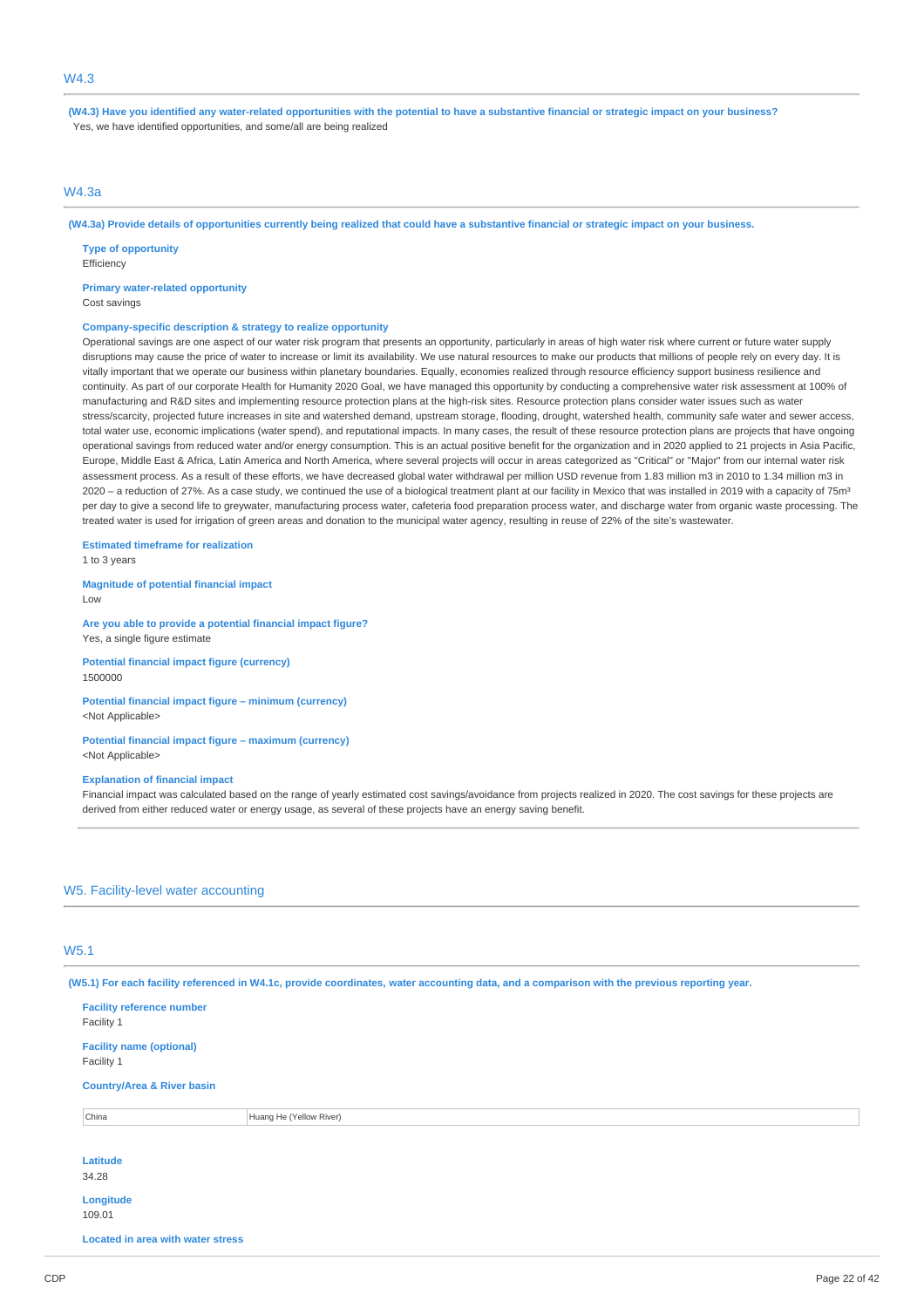#### Yes

**Primary power generation source for your electricity generation at this facility** <Not Applicable>

**Oil & gas sector business division** <Not Applicable>

**Total water withdrawals at this facility (megaliters/year)** 224.06

**Comparison of total withdrawals with previous reporting year** Much higher

**Withdrawals from fresh surface water, including rainwater, water from wetlands, rivers and lakes** 0.52

**Withdrawals from brackish surface water/seawater**

**Withdrawals from groundwater - renewable**

 $\Omega$ 

**Withdrawals from groundwater - non-renewable**  $\overline{0}$ 

**Withdrawals from produced/entrained water**

0

**Withdrawals from third party sources** 223.53

**Total water discharges at this facility (megaliters/year)** 209.41

**Comparison of total discharges with previous reporting year** Much higher

**Discharges to fresh surface water** 15.64

**Discharges to brackish surface water/seawater**

0

**Discharges to groundwater**

0

**Discharges to third party destinations** 193.76

**Total water consumption at this facility (megaliters/year)** 14.65

**Comparison of total consumption with previous reporting year** Lower

#### **Please explain**

Volumes are sourced from direct measurements and substituted with mass balance equations when necessary. Consumption is withdrawals minus discharges. Thresholds are determined by much higher / much lower being greater than 50%. This volume is expected to decrease in the future as a result of projects to achieve our Health for Humanity 2020 Goal to conduct a comprehensive water risk assessment at 100% of manufacturing/R&D locations and implement resource protection plans at high-risk sites.

**Facility reference number** Facility 2

**Facility name (optional)** Facility 2

**Country/Area & River basin**

South Africa **Other, please specify (SOUTH AFRICAN WATER MANAGEMENT AREAS (WMAs)**)

**Latitude** -34.04

**Longitude** 18.46

**Located in area with water stress** Yes

**Primary power generation source for your electricity generation at this facility** <Not Applicable>

**Oil & gas sector business division** <Not Applicable>

**Total water withdrawals at this facility (megaliters/year)** 31.73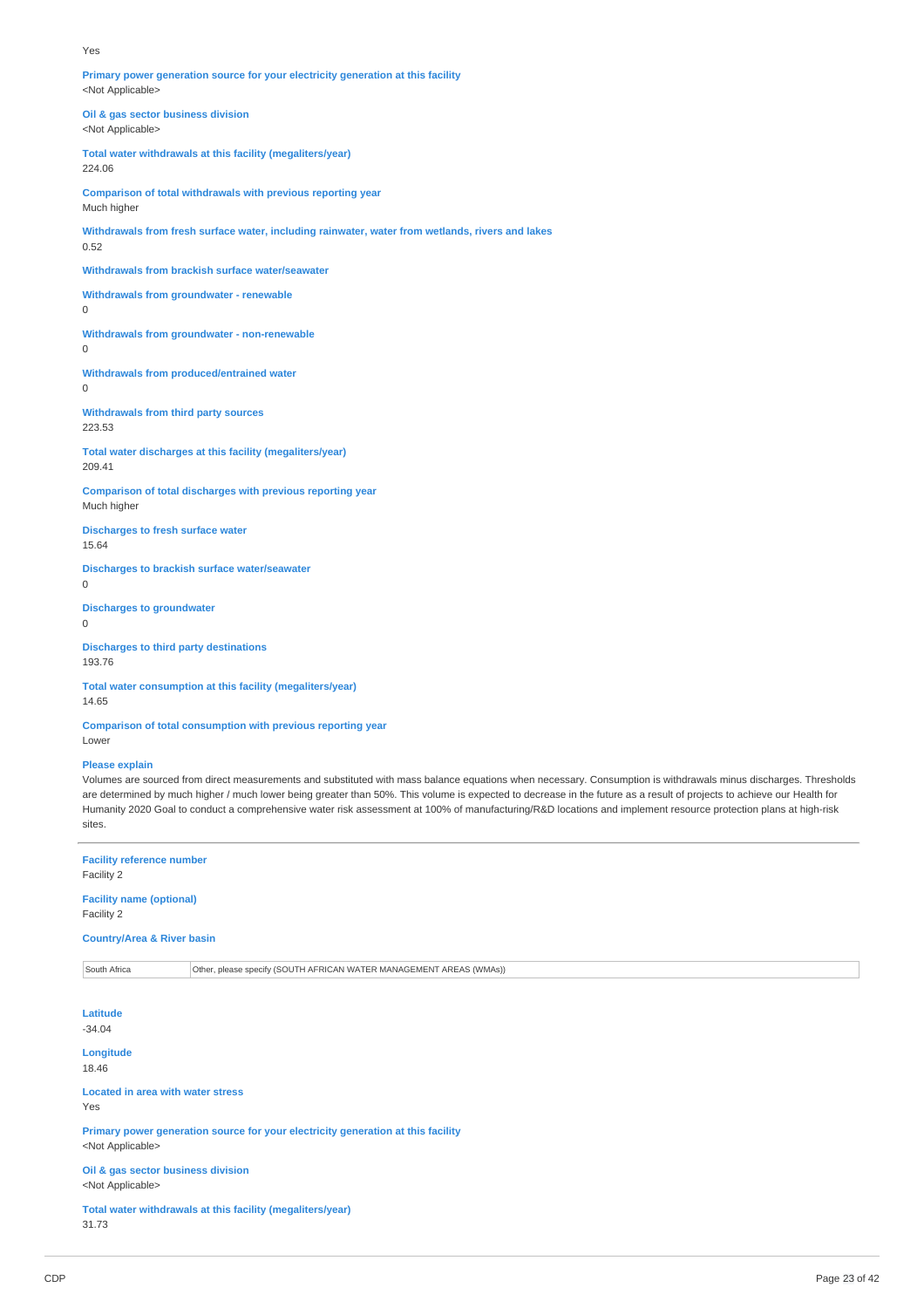**Comparison of total withdrawals with previous reporting year** About the same

**Withdrawals from fresh surface water, including rainwater, water from wetlands, rivers and lakes**

 $\theta$ 

**Withdrawals from brackish surface water/seawater**

 $\overline{0}$ 

**Withdrawals from groundwater - renewable**

0

**Withdrawals from groundwater - non-renewable** 0

**Withdrawals from produced/entrained water** 0

**Withdrawals from third party sources** 31.73

**Total water discharges at this facility (megaliters/year)** 22.21

**Comparison of total discharges with previous reporting year** Higher

**Discharges to fresh surface water**

 $\overline{0}$ 

**Discharges to brackish surface water/seawater**

0

**Discharges to groundwater**  $\Omega$ 

**Discharges to third party destinations** 22.12

**Total water consumption at this facility (megaliters/year)** 9.62

**Comparison of total consumption with previous reporting year** Lower

#### **Please explain**

Volumes are sourced from direct measurements and substituted with mass balance equations when necessary. Consumption is withdrawals minus discharges. Thresholds are determined by much higher / much lower being greater than 50%. This volume is expected to decrease in the future as a result of projects to achieve our Health for Humanity 2020 Goal to conduct a comprehensive water risk assessment at 100% of manufacturing/R&D locations and implement resource protection plans at high-risk sites.

**Facility reference number** Facility 3 **Facility name (optional)** Facility 3 **Country/Area & River basin China** Yangtze River (Chang Jiang) **Latitude** 31 **Longitude** 121.38 **Located in area with water stress** Yes **Primary power generation source for your electricity generation at this facility** <Not Applicable> **Oil & gas sector business division** <Not Applicable> **Total water withdrawals at this facility (megaliters/year)** 228 **Comparison of total withdrawals with previous reporting year** Much lower **Withdrawals from fresh surface water, including rainwater, water from wetlands, rivers and lakes**  $\theta$ **Withdrawals from brackish surface water/seawater** 0 **Withdrawals from groundwater - renewable**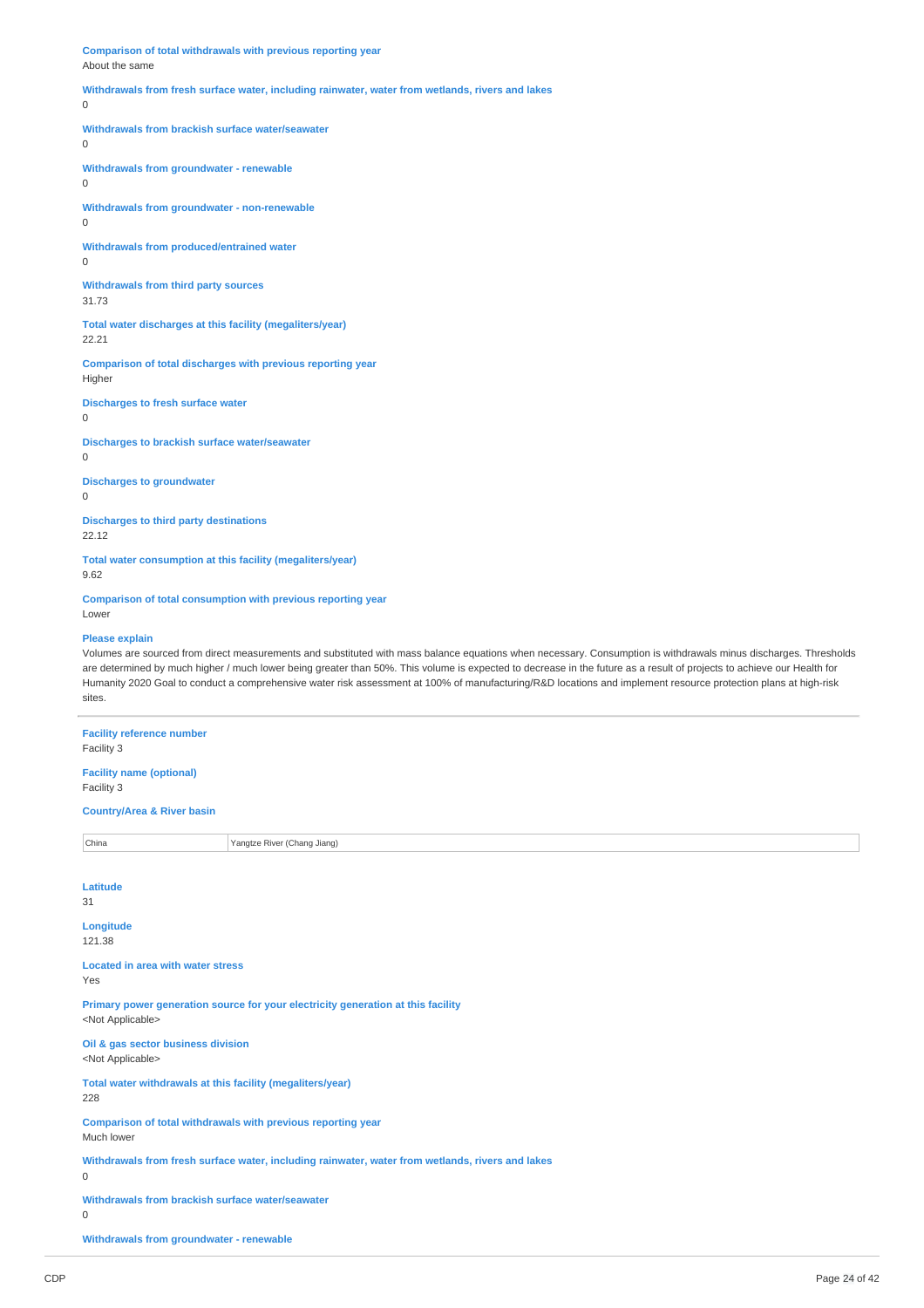$\Omega$ 

**Withdrawals from groundwater - non-renewable**

 $\Omega$ 

**Withdrawals from produced/entrained water**

 $\overline{0}$ 

**Withdrawals from third party sources**

228

**Total water discharges at this facility (megaliters/year)** 39.14

**Comparison of total discharges with previous reporting year** Much lower

**Discharges to fresh surface water**

 $\Omega$ 

 $\Omega$ 

**Discharges to brackish surface water/seawater**

**Discharges to groundwater**

 $\Omega$ 

**Discharges to third party destinations** 39.14

**Total water consumption at this facility (megaliters/year)** 188.86

**Comparison of total consumption with previous reporting year** Higher

#### **Please explain**

Volumes are sourced from direct measurements and substituted with mass balance equations when necessary. Consumption is withdrawals minus discharges. Thresholds are determined by much higher / much lower being greater than 50%. This volume is expected to decrease in the future as a result of projects to achieve our Health for Humanity 2020 Goal to conduct a comprehensive water risk assessment at 100% of manufacturing/R&D locations and implement resource protection plans at high-risk sites.

**Facility reference number** Facility 4 **Facility name (optional)**

Facility 4

#### **Country/Area & River basin**

| United States of America                                                                         | Other, please specify (GHAAS Basin 891) |
|--------------------------------------------------------------------------------------------------|-----------------------------------------|
|                                                                                                  |                                         |
| Latitude                                                                                         |                                         |
| 40.16                                                                                            |                                         |
| Longitude                                                                                        |                                         |
| $-76.32$                                                                                         |                                         |
| <b>Located in area with water stress</b>                                                         |                                         |
| Yes                                                                                              |                                         |
| Primary power generation source for your electricity generation at this facility                 |                                         |
| <not applicable=""></not>                                                                        |                                         |
| Oil & gas sector business division<br><not applicable=""></not>                                  |                                         |
|                                                                                                  |                                         |
| Total water withdrawals at this facility (megaliters/year)<br>357.91                             |                                         |
|                                                                                                  |                                         |
| Comparison of total withdrawals with previous reporting year<br>Higher                           |                                         |
| Withdrawals from fresh surface water, including rainwater, water from wetlands, rivers and lakes |                                         |
| 0                                                                                                |                                         |
| Withdrawals from brackish surface water/seawater                                                 |                                         |
| $\mathbf 0$                                                                                      |                                         |
| <b>Withdrawals from groundwater - renewable</b>                                                  |                                         |
| 0                                                                                                |                                         |
| Withdrawals from groundwater - non-renewable                                                     |                                         |
| 0                                                                                                |                                         |
| Withdrawals from produced/entrained water                                                        |                                         |
| 0                                                                                                |                                         |
| <b>Withdrawals from third party sources</b>                                                      |                                         |
| 357.91                                                                                           |                                         |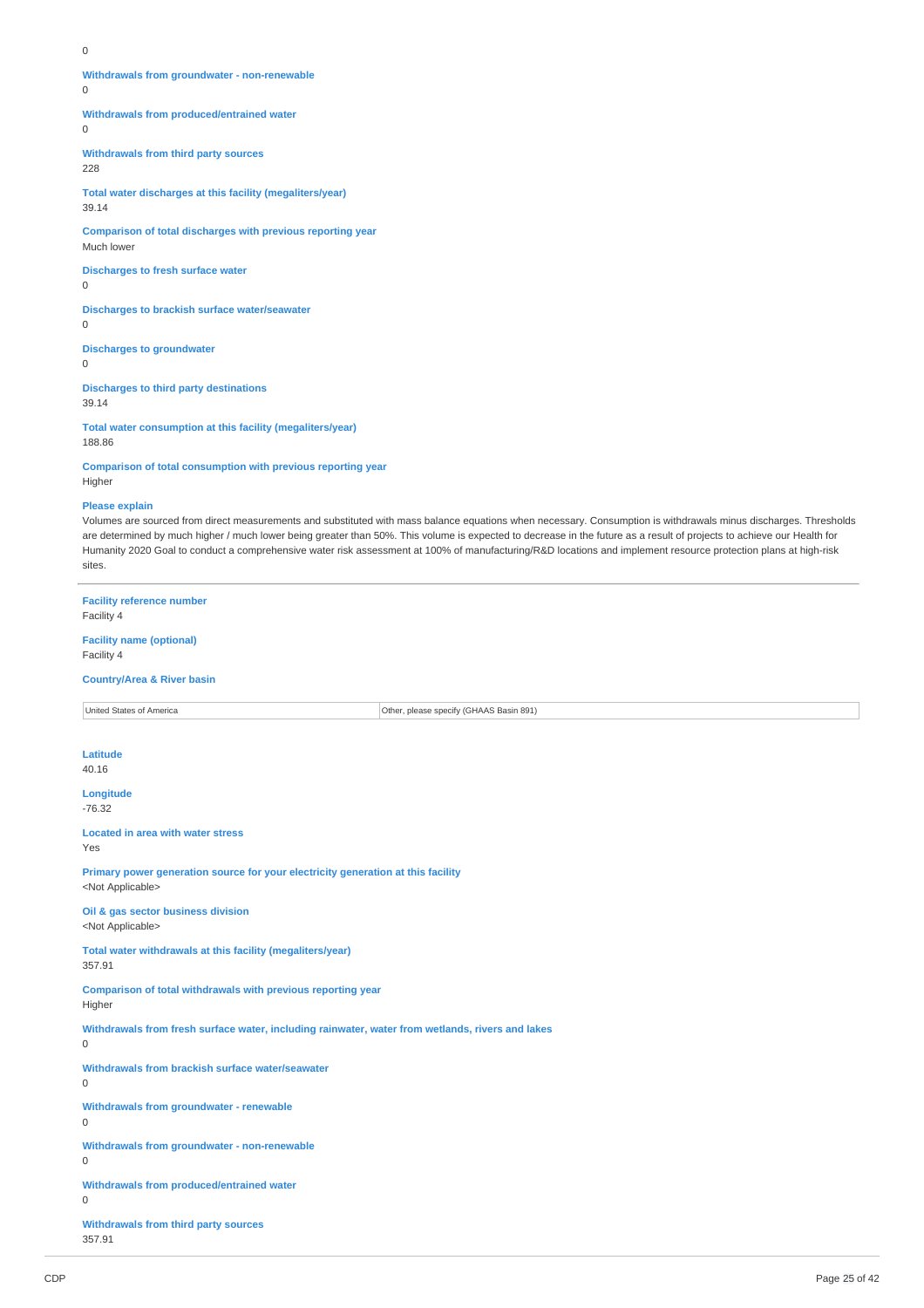**Total water discharges at this facility (megaliters/year)** 216.2

### **Comparison of total discharges with previous reporting year** Higher

# **Discharges to fresh surface water**

0

**Discharges to brackish surface water/seawater** 0

# **Discharges to groundwater**

0

# **Discharges to third party destinations**

216.2

# **Total water consumption at this facility (megaliters/year)** 141.71

**Comparison of total consumption with previous reporting year** Higher

# **Please explain**

Volumes are sourced from direct measurements and substituted with mass balance equations when necessary. Consumption is withdrawals minus discharges. Thresholds are determined by much higher / much lower being greater than 50%. This volume is expected to decrease in the future as a result of projects to achieve our Health for Humanity 2020 Goal to conduct a comprehensive water risk assessment at 100% of manufacturing/R&D locations and implement resource protection plans at high-risk sites.

| <b>Facility reference number</b><br>Facility 5                                                                |          |  |
|---------------------------------------------------------------------------------------------------------------|----------|--|
| <b>Facility name (optional)</b><br>Facility 5                                                                 |          |  |
| <b>Country/Area &amp; River basin</b>                                                                         |          |  |
| India                                                                                                         | Godavari |  |
|                                                                                                               |          |  |
| <b>Latitude</b>                                                                                               |          |  |
| 19.88                                                                                                         |          |  |
| Longitude<br>75.34                                                                                            |          |  |
| <b>Located in area with water stress</b><br>Yes                                                               |          |  |
|                                                                                                               |          |  |
| Primary power generation source for your electricity generation at this facility<br><not applicable=""></not> |          |  |
| Oil & gas sector business division<br><not applicable=""></not>                                               |          |  |
| Total water withdrawals at this facility (megaliters/year)<br>35.79                                           |          |  |
| Comparison of total withdrawals with previous reporting year<br>Higher                                        |          |  |
| Withdrawals from fresh surface water, including rainwater, water from wetlands, rivers and lakes<br>0         |          |  |
| Withdrawals from brackish surface water/seawater<br>0                                                         |          |  |
| <b>Withdrawals from groundwater - renewable</b><br>0                                                          |          |  |
| Withdrawals from groundwater - non-renewable<br>$\mathsf{O}\xspace$                                           |          |  |
| Withdrawals from produced/entrained water<br>0                                                                |          |  |
| <b>Withdrawals from third party sources</b><br>35.79                                                          |          |  |
| Total water discharges at this facility (megaliters/year)<br>11.88                                            |          |  |
| Comparison of total discharges with previous reporting year<br>Lower                                          |          |  |
| <b>Discharges to fresh surface water</b><br>6.95                                                              |          |  |
| <b>Discharges to brackish surface water/seawater</b>                                                          |          |  |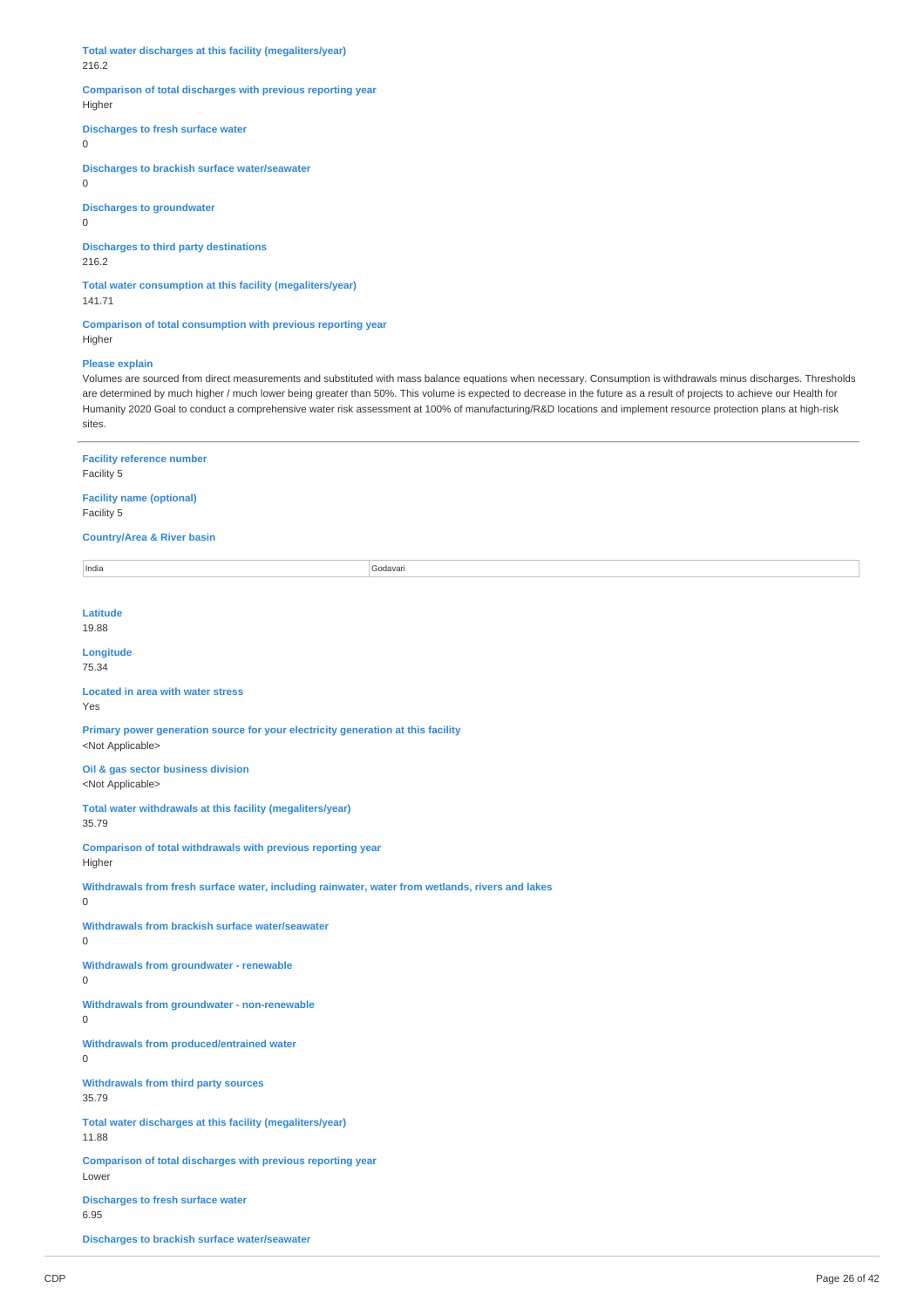#### $\Omega$

**Discharges to groundwater**

 $\Omega$ 

# **Discharges to third party destinations**

4.94

**Total water consumption at this facility (megaliters/year)**

23.9

**Comparison of total consumption with previous reporting year**

# Higher

# **Please explain**

Volumes are sourced from direct measurements and substituted with mass balance equations when necessary. Consumption is withdrawals minus discharges. Thresholds are determined by much higher / much lower being greater than 50%. This volume is expected to decrease in the future as a result of projects to achieve our Health for Humanity 2020 Goal to conduct a comprehensive water risk assessment at 100% of manufacturing/R&D locations and implement resource protection plans at high-risk sites.

# **Facility reference number** Facility 6 **Facility name (optional)**

Facility 6

#### **Country/Area & River basin**

Mexico **Other, please specify (Rio Grande)** 

#### **Latitude**

31.62

**Longitude** -106.36

**Located in area with water stress** Yes

**Primary power generation source for your electricity generation at this facility** <Not Applicable>

**Oil & gas sector business division** <Not Applicable>

**Total water withdrawals at this facility (megaliters/year)** 100.31

**Comparison of total withdrawals with previous reporting year** Higher

**Withdrawals from fresh surface water, including rainwater, water from wetlands, rivers and lakes**

100.31

**Withdrawals from brackish surface water/seawater**

 $\Omega$ 

**Withdrawals from groundwater - renewable**  $\Omega$ 

**Withdrawals from groundwater - non-renewable**  $\Omega$ 

**Withdrawals from produced/entrained water**  $\Omega$ 

**Withdrawals from third party sources**

 $\Omega$ 

**Total water discharges at this facility (megaliters/year)** 100.31

**Comparison of total discharges with previous reporting year** Higher

**Discharges to fresh surface water**

 $\overline{0}$ 

**Discharges to brackish surface water/seawater**  $\Omega$ 

**Discharges to groundwater**

 $\overline{0}$ 

**Discharges to third party destinations** 100.31

**Total water consumption at this facility (megaliters/year)**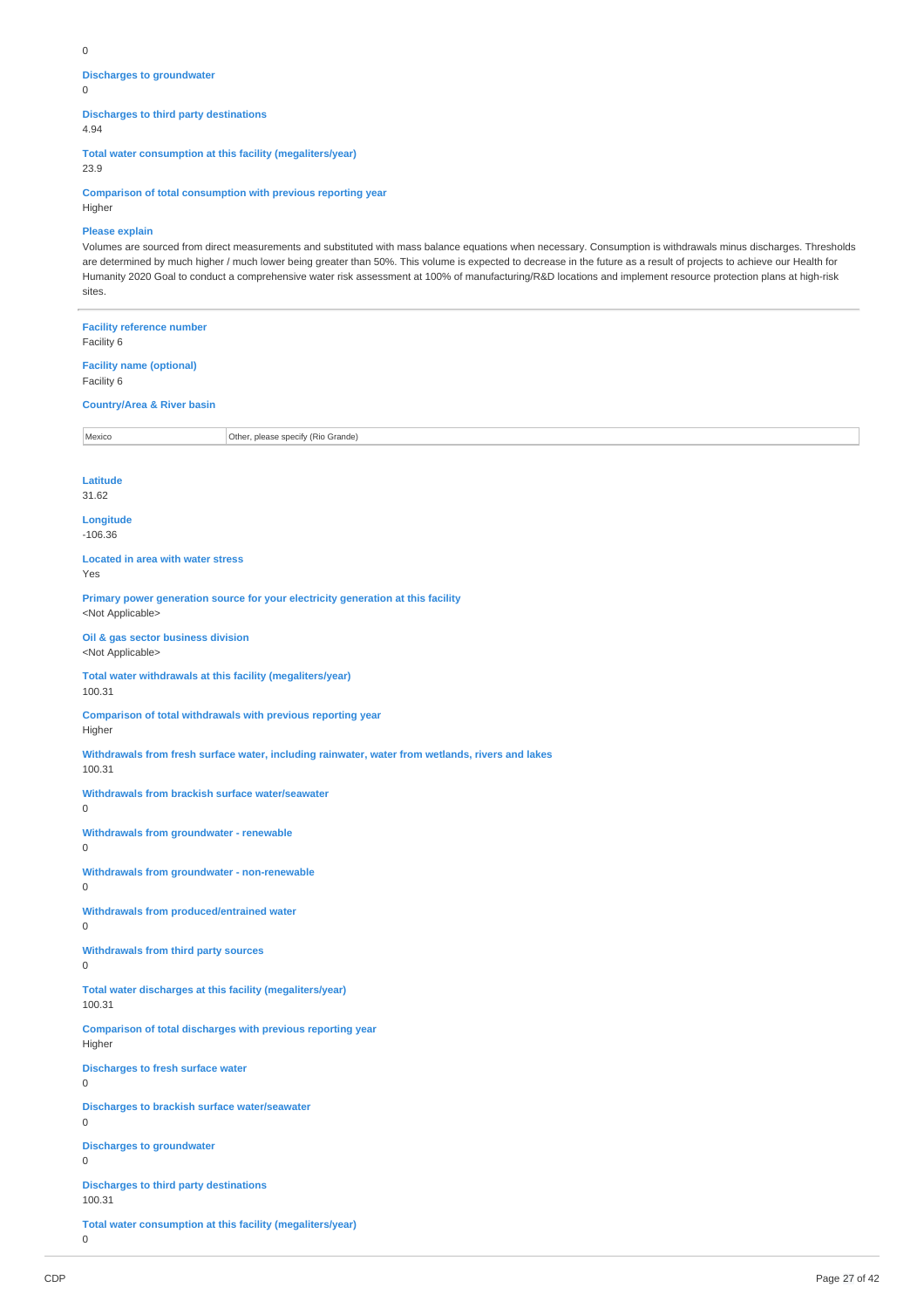**Comparison of total consumption with previous reporting year** About the same

#### **Please explain**

Volumes are sourced from direct measurements and substituted with mass balance equations when necessary. Consumption is withdrawals minus discharges. Thresholds are determined by much higher / much lower being greater than 50%. This volume is expected to decrease in the future as a result of projects to achieve our Health for Humanity 2020 Goal to conduct a comprehensive water risk assessment at 100% of manufacturing/R&D locations and implement resource protection plans at high-risk sites.

**Facility reference number** Facility 7 **Facility name (optional)** Facility 7 **Country/Area & River basin** Mexico **Other, please specify (Rio Grande) Latitude** 31.61 **Longitude** -106.39 **Located in area with water stress** Yes **Primary power generation source for your electricity generation at this facility** <Not Applicable> **Oil & gas sector business division** <Not Applicable> **Total water withdrawals at this facility (megaliters/year)** 90.17 **Comparison of total withdrawals with previous reporting year** Higher **Withdrawals from fresh surface water, including rainwater, water from wetlands, rivers and lakes** 2.39 **Withdrawals from brackish surface water/seawater Withdrawals from groundwater - renewable Withdrawals from groundwater - non-renewable Withdrawals from produced/entrained water Withdrawals from third party sources** 87.79 **Total water discharges at this facility (megaliters/year)** 90.71 **Comparison of total discharges with previous reporting year** Higher **Discharges to fresh surface water** 2.39 **Discharges to brackish surface water/seawater Discharges to groundwater Discharges to third party destinations** 87.79 **Total water consumption at this facility (megaliters/year) Comparison of total consumption with previous reporting year** Much lower

#### **Please explain**

0

0

0

 $\theta$ 

0

 $\Omega$ 

0

Volumes are sourced from direct measurements and substituted with mass balance equations when necessary. Consumption is withdrawals minus discharges. Thresholds are determined by much higher / much lower being greater than 50%. This volume is expected to decrease in the future as a result of projects to achieve our Health for Humanity 2020 Goal to conduct a comprehensive water risk assessment at 100% of manufacturing/R&D locations and implement resource protection plans at high-risk sites.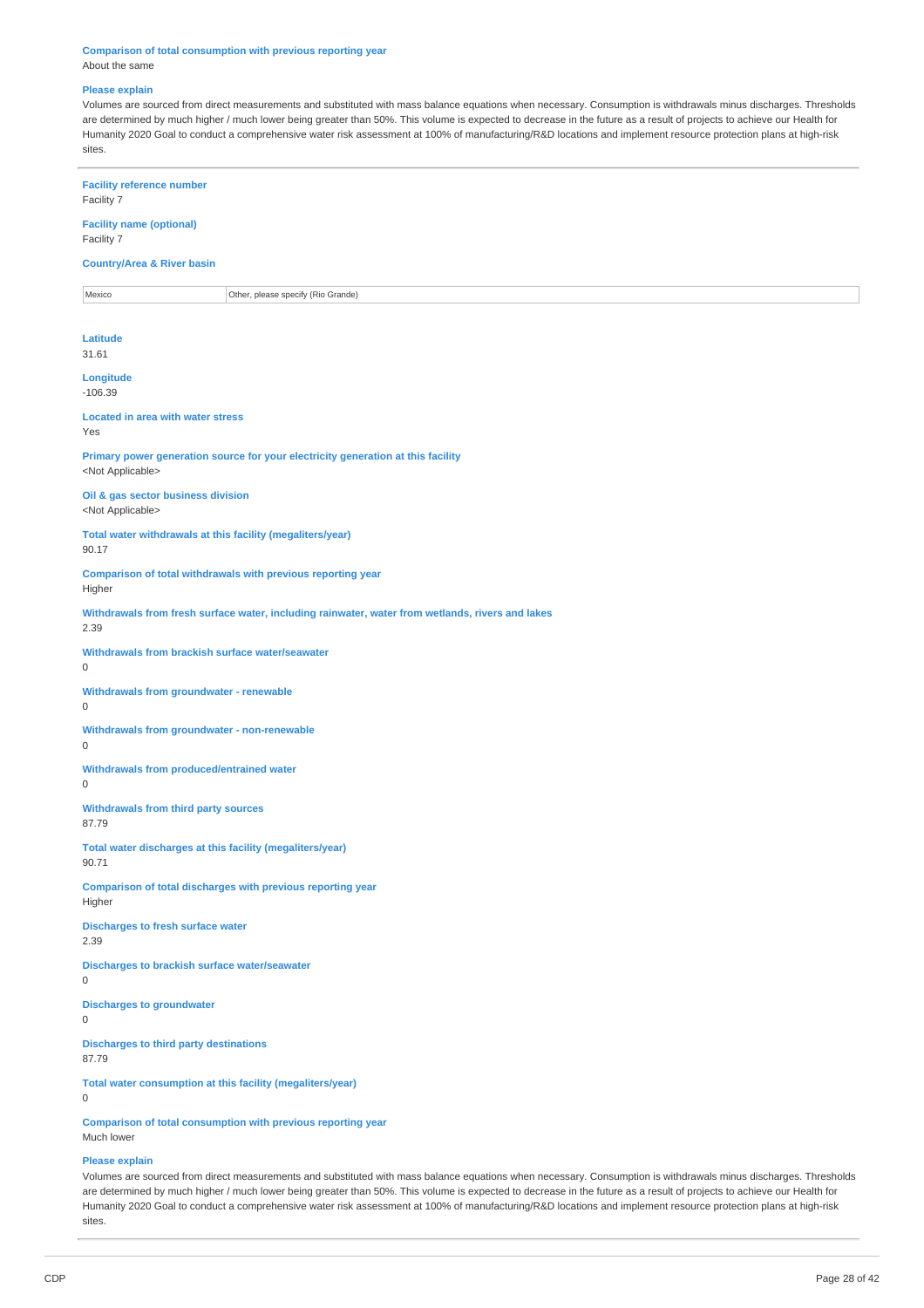# **Facility reference number** Facility 8

**Facility name (optional)** Facility 8

**Country/Area & River basin**

| Mexico                                                                                                                                                                                                                                                                                                                                                                                                                                                                                                                                           | <b>Balsas</b> |
|--------------------------------------------------------------------------------------------------------------------------------------------------------------------------------------------------------------------------------------------------------------------------------------------------------------------------------------------------------------------------------------------------------------------------------------------------------------------------------------------------------------------------------------------------|---------------|
|                                                                                                                                                                                                                                                                                                                                                                                                                                                                                                                                                  |               |
| Latitude<br>19.17                                                                                                                                                                                                                                                                                                                                                                                                                                                                                                                                |               |
| Longitude<br>$-98.4$                                                                                                                                                                                                                                                                                                                                                                                                                                                                                                                             |               |
| <b>Located in area with water stress</b><br>Yes                                                                                                                                                                                                                                                                                                                                                                                                                                                                                                  |               |
| Primary power generation source for your electricity generation at this facility<br><not applicable=""></not>                                                                                                                                                                                                                                                                                                                                                                                                                                    |               |
| Oil & gas sector business division<br><not applicable=""></not>                                                                                                                                                                                                                                                                                                                                                                                                                                                                                  |               |
| Total water withdrawals at this facility (megaliters/year)<br>21.8                                                                                                                                                                                                                                                                                                                                                                                                                                                                               |               |
| Comparison of total withdrawals with previous reporting year<br>Lower                                                                                                                                                                                                                                                                                                                                                                                                                                                                            |               |
| Withdrawals from fresh surface water, including rainwater, water from wetlands, rivers and lakes<br>$\mathbf 0$                                                                                                                                                                                                                                                                                                                                                                                                                                  |               |
| Withdrawals from brackish surface water/seawater<br>$\mathbf{0}$                                                                                                                                                                                                                                                                                                                                                                                                                                                                                 |               |
| <b>Withdrawals from groundwater - renewable</b><br>21.8                                                                                                                                                                                                                                                                                                                                                                                                                                                                                          |               |
| <b>Withdrawals from groundwater - non-renewable</b><br>$\mathbf 0$                                                                                                                                                                                                                                                                                                                                                                                                                                                                               |               |
| <b>Withdrawals from produced/entrained water</b><br>$\mathbf 0$                                                                                                                                                                                                                                                                                                                                                                                                                                                                                  |               |
| Withdrawals from third party sources<br>$\mathbf{0}$                                                                                                                                                                                                                                                                                                                                                                                                                                                                                             |               |
| Total water discharges at this facility (megaliters/year)<br>14.19                                                                                                                                                                                                                                                                                                                                                                                                                                                                               |               |
| Comparison of total discharges with previous reporting year<br>Lower                                                                                                                                                                                                                                                                                                                                                                                                                                                                             |               |
| <b>Discharges to fresh surface water</b><br>14.19                                                                                                                                                                                                                                                                                                                                                                                                                                                                                                |               |
| Discharges to brackish surface water/seawater<br>0                                                                                                                                                                                                                                                                                                                                                                                                                                                                                               |               |
| <b>Discharges to groundwater</b><br>$\mathbf 0$                                                                                                                                                                                                                                                                                                                                                                                                                                                                                                  |               |
| <b>Discharges to third party destinations</b><br>$\mathbf 0$                                                                                                                                                                                                                                                                                                                                                                                                                                                                                     |               |
| Total water consumption at this facility (megaliters/year)<br>7.61                                                                                                                                                                                                                                                                                                                                                                                                                                                                               |               |
| <b>Comparison of total consumption with previous reporting year</b><br>Higher                                                                                                                                                                                                                                                                                                                                                                                                                                                                    |               |
| <b>Please explain</b><br>Volumes are sourced from direct measurements and substituted with mass balance equations when necessary. Consumption is withdrawals minus discharges. Thresholds<br>are determined by much higher / much lower being greater than 50%. This volume is expected to decrease in the future as a result of projects to achieve our Health for<br>Humanity 2020 Goal to conduct a comprehensive water risk assessment at 100% of manufacturing/R&D locations and implement resource protection plans at high-risk<br>sites. |               |
| <b>Facility reference number</b><br>Facility 9                                                                                                                                                                                                                                                                                                                                                                                                                                                                                                   |               |
|                                                                                                                                                                                                                                                                                                                                                                                                                                                                                                                                                  |               |

**Facility name (optional)** Facility 9

# **Country/Area & River basin**

Indonesia **Other, please specify (GHAAS Basin 1666)**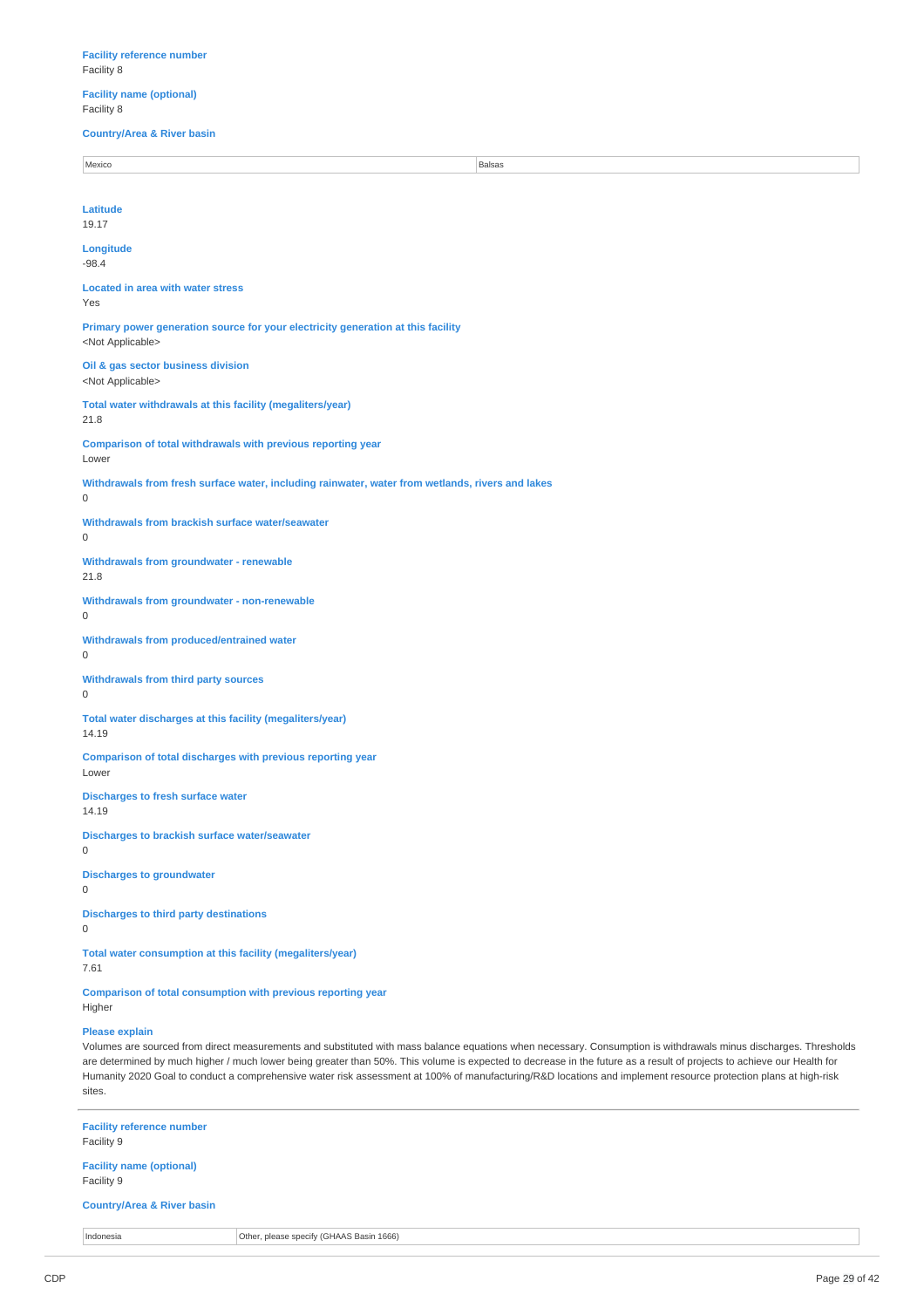```
Longitude
```
106.86

**Located in area with water stress** Yes

**Primary power generation source for your electricity generation at this facility** <Not Applicable>

**Oil & gas sector business division** <Not Applicable>

**Total water withdrawals at this facility (megaliters/year)** 37.3

**Comparison of total withdrawals with previous reporting year** Higher

**Withdrawals from fresh surface water, including rainwater, water from wetlands, rivers and lakes**

 $\Omega$ 

**Withdrawals from brackish surface water/seawater** 0

**Withdrawals from groundwater - renewable**

0

**Withdrawals from groundwater - non-renewable**

0

**Withdrawals from produced/entrained water**  $\Omega$ 

**Withdrawals from third party sources** 37.3

**Total water discharges at this facility (megaliters/year)** 8.34

**Comparison of total discharges with previous reporting year** Much higher

**Discharges to fresh surface water** 8.34

**Discharges to brackish surface water/seawater**

0

**Discharges to groundwater**

 $\Omega$ 

**Discharges to third party destinations**

 $\overline{0}$ 

**Total water consumption at this facility (megaliters/year)** 28.96

**Comparison of total consumption with previous reporting year** Lower

**Please explain**

Volumes are sourced from direct measurements and substituted with mass balance equations when necessary. Consumption is withdrawals minus discharges. Thresholds are determined by much higher / much lower being greater than 50%. This volume is expected to decrease in the future as a result of projects to achieve our Health for Humanity 2020 Goal to conduct a comprehensive water risk assessment at 100% of manufacturing/R&D locations and implement resource protection plans at high-risk sites.

**Facility reference number** Facility 10 **Facility name (optional)** Facility 10 **Country/Area & River basin** Puerto Rico **Puerto Rico Contract Contract Contract Contract Contract Contract Contract Contract Contract Contract Contract Contract Contract Contract Contract Contract Contract Contract Contract Contract Contract Contract Latitude** 18.26 **Longitude** -65.98 **Located in area with water stress** Yes

**Primary power generation source for your electricity generation at this facility**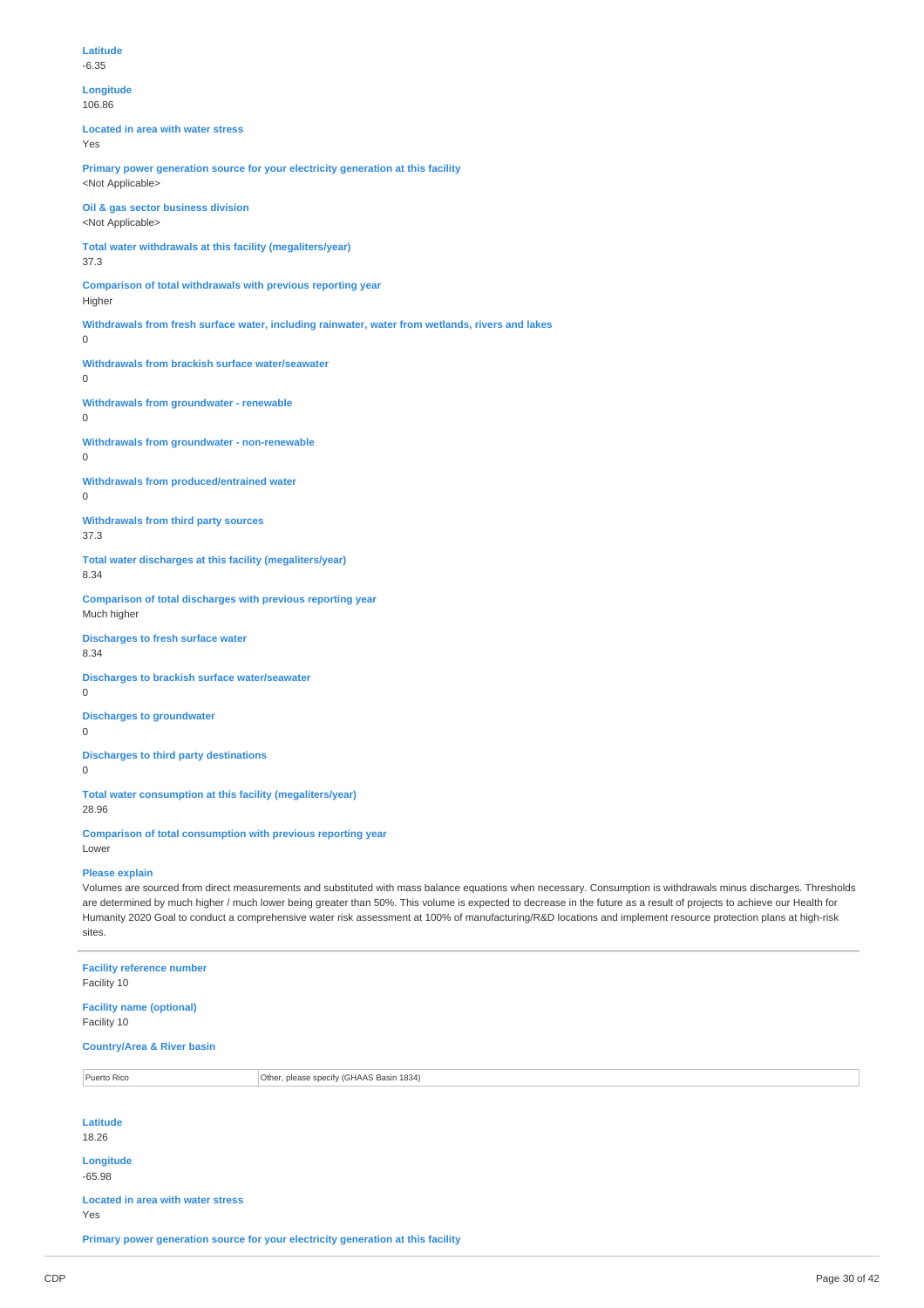<Not Applicable>

**Oil & gas sector business division** <Not Applicable>

**Total water withdrawals at this facility (megaliters/year)** 321.13

**Comparison of total withdrawals with previous reporting year**

Higher

**Withdrawals from fresh surface water, including rainwater, water from wetlands, rivers and lakes**  $\Omega$ 

**Withdrawals from brackish surface water/seawater**  $\Omega$ 

**Withdrawals from groundwater - renewable** 53.93

**Withdrawals from groundwater - non-renewable**  $\Omega$ 

**Withdrawals from produced/entrained water**  $\Omega$ 

**Withdrawals from third party sources** 267.2

**Total water discharges at this facility (megaliters/year)** 173.61

**Comparison of total discharges with previous reporting year** About the same

**Discharges to fresh surface water**  $\theta$ 

**Discharges to brackish surface water/seawater**  $\Omega$ 

**Discharges to groundwater**  $\Omega$ 

**Discharges to third party destinations** 173.61

**Total water consumption at this facility (megaliters/year)** 147.52

**Comparison of total consumption with previous reporting year** Much higher

#### **Please explain**

Volumes are sourced from direct measurements and substituted with mass balance equations when necessary. Consumption is withdrawals minus discharges. Thresholds are determined by much higher / much lower being greater than 50%. This volume is expected to decrease in the future as a result of projects to achieve our Health for Humanity 2020 Goal to conduct a comprehensive water risk assessment at 100% of manufacturing/R&D locations and implement resource protection plans at high-risk sites.

**Facility reference number** Facility 11 **Facility name (optional)** Facility 11 **Country/Area & River basin** Belgium and the state of the state of the state of the state of the state of the state of the state of the state of the state of the state of the state of the state of the state of the state of the state of the state of th **Latitude** 51.31 **Longitude** 4.87 **Located in area with water stress** Yes **Primary power generation source for your electricity generation at this facility** <Not Applicable> **Oil & gas sector business division** <Not Applicable> **Total water withdrawals at this facility (megaliters/year)** 589.15 **Comparison of total withdrawals with previous reporting year** Lower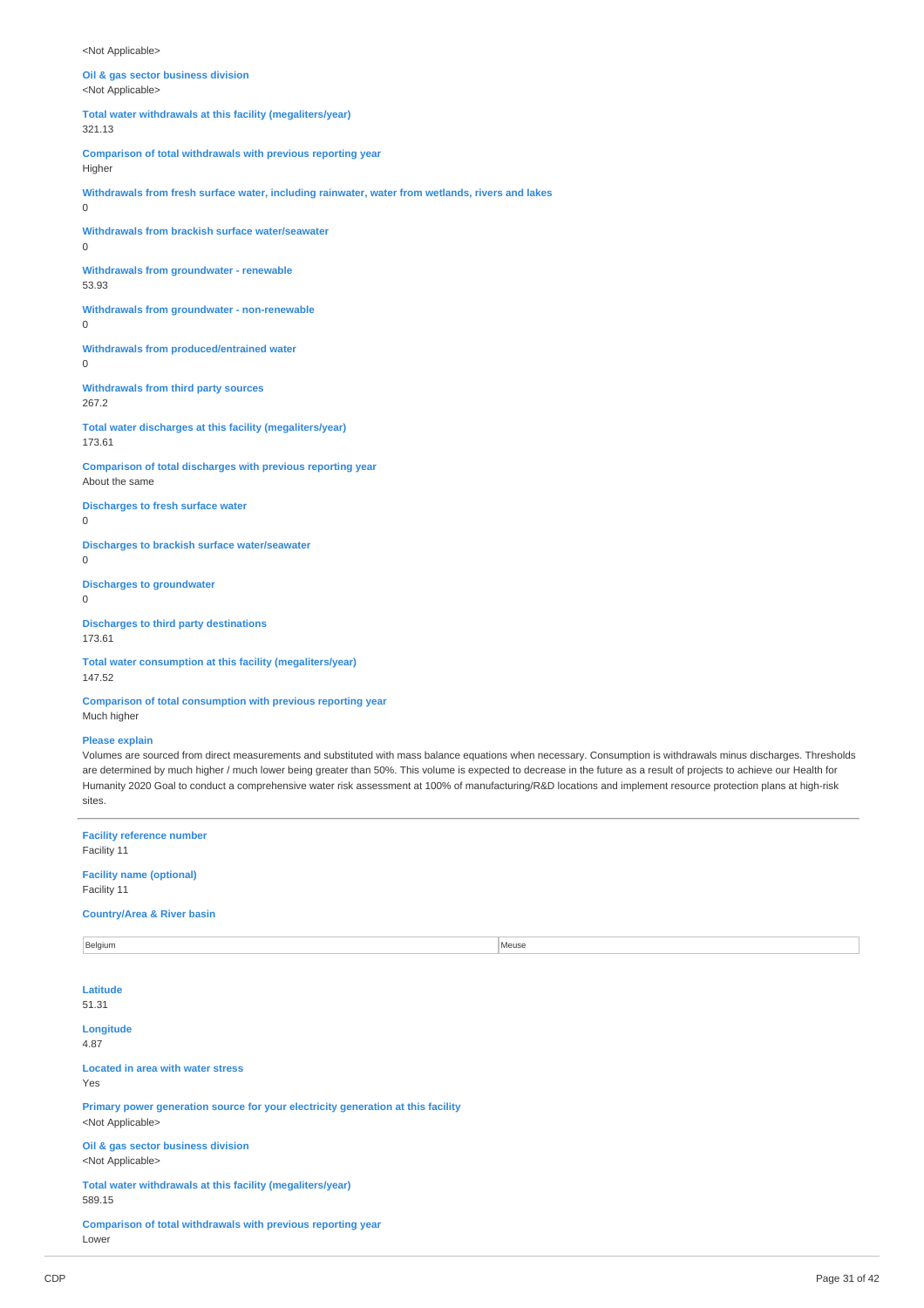**Withdrawals from fresh surface water, including rainwater, water from wetlands, rivers and lakes** 74.12

### **Withdrawals from brackish surface water/seawater**

 $\Omega$ 

#### **Withdrawals from groundwater - renewable**

 $\overline{0}$ 

**Withdrawals from groundwater - non-renewable**  $\Omega$ 

**Withdrawals from produced/entrained water**

0

**Withdrawals from third party sources** 515.03

**Total water discharges at this facility (megaliters/year)** 457.86

**Comparison of total discharges with previous reporting year** Lower

**Discharges to fresh surface water** 457.86

**Discharges to brackish surface water/seawater**

 $\overline{0}$ 

**Discharges to groundwater**

0

**Discharges to third party destinations**

 $\Omega$ 

**Total water consumption at this facility (megaliters/year)**

131.3

**Comparison of total consumption with previous reporting year** Higher

#### **Please explain**

Volumes are sourced from direct measurements and substituted with mass balance equations when necessary. Consumption is withdrawals minus discharges. Thresholds are determined by much higher / much lower being greater than 50%. This volume is expected to decrease in the future as a result of projects to achieve our Health for Humanity 2020 Goal to conduct a comprehensive water risk assessment at 100% of manufacturing/R&D locations and implement resource protection plans at high-risk sites.

# **Facility reference number**

Facility 12

**Facility name (optional)** Facility 12

**Country/Area & River basin**

Italy **Other, please specify (GHAAS Basin 4131) Latitude** 41.69 **Longitude** 12.59 **Located in area with water stress** Yes **Primary power generation source for your electricity generation at this facility** <Not Applicable> **Oil & gas sector business division** <Not Applicable> **Total water withdrawals at this facility (megaliters/year)** 443.62 **Comparison of total withdrawals with previous reporting year** About the same **Withdrawals from fresh surface water, including rainwater, water from wetlands, rivers and lakes**  $\Omega$ **Withdrawals from brackish surface water/seawater**  $\theta$ **Withdrawals from groundwater - renewable** 443.62 **Withdrawals from groundwater - non-renewable**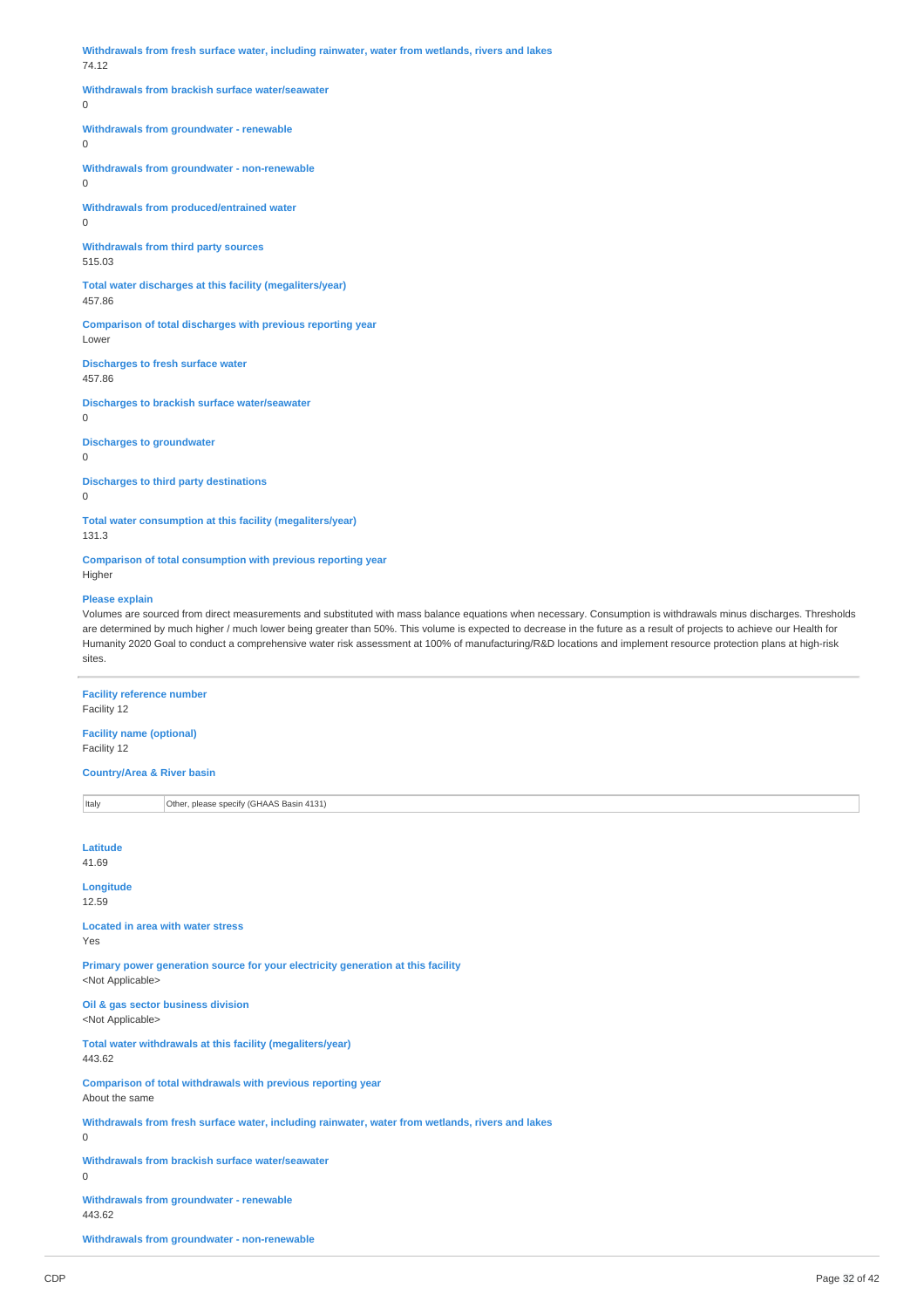**Withdrawals from produced/entrained water**

 $\Omega$ 

**Withdrawals from third party sources**

0

**Total water discharges at this facility (megaliters/year)** 63.55

**Comparison of total discharges with previous reporting year** About the same

**Discharges to fresh surface water** 63.55

**Discharges to brackish surface water/seawater**

0

**Discharges to groundwater**  $\Omega$ 

**Discharges to third party destinations** 0

**Total water consumption at this facility (megaliters/year)** 380.07

**Comparison of total consumption with previous reporting year** About the same

**Please explain**

Volumes are sourced from direct measurements and substituted with mass balance equations when necessary. Consumption is withdrawals minus discharges. Thresholds are determined by much higher / much lower being greater than 50%. This volume is expected to decrease in the future as a result of projects to achieve our Health for Humanity 2020 Goal to conduct a comprehensive water risk assessment at 100% of manufacturing/R&D locations and implement resource protection plans at high-risk sites.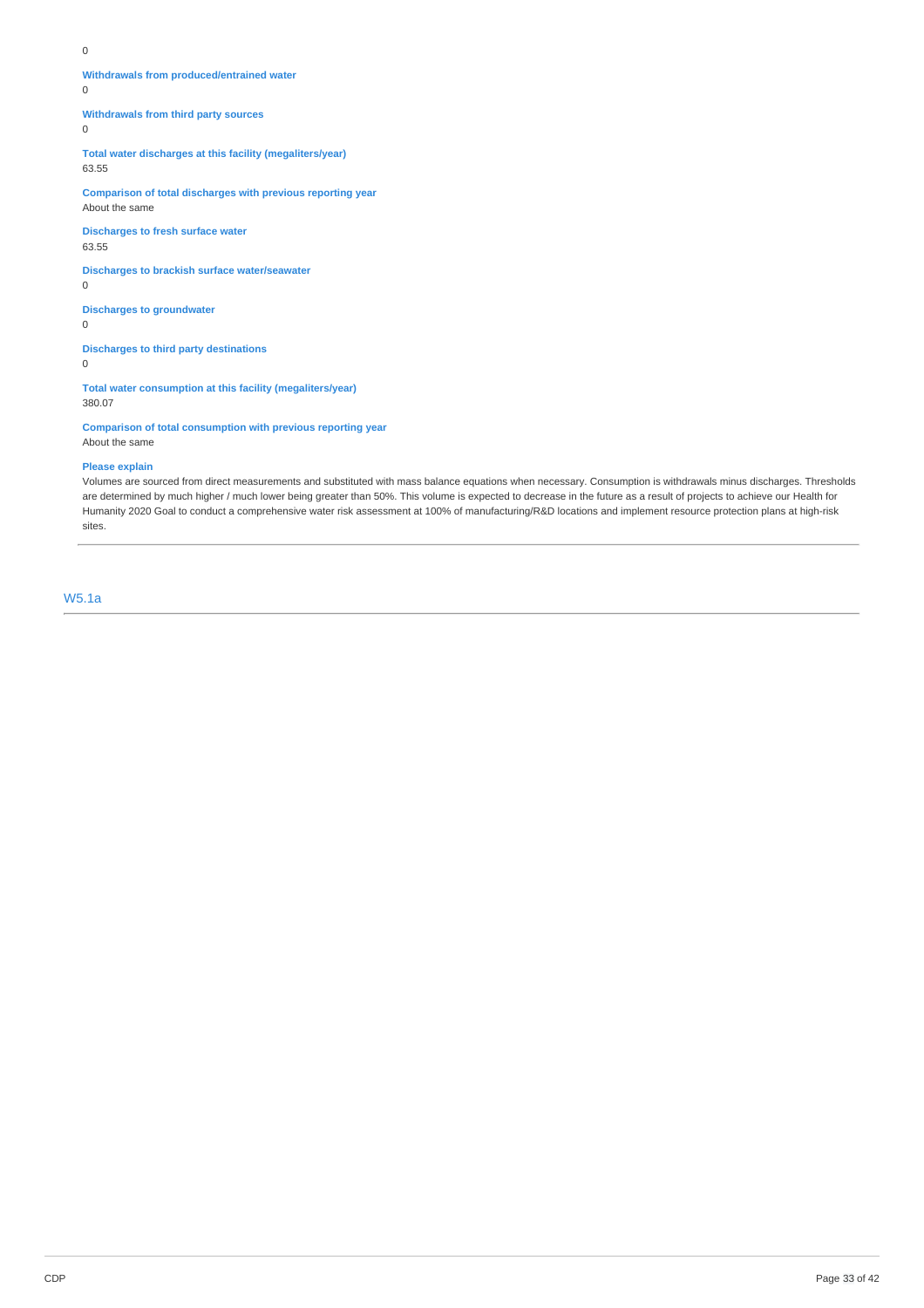(W5.1a) For the facilities referenced in W5.1, what proportion of water accounting data has been externally verified?

**Water withdrawals – total volumes**

#### **% verified**

76-100

#### **What standard and methodology was used?**

Information relevant to our Health for Humanity 2020 Goals, including water KPIs, undergo 3rd party review, similar to verification, for public reporting.

#### **Water withdrawals – volume by source**

**% verified**

76-100

#### **What standard and methodology was used?**

Information relevant to our Health for Humanity 2020 Goals, including water KPIs, undergo 3rd party review, similar to verification, for public reporting.

#### **Water withdrawals – quality**

**% verified** 76-100

### **What standard and methodology was used?**

All sites must verify drinking water quality and use an accredited lab for review.

#### **Water discharges – total volumes**

**% verified** 76-100

#### **What standard and methodology was used?**

Information relevant to our Health for Humanity 2020 Goals, including water KPIs, undergo 3rd party review, similar to verification, for public reporting.

#### **Water discharges – volume by destination**

**% verified** 76-100

#### **What standard and methodology was used?**

Information relevant to our Health for Humanity 2020 Goals, including water KPIs, undergo 3rd party review, similar to verification, for public reporting.

#### **Water discharges – volume by treatment method**

**% verified** 76-100

#### **What standard and methodology was used?**

Information relevant to our Health for Humanity 2020 Goals, including water KPIs, undergo 3rd party review, similar to verification, for public reporting.

#### **Water discharge quality – quality by standard effluent parameters**

**% verified**

#### 76-100

# **What standard and methodology was used?**

All sites have to have a verification of their effluent water quality and use an accredited lab for measurements.

# **Water discharge quality – temperature**

**% verified** 76-100

#### **What standard and methodology was used?**

All sites have to have a verification of their effluent water quality and use an accredited lab for measurements.

### **Water consumption – total volume**

### **% verified**

76-100

# **What standard and methodology was used?**

Information relevant to our Health for Humanity 2020 Goals, including water KPIs, undergo 3rd party review, similar to verification, for public reporting.

# **Water recycled/reused**

**% verified**

76-100

### **What standard and methodology was used?**

Information relevant to our Health for Humanity 2020 Goals, including water KPIs, undergo 3rd party review, similar to verification, for public reporting.

# W6. Governance

# W6.1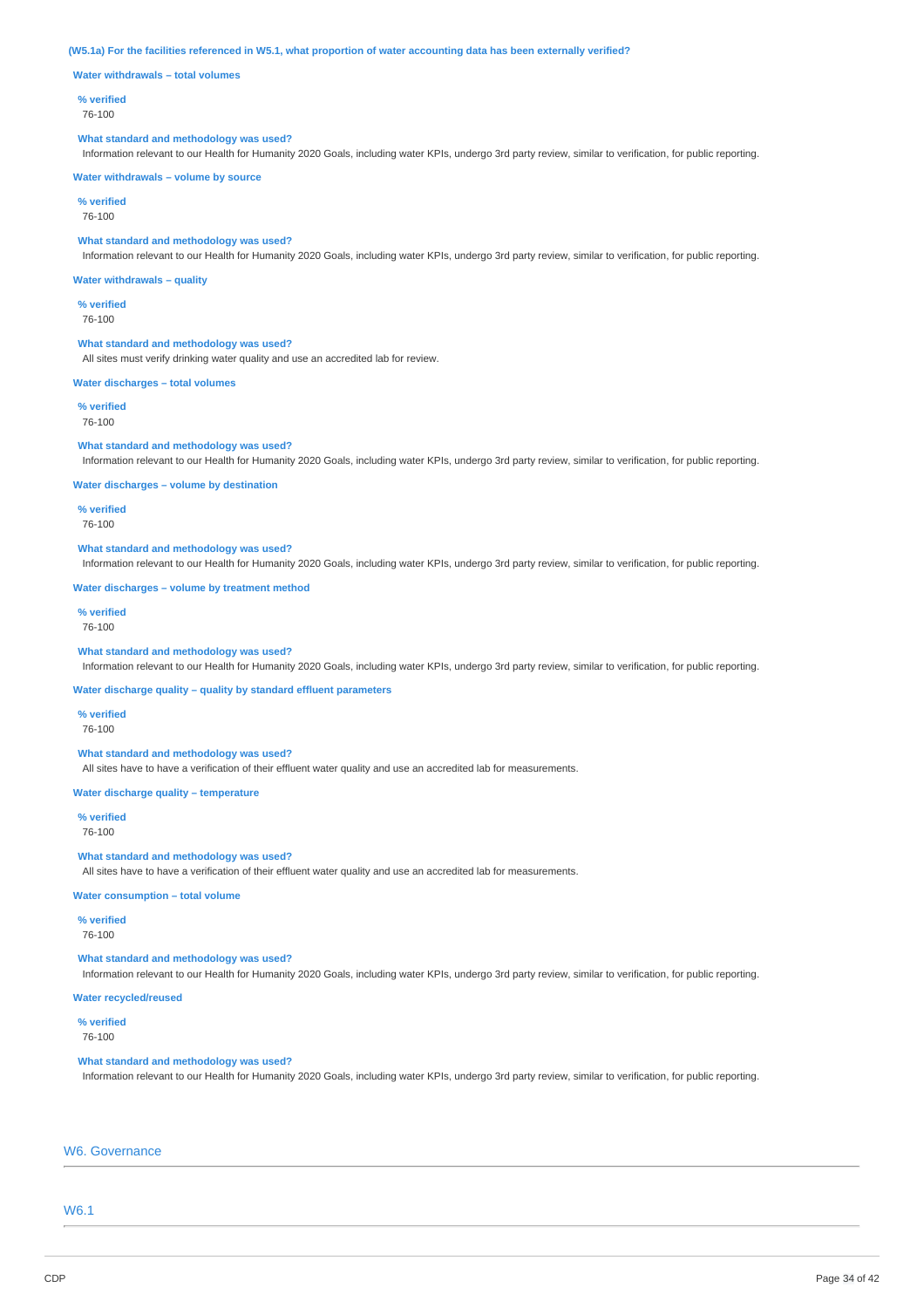Yes, we have a documented water policy that is publicly available

# W6.1a

# **(W6.1a) Select the options that best describe the scope and content of your water policy.**

|             | <b>Scope</b> | <b>Content</b>                 | Please explain                                                                                                                                                                |
|-------------|--------------|--------------------------------|-------------------------------------------------------------------------------------------------------------------------------------------------------------------------------|
|             | Row Company- | Description of                 | Methods to share the content of our water policies to the public include: 1) our Position on Water and Waste Management (describes our dependence and business impact on      |
| $\mathbf 1$ | wide         | business                       | water, commitments beyond regulatory compliance, water stewardship and/or collective action, water-related innovation, and the links between water and climate change); 2)    |
|             |              | dependency on                  | our Position on the Human Right to Water (as defined by the United Nations); 3) our annual Health for Humanity sustainability report (describes our company water targets and |
|             |              | water                          | goals and commitment to stakeholder awareness and action); 4) our J&J Responsibility Standards for Suppliers, and 5) our Position on Impact of Pharmaceuticals and            |
|             |              | Description of                 | Personal Care Products in the Environment (PCPE). The rationale for this scope is to cover material water topics in our direct operations and value chain and demonstrate our |
|             |              | business impact                | commitment to these topics.                                                                                                                                                   |
|             |              | on water                       |                                                                                                                                                                               |
|             |              | Description of                 |                                                                                                                                                                               |
|             |              | water-related                  |                                                                                                                                                                               |
|             |              | performance                    |                                                                                                                                                                               |
|             |              | standards for                  |                                                                                                                                                                               |
|             |              | direct operations              |                                                                                                                                                                               |
|             |              | Description of                 |                                                                                                                                                                               |
|             |              | water-related                  |                                                                                                                                                                               |
|             |              | standards for                  |                                                                                                                                                                               |
|             |              | procurement                    |                                                                                                                                                                               |
|             |              | Reference to                   |                                                                                                                                                                               |
|             |              | international                  |                                                                                                                                                                               |
|             |              | standards and                  |                                                                                                                                                                               |
|             |              | widely-recognized              |                                                                                                                                                                               |
|             |              | water initiatives              |                                                                                                                                                                               |
|             |              | Company water                  |                                                                                                                                                                               |
|             |              | targets and goals              |                                                                                                                                                                               |
|             |              | Commitment to                  |                                                                                                                                                                               |
|             |              | align with public              |                                                                                                                                                                               |
|             |              | policy initiatives,            |                                                                                                                                                                               |
|             |              | such as the SDGs               |                                                                                                                                                                               |
|             |              | Commitments                    |                                                                                                                                                                               |
|             |              | beyond regulatory              |                                                                                                                                                                               |
|             |              | compliance                     |                                                                                                                                                                               |
|             |              | Commitment to<br>water-related |                                                                                                                                                                               |
|             |              | innovation                     |                                                                                                                                                                               |
|             |              |                                |                                                                                                                                                                               |
|             |              | Commitment to<br>stakeholder   |                                                                                                                                                                               |
|             |              | awareness and                  |                                                                                                                                                                               |
|             |              | education                      |                                                                                                                                                                               |
|             |              | Commitment to                  |                                                                                                                                                                               |
|             |              | water stewardship              |                                                                                                                                                                               |
|             |              | and/or collective              |                                                                                                                                                                               |
|             |              | action                         |                                                                                                                                                                               |
|             |              | Acknowledgement                |                                                                                                                                                                               |
|             |              | of the human right             |                                                                                                                                                                               |
|             |              | to water and                   |                                                                                                                                                                               |
|             |              | sanitation                     |                                                                                                                                                                               |
|             |              | Recognition of                 |                                                                                                                                                                               |
|             |              | environmental                  |                                                                                                                                                                               |
|             |              | linkages, for                  |                                                                                                                                                                               |
|             |              | example, due to                |                                                                                                                                                                               |
|             |              | climate change                 |                                                                                                                                                                               |

# W6.2

**(W6.2) Is there board level oversight of water-related issues within your organization?** Yes

# W6.2a

(W6.2a) Identify the position(s) (do not include any names) of the individual(s) on the board with responsibility for water-related issues.

| <b>Position</b><br>l of<br>individual | <b>Please explain</b>                                                                                                                                                                                                                                                                                                                                                                                                                                                                                                                                                                                                                                                                                                                                                                                                                                                                                                                                                                                               |
|---------------------------------------|---------------------------------------------------------------------------------------------------------------------------------------------------------------------------------------------------------------------------------------------------------------------------------------------------------------------------------------------------------------------------------------------------------------------------------------------------------------------------------------------------------------------------------------------------------------------------------------------------------------------------------------------------------------------------------------------------------------------------------------------------------------------------------------------------------------------------------------------------------------------------------------------------------------------------------------------------------------------------------------------------------------------|
| Other C-<br>Suite<br>Officer          | J&J's corporate governance structure is comprised of an external Board of Directors and an internal management leadership group - the Executive Committee. The individual with responsibility for<br>water-related issues is the Executive Vice President & Chief Global Supply Chain Officer. As a member of the Executive Committee, and a management member of the Requlatory Compliance<br>Committee and Science, Technology & Sustainability Committee (STSC), this position has direct oversight of the Environmental Health, Safety & Sustainability Department. Responsibility for water-<br>related issues have been assigned to this position because it has direct responsibility for many inter-related climate & water-related risks and opportunities, including all aspects of supply chain and<br>orocurement for J&J's business segments. One example of a water-related decision made by this individual/committee: this position approved a water-related Health for Humanity 2020 Goal in 2016. |

# W6.2b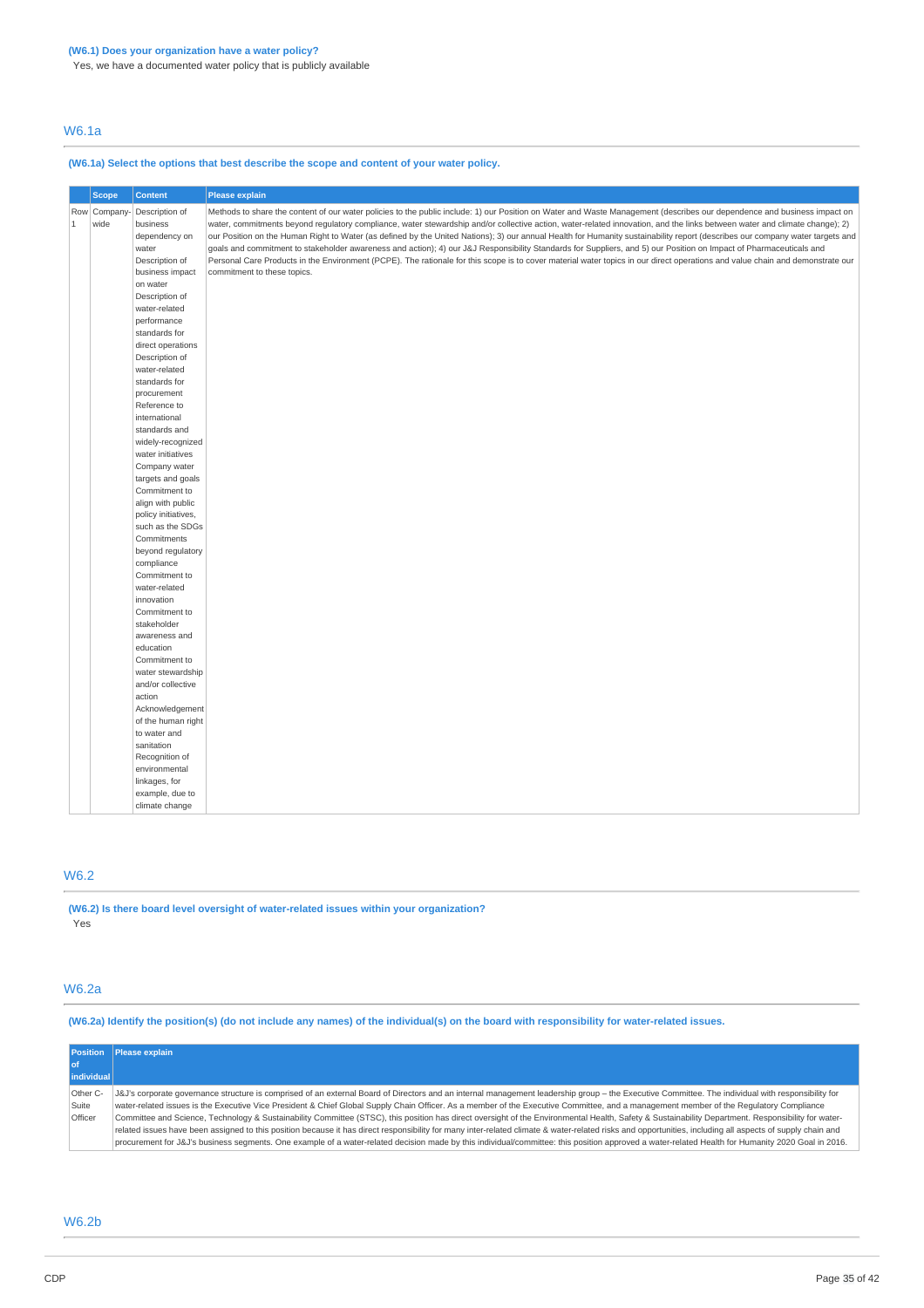#### **(W6.2b) Provide further details on the board's oversight of water-related issues.**

|                     | related<br>a<br>scheduled integrated<br>agenda<br>item | <b>Frequency Governance</b><br>that water- mechanisms<br>into which<br>issues are   water-related<br>issues are                                                                                                                                                                                                                                                                                                                                                                                                                                                                                           | <b>Please explain</b>                                                                                                                                                                                                                                                                                                                                                                                                                                                                                                                                                                                                                                                                                                                                                                                                                                                                                                                                                                                                                                                                                                                                                                                                                                                                                                                                                                                                                                                                                                                                                                                |
|---------------------|--------------------------------------------------------|-----------------------------------------------------------------------------------------------------------------------------------------------------------------------------------------------------------------------------------------------------------------------------------------------------------------------------------------------------------------------------------------------------------------------------------------------------------------------------------------------------------------------------------------------------------------------------------------------------------|------------------------------------------------------------------------------------------------------------------------------------------------------------------------------------------------------------------------------------------------------------------------------------------------------------------------------------------------------------------------------------------------------------------------------------------------------------------------------------------------------------------------------------------------------------------------------------------------------------------------------------------------------------------------------------------------------------------------------------------------------------------------------------------------------------------------------------------------------------------------------------------------------------------------------------------------------------------------------------------------------------------------------------------------------------------------------------------------------------------------------------------------------------------------------------------------------------------------------------------------------------------------------------------------------------------------------------------------------------------------------------------------------------------------------------------------------------------------------------------------------------------------------------------------------------------------------------------------------|
| Row<br>$\mathbf{1}$ | Scheduled<br>some<br>meetings                          | Monitoring<br>implementation<br>and<br>performance<br>Overseeing<br>acquisitions<br>and divestiture<br>Overseeing<br>major capital<br>expenditures<br>Providing<br>employee<br>incentives<br>Reviewing and<br>guiding annual<br>budgets<br>Reviewing and<br>quiding<br>business plans<br>Reviewing and<br>guiding major<br>plans of action<br>Reviewing and<br>quiding risk<br>management<br>policies<br>Reviewing and<br>guiding<br>strategy<br>Reviewing and<br>guiding<br>corporate<br>responsibility<br>strategy<br>Reviewing<br>innovation/R&D<br>priorities<br>Setting<br>performance<br>objectives | Every quarter each subject matter expert (SMEs) for relevant Health for Humanity 2020 Goals provides a briefing to the Chief Sustainability Officer (CSO), who leads the<br>Sustainability Department, regarding progress. This includes progress toward water-related goals and targets. The CSO provides regular updates (at least quarterly) to the<br>Executive Vice President and Chief Global Supply Chain Officer, who is a member of the Company's Executive Committee, and a management representative on the Science,<br>Technology & Sustainability Committee (STSC) and the Regulatory Compliance Committee of the J&J Board of Directors. The CSO presents updates on the progress toward<br>public water-related goals and targets to the STSC at least annually. The Executive Vice President and Chief Global Supply Chain Officer has ultimate approval over all water risk<br>strategy, policies, and release of water risk-related information. Many of these topics would be scheduled line items only if there were new policies implemented. Otherwise,<br>these would be as important matters arise. Additionally, several of these mechanisms have water risk integrated into the process but may not be reported to the board as a<br>specific line item unless it is critical or requires additional input. For example, only the top risks are presented when an acquisition is presented to the Board, of which water is not<br>likely to be at the top. Similarly, water budgets are typically handled through business segments but may have further review if needed. |

### W6.3

(W6.3) Provide the highest management-level position(s) or committee(s) with responsibility for water-related issues (do not include the names of individuals).

**Name of the position(s) and/or committee(s)** Chief Sustainability Officer (CSO)

#### **Responsibility**

Both assessing and managing water-related risks and opportunities

# **Frequency of reporting to the board on water-related issues**

More frequently than quarterly

#### **Please explain**

The CSO, reports to the EVP and Chief Global Supply Chain Officer (CGSCO-the highest level of responsibility), a member of the company's Executive Committee. The CSO is invited to Board Committee meetings for sustainability agenda items as needed. The CSO reports the status of water related activities and goals to the CGSCO as necessary and at least annually. The CSO reports progress on public facing goals, including water related goals, to the STSC at least annually. Several lines of business directly responsible for sustainability issues, including water risk, report to the CSO. This individual is the Business Lead for Health for Humanity 2020 Goals, which include water as one of the focus areas. For example, when J&J determined that a water risk goal was more appropriate than an absolute water use reduction goal (as climate change will have a localized effect on water in the future), SMEs determined an appropriate course of action and worked with the CSO to finalize the approach.

# W6.4

(W6.4) Do you provide incentives to C-suite employees or board members for the management of water-related issues?

|         | Provide incentives for management of water-related issues | -------<br>∪omment |
|---------|-----------------------------------------------------------|--------------------|
| $Row_1$ | <b>Yes</b><br>$\sim$ $\sim$                               |                    |

# W6.4a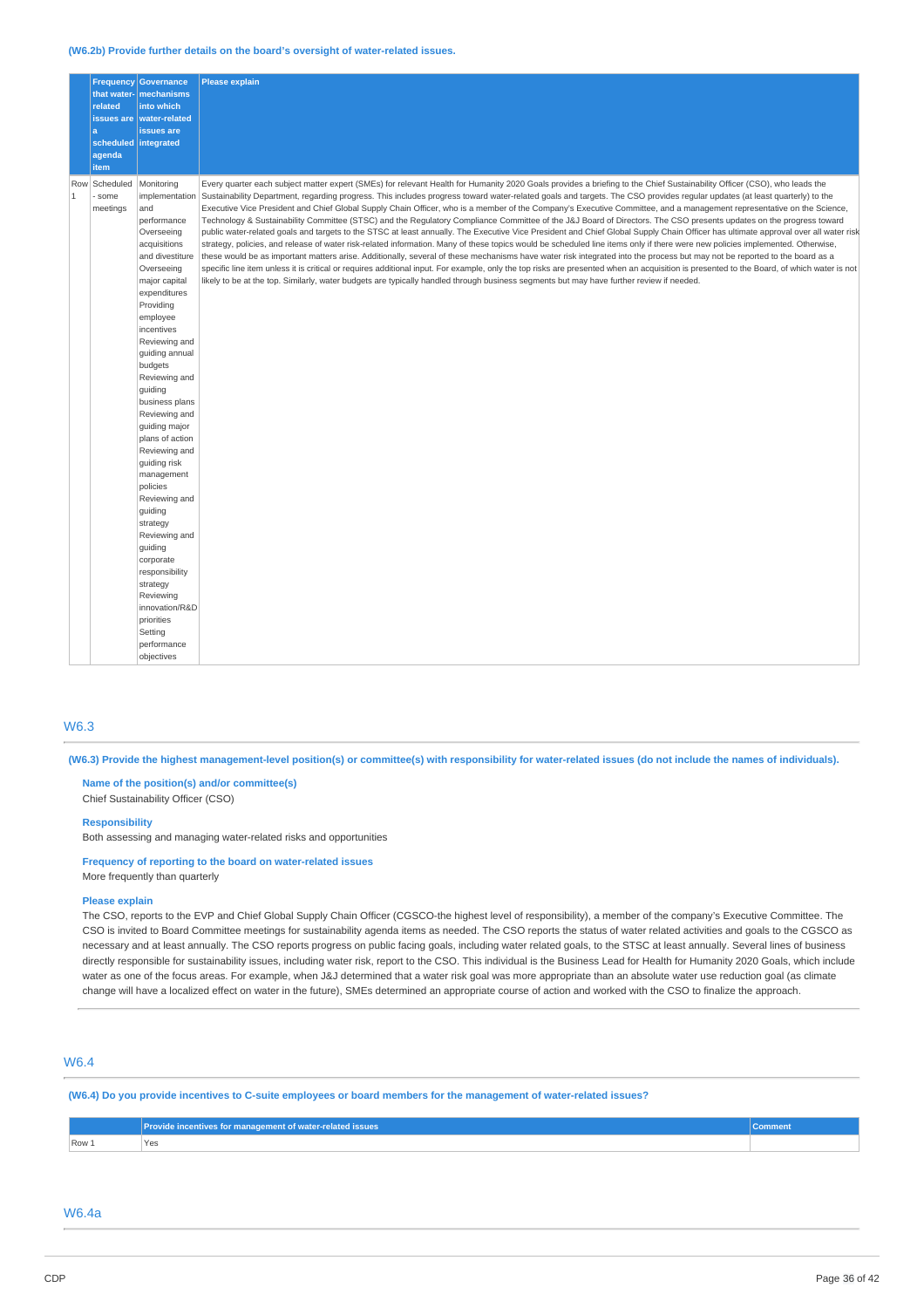#### (W6.4a) What incentives are provided to C-suite employees or board members for the management of water-related issues (do not include the names of **individuals)?**

|                          | <b>Role(s)</b><br>entitled to<br><i>incentive</i>                                                                                                           | <b>Performance</b><br><b>Indicator</b>                                  | Please explain                                                                                                                                                                                                                                                                                                                                                                                                                                                                                                                                                                                                                                                                                                                                                                                                                                                                                                                               |
|--------------------------|-------------------------------------------------------------------------------------------------------------------------------------------------------------|-------------------------------------------------------------------------|----------------------------------------------------------------------------------------------------------------------------------------------------------------------------------------------------------------------------------------------------------------------------------------------------------------------------------------------------------------------------------------------------------------------------------------------------------------------------------------------------------------------------------------------------------------------------------------------------------------------------------------------------------------------------------------------------------------------------------------------------------------------------------------------------------------------------------------------------------------------------------------------------------------------------------------------|
| Monetary Chief<br>reward | Purchasing<br>Officer (CPO)<br>Other C-suite<br>Officer<br>(Executive<br>Vice President   mitigation<br>& Chief Global   plans)<br>Supply Chain<br>Officer) | Supply chain<br>engagement<br>Other, please<br>specify<br>of water risk | The CPO is ultimately responsible for the success of J&J Procurement function and the achievement of our Health for Humanity 2020 Goal to enroll suppliers covering<br>80% of our spend in the Sustainable Procurement Program. Bonuses were awarded as a result of meeting several criteria, including achievement of the Health for<br>Humanity 2020 Goals. Our CPO strongly believes that by collaborating with our partners to strengthen the social, environmental and economic performance of our<br>supply chain, we are driving sustainability efforts beyond our four walls and strengthening J&J as well. Executive Vice President and Chief Global Supply Chain Officer<br>(Implementation) had oversight of our Health for Humanity 2020 Goals, which included water-related goals. Bonuses were awarded as a result of meeting many criteria, which may have<br>included progress against J&J's Health for Humanity 2020 Goals. |
| Non-<br>reward           | No one is<br>monetary entitled to<br>these<br>lincentives                                                                                                   | $<$ Not<br>Applicable>                                                  |                                                                                                                                                                                                                                                                                                                                                                                                                                                                                                                                                                                                                                                                                                                                                                                                                                                                                                                                              |

# W6.5

(W6.5) Do you engage in activities that could either directly or indirectly influence public policy on water through any of the following? Yes, trade associations

Yes, funding research organizations

# W6.5a

(W6.5a) What processes do you have in place to ensure that all of your direct and indirect activities seeking to influence policy are consistent with your water **policy/water commitments?**

J&J defines strategic imperatives as well as internal policies and implements processes to assure adherence to policies. For example, J&J's Statement on Human Right to Water and Position on Water and Waste Management was reviewed by senior management and is shared publicly with all stakeholders on our website. The Science, Technology & Sustainability Committee of J&J's Board of Directors regularly reviews the Company's policies, programs and practices on environment, health, and sustainability, including enterprise goals directed at water risk.

If inconsistencies are discovered: We are a member of trade associations that advocate for our industry and market-based health solutions, and we provide financial support to several policy development organizations and think tanks. We acknowledge that we may not align with or support every public position each of these broad-based groups take. However, when we do disagree with a position, we have a range of approaches we can employ to respond, and we believe that our dissenting voice has greater impact as a member of these organizations. We take input from our stakeholders and determine how best to express our views to an organization– from simply declining to participate in certain initiatives sponsored by the organization, to partnering with other members to amplify our viewpoint both within the organization and externally, to reaching out directly to the organization's leadership to examine a possible change in position.

# W6.6

(W6.6) Did your organization include information about its response to water-related risks in its most recent mainstream financial report? No, and we have no plans to do so

# W7. Business strategy

# W7.1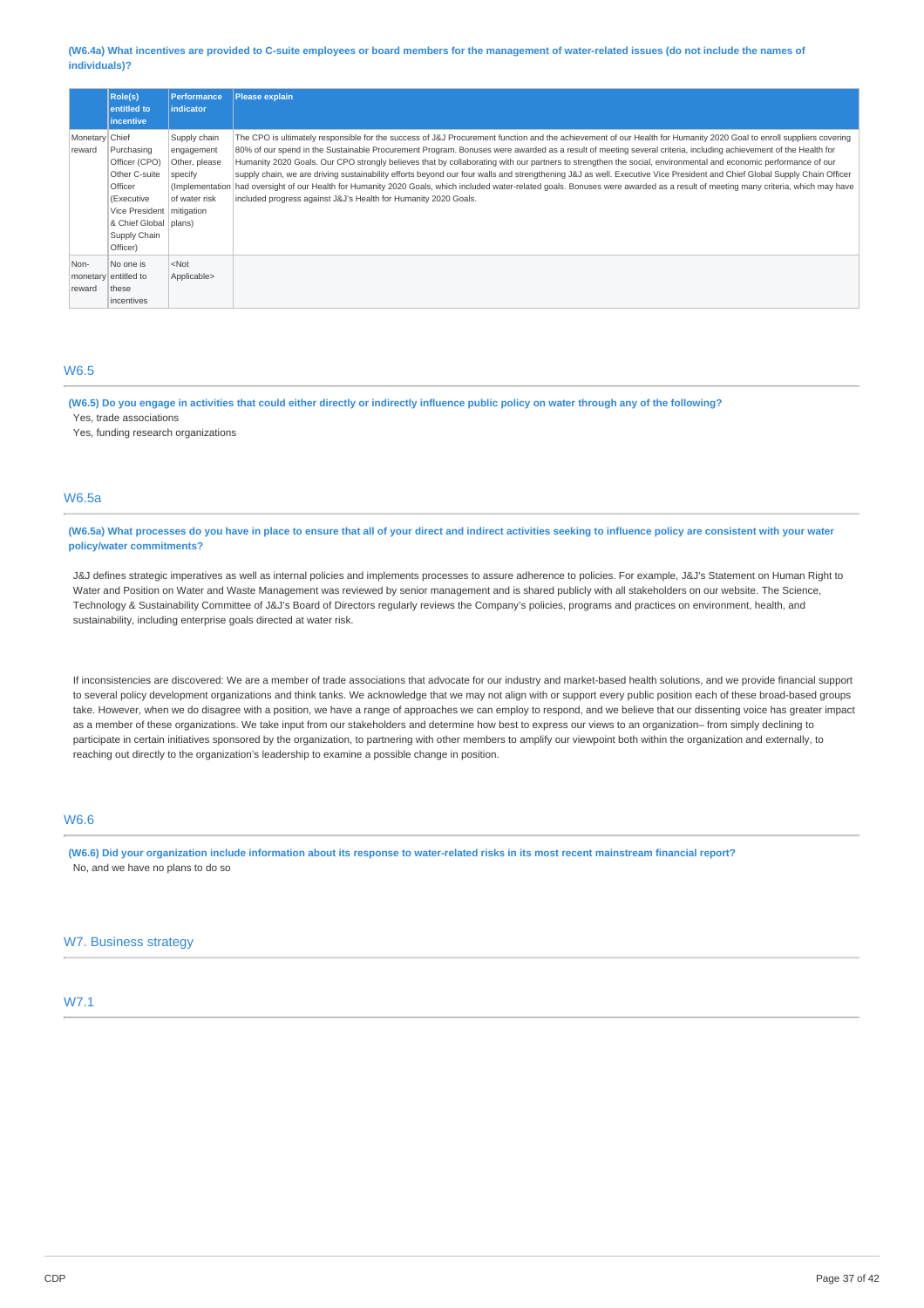#### (W7.1) Are water-related issues integrated into any aspects of your long-term strategic business plan, and if so how?

|                                                    | Are water-<br>related<br><b>issues</b><br>integrated?        | Long-<br>term<br>time<br>horizon<br>(years) | <b>Please explain</b>                                                                                                                                                                                                                                                                                                                                                                                                                                                                                                                                                                                                                                                                                                                                                                                                                                                                                                                                                                                                                                                                                                                                                                                                                                                                                                                                                                                                                                                             |
|----------------------------------------------------|--------------------------------------------------------------|---------------------------------------------|-----------------------------------------------------------------------------------------------------------------------------------------------------------------------------------------------------------------------------------------------------------------------------------------------------------------------------------------------------------------------------------------------------------------------------------------------------------------------------------------------------------------------------------------------------------------------------------------------------------------------------------------------------------------------------------------------------------------------------------------------------------------------------------------------------------------------------------------------------------------------------------------------------------------------------------------------------------------------------------------------------------------------------------------------------------------------------------------------------------------------------------------------------------------------------------------------------------------------------------------------------------------------------------------------------------------------------------------------------------------------------------------------------------------------------------------------------------------------------------|
| Long-<br>term<br>business<br>objectives integrated | Yes, water-<br>related<br>issues are                         | $11 - 15$                                   | Water-related issues are integrated as part of our overall sustainability approach that closely links business strategy, including water, to our long-term business objectives.<br>Environmental health, including water risk, is a focus area of our sustainability approach because water supply and quality is vital to the importance of our operations, and climate<br>change is anticipated to impact the availability of water in the future. Water issues integrated into our long-term business objectives include: water stress/scarcity, projected future<br>increases in site and watershed demand, upstream storage, flooding, drought, watershed health, community safe water and sewer access, waste water management, regulatory<br>requirements, total water use, economic implications (water spend), and reputational impacts. These issues are analyzed and prioritized in our comprehensive water risk<br>assessment process. This decision was taken to mitigate water risk to minimize the probability of supply chain disruptions, associated loss of revenue, and reputational concerns.<br>With a longer-term outlook (11-15 years) we can set 5-year interim goals such as our Health for Humanity 2020 Goals to ensure we have measurable KPIs that keep us on track<br>for long-term our business objectives. Risk mitigation plans incorporate both immediate concerns as well as long-term viability of water given current and project water use. |
| Strategy<br>for<br>achieving<br>objectives         | Yes, water-<br>related<br>issues are<br>long-term integrated | $11 - 15$                                   | The strategy for achieving our long-term objective to mitigate water risk is our corporate Health for Humanity 2020 Goal to conduct a comprehensive water risk assessment at<br>100% of manufacturing and R&D sites and implement resource protection plans at high-risk sites. Resource protection plans consider water issues such as water stress/scarcity,<br>projected future increases in site and watershed demand, upstream storage, flooding, drought, watershed health, community safe water and sewer access, waste water<br>management, regulatory requirements, total water use, economic implications (water spend), and reputational impacts. This decision was taken to incorporate water risk in our<br>corporate goals in order to use an existing program with past successes. With a longer-term outlook (11-15 years) we can set 5-year interim goals such as our Health for Humanity<br>2020 Goals to ensure we have measurable KPIs behind our long-term strategy that keep us on track. Our quiding strategy is to take a long-term approach to environmental and<br>water stewardship. Caring for the environment and respecting the earth's finite resources have been enshrined in Our Credo (written in 1943) as a fundamental element of<br>business's role in society for decades, which calls for "protecting the environment and natural resources", among other principles.                                                                      |
| Financial<br>planning                              | Yes, water-<br>related<br>issues are<br>integrated           | $11 - 15$                                   | Water-related issues are integrated into our financial planning process through either our water risk assessment program or indirectly through our CO2 Capital Relief Program.<br>While this capital fund is specifically for projects with a carbon benefit, there are many instances where there is a similar water improvement, and many water projects are currently<br>funded through this dedicated allocation of \$40 million available per year. We are working to further integrate water projects into this dedicated capital funding approach. With a<br>longer-term outlook (11-15 years) we can set 5-year interim goals such as our Health for Humanity 2020 Goals to ensure we have measurable KPIs around which financial<br>planning can occur. J&J recognizes that mitigating climate risk, including water, requires a long-term planning time. Water issues integrated into our long-term business objectives<br>include: water stress/scarcity, projected future increases in site and watershed demand, upstream storage, flooding, drought, watershed health, community safe water and sewer<br>access, waste water management and regulatory, total water use, economic implications (water spend), and reputational impacts. These issues are analyzed and prioritized in our<br>comprehensive water risk assessment process.                                                                                                                            |

# W7.2

(W7.2) What is the trend in your organization's water-related capital expenditure (CAPEX) and operating expenditure (OPEX) for the reporting year, and the **anticipated trend for the next reporting year?**

#### **Row 1**

**Water-related CAPEX (+/- % change)**

111

**Anticipated forward trend for CAPEX (+/- % change)** -33

**Water-related OPEX (+/- % change)**

6.4

**Anticipated forward trend for OPEX (+/- % change)** 6.9

#### **Please explain**

CAPEX investment has been increasing as a result of our Health for Humanity 2020 goal to conduct a comprehensive water risk assessment at 100% of manufacturing and R&D sites and to implement resource protection plans at high-risk sites. To complete our goal on time, CAPEX spend is expected to peak in 2020 and is expected to decrease in 2021 by 33%. Water-related expenditures for CAPEX include 21 projects implemented in 2020 in many facilities throughout the world, including Asia Pacific, EMEA, North America, and Africa. OPEX anticipated forward trend is +6.9% which is calculated by taking the compound annual growth rate (CAGR) from 2017 to 2020. Water-related OPEX expenditures include water withdrawal and discharge costs (mainly to third parties such as water utilities and wastewater treatment plants).

# W7.3

**(W7.3) Does your organization use climate-related scenario analysis to inform its business strategy?**

|         | Use of<br>climate-<br>related<br><b>scenario</b><br>analysis | <b>Comment</b>                                                                                                                                                                                                                                                                                                                                                                                                                                                                                                                                                                                                                                                                                                                                                                                                                                                                                                                                                                                                                                           |
|---------|--------------------------------------------------------------|----------------------------------------------------------------------------------------------------------------------------------------------------------------------------------------------------------------------------------------------------------------------------------------------------------------------------------------------------------------------------------------------------------------------------------------------------------------------------------------------------------------------------------------------------------------------------------------------------------------------------------------------------------------------------------------------------------------------------------------------------------------------------------------------------------------------------------------------------------------------------------------------------------------------------------------------------------------------------------------------------------------------------------------------------------|
| Row Yes |                                                              | Our water-specific risk assessment model features tools that use climate-related scenario analysis, e.g the WRI Aqueduct, Water Supply Stress Index Model (WaSSI), Water Risk Filter and Socio-<br>Economic Design and Applications Center (SEDAC). J&J also undertook a qualitative climate-related scenario analysis in line with the TCFD recommendations in 2018. 9 existing climate scenarios<br>were evaluated covering transitional and physical risks, with the IEA's 2018 World Energy Outlook selected as a reference for transitional risks and the IPCC AR5 selected as reference for physical<br>risks. Indicators incl. carbon pricing, political instability, sustainable material substitution, commodity availability, fossil fuel cost, consumer awareness and stakeholder concern, severe weather<br>events, long-term shifts in climate patterns, and growth for sustainable business were developed and assessed under a business as usual and Low-Carbon. J&J made a decision in 2020 to publish<br>our TCFD disclosures publicly. |

# W7.3a

**(W7.3a) Has your organization identified any water-related outcomes from your climate-related scenario analysis?** Yes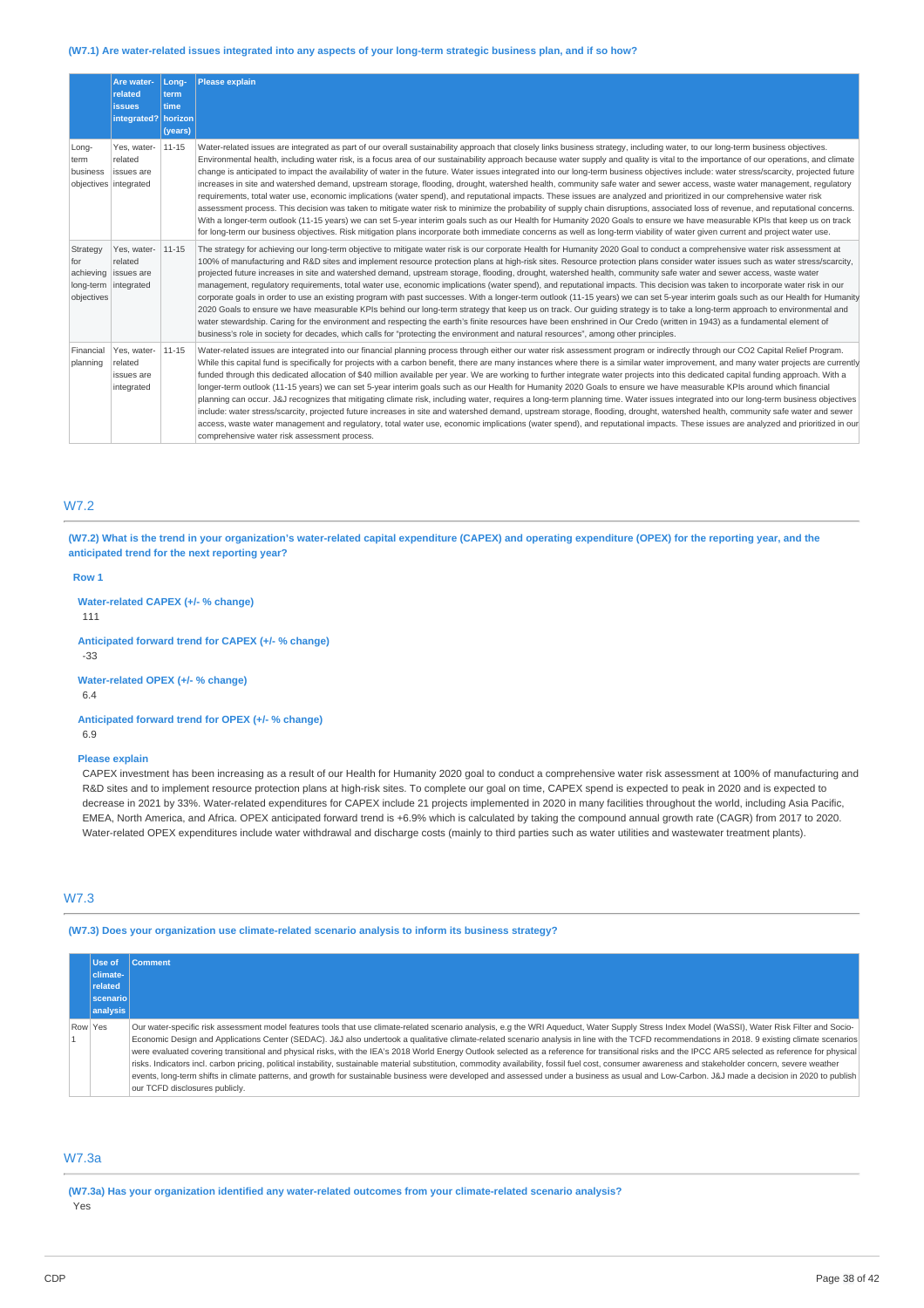# (W7.3b) What water-related outcomes were identified from the use of climate-related scenario analysis, and what was your organization's response?

| <b>Climate-</b><br>related<br>scenarios<br>and models<br>applied | <b>Description of possible water-related outcomes</b>                                                                                      | Company response to possible water-related<br>outcomes   |
|------------------------------------------------------------------|--------------------------------------------------------------------------------------------------------------------------------------------|----------------------------------------------------------|
| Row IEA                                                          | In addition to J&J's Health for Humanity 2020 Goal to conduct a comprehensive water risk assessment at 100% of manufacturing and           | Operational or strategy response to water-related        |
| Sustainable                                                      | R&D sites and implement resource protection plans at high-risk sites by 2020, J&J also undertook a qualitative climate-related scenario    | outcomes: J&J has responded to scenario analysis as      |
| Development                                                      | analysis in line with the TCFD recommendations in 2018. Related to the Health for Humanity Goal, our risk assessment model features        | part of our water risk assessments by creating           |
| Scenario                                                         | several tools that use climate-related scenario analysis, such as the WRI Aqueduct, Water Supply Stress Index Model (WaSSI), Water         | mitigation plans for all sites categorized by high water |
| Other,                                                           | Risk Filter, and Socio-Economic Design and Applications Center (SEDAC). These tools model the impacts of water availability under          | risk. Anticipated timescale for responses: By the end    |
| please                                                           | various climate change scenarios, which are used to categorize water risk at a site. This information is used with other risk model inputs | of 2019, 100% of all high-risk sites developed           |
| specify                                                          | to evaluate scenarios of water stress/scarcity, projected future increases in site and watershed demand, upstream storage, flooding,       | mitigation plans. By the end of 2020, 61% of all high-   |
| (Sector-                                                         | drought, watershed health, community safe water and sewer access, waste water management and regulatory issues, total water use,           | risk sites completed implementation of mitigation        |
| specific tools                                                   | economic implications (water spend), and reputational impacts. Related to the TCFD-aligned climate-related scenario analysis, J&J          | plans and the remaining 39% budgeted for completion      |
| modeling                                                         | identified physical risks such as long-term shifts in weather patterns leading to water stress and drought, which could impact higher      | in 2021. Some aspects of this program are likely to      |
| H <sub>2</sub> O risk)                                           | prices for raw materials.                                                                                                                  | continue in the medium-term future.                      |

# W7.4

#### **(W7.4) Does your company use an internal price on water?**

### **Row 1**

# **Does your company use an internal price on water?**

No, but we are currently exploring water valuation practices

# **Please explain**

J&J is exploring water pricing as one approach to strategic, operational and financial planning. In the past several years we have shifted focus to water risk rather than absolute water reductions. This is reflected in our Health for Humanity 2020 Goal to conduct a comprehensive water risk assessment at 100% of manufacturing and R&D sites and implement resource protection plans at high-risk sites. By the end of 2019, 100% of all high-risk sites developed mitigation plans. By the end of 2020, 61% of all high-risk sites completed implementation of mitigation plans and the remaining 39% budgeted for completion in 2021. While our current process is using existing funding mechanisms in combination with mitigation plans to prioritize water reductions in areas of high stress, we may incorporate other mechanisms such as a dedicated water capital fund, or an internal price on water.

# W8. Targets

# W8.1

# **(W8.1) Describe your approach to setting and monitoring water-related targets and/or goals.**

| targets<br>and/or<br>qoals                                                                                                                                                    | at<br>corporate<br>level                                                                            | Levels for Monitoring Approach to setting and monitoring targets and/or goals                                                                                                                                                                                                                                                                                                                                                                                                                                                                                                                                                                                                                                                                                                                                                                                                                                                                                                                                                                                                                                                                                                                                                                                                                                                                                                                                                                                                                                                                                                                                                                                                                                                                                                                                                                                                                                                                                                                                                                                                                                                                                                                                                                                                                                                                                    |
|-------------------------------------------------------------------------------------------------------------------------------------------------------------------------------|-----------------------------------------------------------------------------------------------------|------------------------------------------------------------------------------------------------------------------------------------------------------------------------------------------------------------------------------------------------------------------------------------------------------------------------------------------------------------------------------------------------------------------------------------------------------------------------------------------------------------------------------------------------------------------------------------------------------------------------------------------------------------------------------------------------------------------------------------------------------------------------------------------------------------------------------------------------------------------------------------------------------------------------------------------------------------------------------------------------------------------------------------------------------------------------------------------------------------------------------------------------------------------------------------------------------------------------------------------------------------------------------------------------------------------------------------------------------------------------------------------------------------------------------------------------------------------------------------------------------------------------------------------------------------------------------------------------------------------------------------------------------------------------------------------------------------------------------------------------------------------------------------------------------------------------------------------------------------------------------------------------------------------------------------------------------------------------------------------------------------------------------------------------------------------------------------------------------------------------------------------------------------------------------------------------------------------------------------------------------------------------------------------------------------------------------------------------------------------|
| Row Company-<br>wide<br>targets<br>and goals<br><b>Business</b><br>level<br>specific<br>targets<br>and/or<br>goals<br>Site/facility<br>specific<br>targets<br>and/or<br>goals | monitored<br>at the<br>corporate<br>level<br>Goals are<br>monitored<br>at the<br>corporate<br>level | Targets are Our approach to water-related targets and goals is to improve water efficiency across our operations by reducing water demand and increasing water reuse, and to prioritize water<br>management actions using a risk-based approach that accounts for location-specific water risks at our sites worldwide. Our J&J Health for Humanity 2020 Goal (an enterprise-wide<br>goal) is to conduct a comprehensive water risk assessment at 100% of manufacturing and R&D sites, and implement resource protection plans at high-risk sites, which can involve<br>site-specific targets. By the end of 2019, 100% of all high-risk sites developed mitigation plans. By the end of 2020, 61% of all high-risk sites completed implementation of mitigation<br>plans and the remaining 39% budgeted for completion in 2021. Enterprise-level goals are also tracked at the business level, where each business segment tracks the status of<br>relevant sites and progress towards any targets. Targets are also cascaded to the site-level in two ways. If a site is identified as high-risk, a site-specific target may be implemented as<br>part of a site Water Risk Mitigation plan for progress towards our Health for Humanity 2020 Goal. Additionally, we certify all manufacturing and R&D sites to ISO 14001 Environmental<br>Management System Standard within three years of establishment or acquisition. Under this certification, sites must define environment aspects and impacts and evaluate the<br>relevance of water, among other things. In some cases, continuous improvement plans may be implemented with site-specific targets. We ensure targets and goals reflect<br>geographic, requlatory and other contextual factors through an in-house risk assessment tool that leverages several water stress models, regional/site media coverage on water risks,<br>local regulatory factors, site wastewater management and watershed health, water use and costs, in addition to many other inputs and processes. Any site-specific goals are<br>integrated into this risk assessment process and formalized in Business Continuity Plans and Risk Mitigation Plans. Water usage is tracked in dedicated internal databases and<br>monitored on a frequent basis (either quarterly or annually) at both a site and corporate level. |

# W8.1a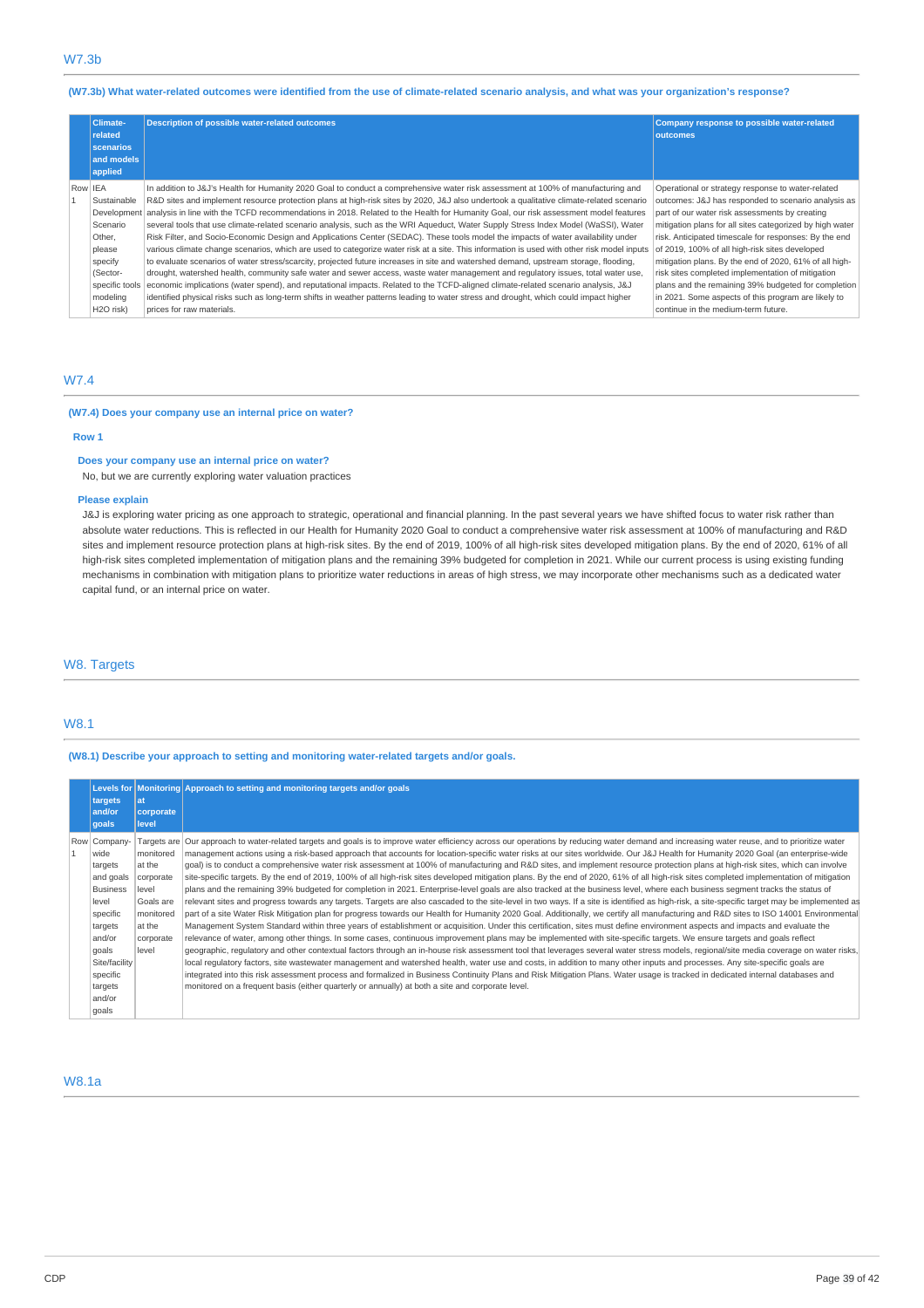#### (W8.1a) Provide details of your water targets that are monitored at the corporate level, and the progress made.

**Target reference number** Target 1

### **Category of target**

Other, please specify (Risk Mitigation Plans - High-Risk Sites)

**Level**

Company-wide

**Primary motivation** Risk mitigation

#### **Description of target**

Our approach to water-related targets and goals is to improve water efficiency across our operations by reducing water demand and increasing water reuse, and to prioritize water management actions using a risk-based approach that accounts for location-specific water risks at our sites worldwide. Our J&J Health for Humanity 2020 Goal is to conduct a comprehensive water risk assessment at 100% of manufacturing and R&D sites, and implement resource protection plans at high-risk sites, which can involve site-specific targets.

#### **Quantitative metric**

Other, please specify (Budget Allocated - High-Risk Sites)

**Baseline year** 2015

**Start year** 2016

**Target year** 2020

#### **% of target achieved**  $100$

#### **Please explain**

By the end of 2019, 100% of all high-risk sites identified developed mitigation plans. By the end of 2020, 61% of all high-risk sites completed implementation of mitigation plans and the remaining 39% are budgeted for completion in 2021.

**Target reference number** Target 2

#### **Category of target**

Other, please specify (Water risk assessments)

**Level** Company-wide

# **Primary motivation**

Risk mitigation

#### **Description of target**

Our approach to water-related targets and goals is to improve water efficiency across our operations by reducing water demand and increasing water reuse, and to prioritize water management actions using a risk-based approach that accounts for location-specific water risks at our sites worldwide. Our J&J Health for Humanity 2020 Goal is to conduct a comprehensive water risk assessment at 100% of manufacturing and R&D sites, and implement resource protection plans at the high-risk sites, which can involve site-specific targets.

**Quantitative metric**

Other, please specify (Risk Assessments Conducted)

**Baseline year** 2015

**Start year** 2016

**Target year** 2020

**% of target achieved** 100

# **Please explain**

Our J&J Health for Humanity 2020 Goal was to conduct a comprehensive water risk assessment at 100% of manufacturing and R&D sites and implement resource protection plans at the high-risk sites by 2020. As of 2019, J&J had conducted a risk assessment of all manufacturing and R&D sites and achieved this target in 2020.

## W8.1b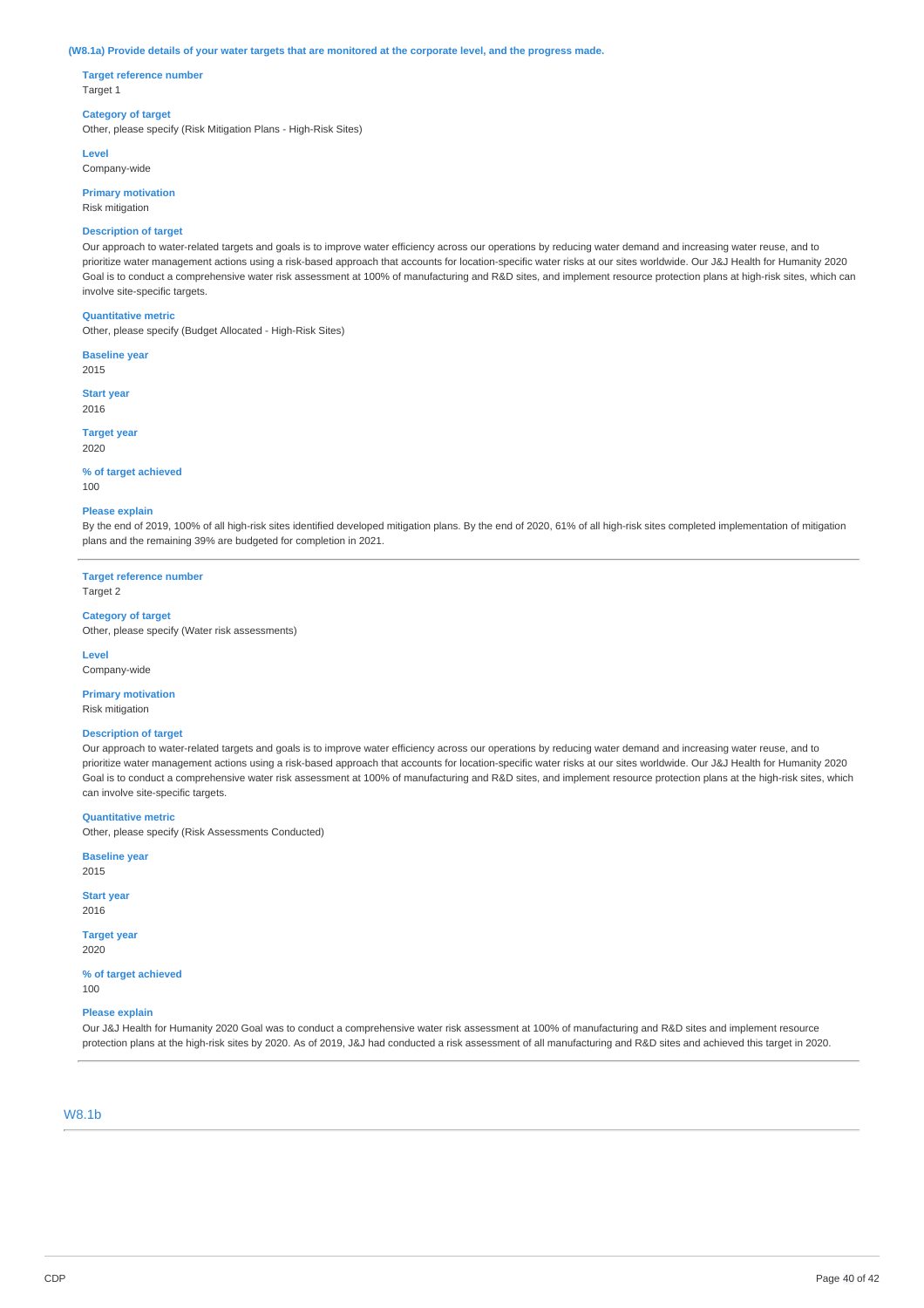#### (W8.1b) Provide details of your water goal(s) that are monitored at the corporate level and the progress made.

#### **Goal**

Other, please specify (Prioritize water actions with risk lens)

#### **Level**

Company-wide

**Motivation** Risk mitigation

# **Description of goal**

Our J&J Health for Humanity 2020 Goal is to conduct a comprehensive water risk assessment at 100% of manufacturing and R&D sites, and implement resource protection plans at high-risk sites, which can involve site-specific targets. The Health for Humanity 2020 Goal is important to J&J because water is a vital resource to our operations (in alignment with our water dependency as reported) and implementing water risk mitigation plans in 31 locations worldwide where water risk has been identified aids in the resiliency of our business. Our approach to water-related targets and goals is to improve water efficiency across our operations by reducing water demand and increasing water reuse, and to prioritize water management actions using a risk-based approach that accounts for location-specific water risks at our sites worldwide. This goal was chosen at a corporate level to ensure that local water risk realities would be prioritized appropriately throughout our organization even if local water cost do not meet traditional capital investment requirements, in alignment with the vital importance of water quality and quantity to our operations. J&J is implementing the goal by conducting local assessments and tracking centrally company-wide to ensure that activities outlines in site-specific risk mitigation plans are appropriately prioritized.

**Baseline year** 2015

**Start year** 2016

**End year** 2020

#### **Progress**

Indicators used to assess progress are development of detailed mitigation plans with budget allocated for implementation. The threshold for success is measured by percent of high-risk facilities sites with detailed mitigation plans having budget allocated for implementation; interim goals include 22% in 2017, 47% in 2018 and 100% in 2019. By the end of 2019, 100% of all high-risk sites identified developed mitigation plans. By the end of 2020, 61% of all high-risk sites completed implementation of mitigation plans and the remaining 39% budgeted for completion in 2021.

#### W9. Verification

# W9.1

(W9.1) Do you verify any other water information reported in your CDP disclosure (not already covered by W5.1a)? No, but we are actively considering verifying within the next two years

### W<sub>10</sub>. Sign off

## W-FI

(W-FI) Use this field to provide any additional information or context that you feel is relevant to your organization's response. Please note that this field is optional **and is not scored.**

# W10.1

**(W10.1) Provide details for the person that has signed off (approved) your CDP water response.**

| Row.<br>the contract of the contract of | Executive Vice President and Chief Global Supply Chain Officer, member of the company's Executive Committee | 'Board/Executive board |
|-----------------------------------------|-------------------------------------------------------------------------------------------------------------|------------------------|

# W10.2

(W10.2) Please indicate whether your organization agrees for CDP to transfer your publicly disclosed data on your impact and risk response strategies to the CEO Water Mandate's Water Action Hub [applies only to W2.1a (response to impacts), W4.2 and W4.2a (response to risks)]. No

#### SW. Supply chain module